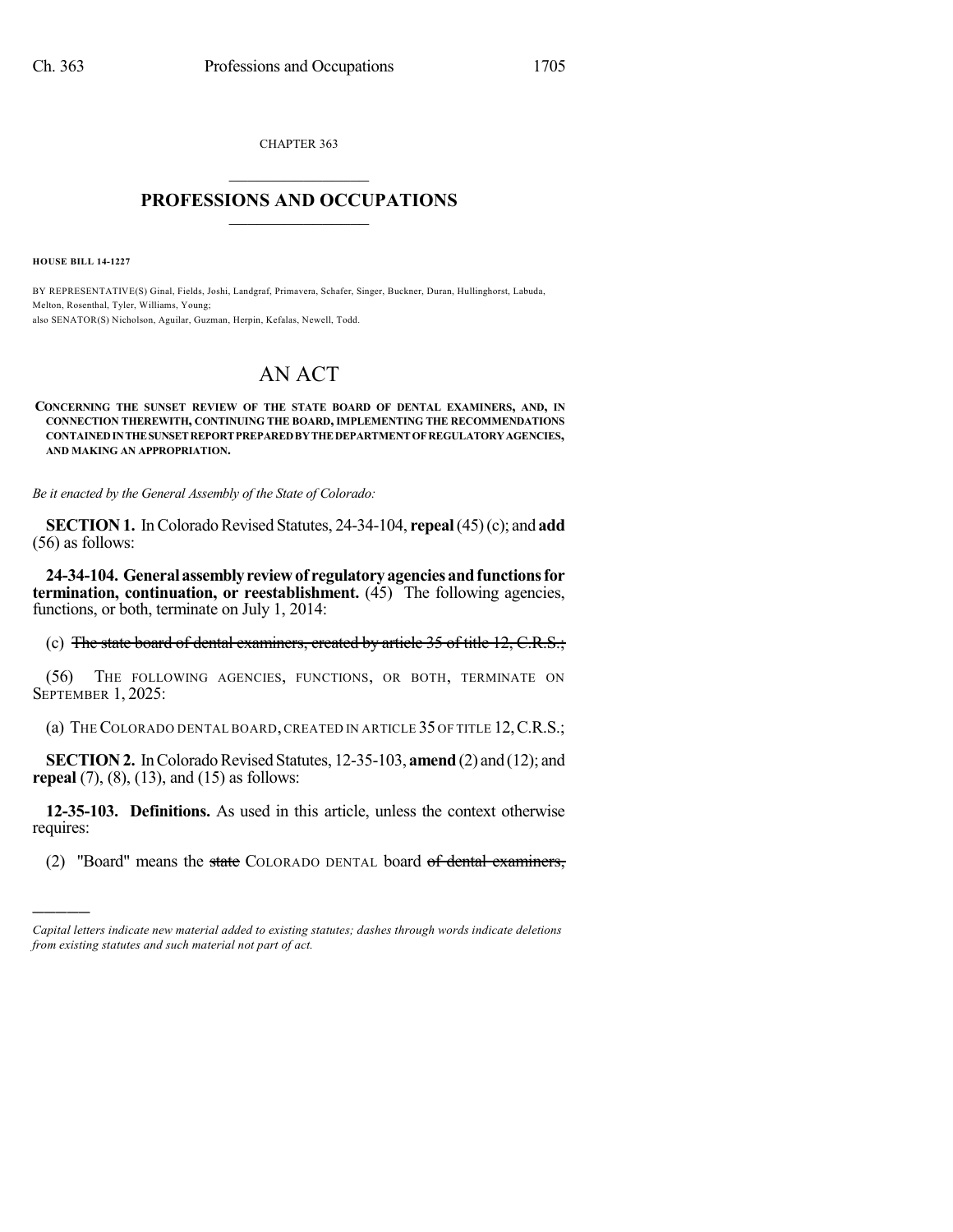created in section 12-35-104.

 $(7)$  "Examination proctor" means a licensed dentist or dental hygienist, who shall have at least five years' clinical experience and who is appointed by the board to supervise and administer written and clinical examinationsin the field in which the dentist or dental hygienist is licensed to practice under this article.

(8) "Inactive license" means a status granted to a person pursuant to section 12-35-122.

(12) "License" meansthe grant of authority by the board to any person to engage in the practice of dentistry or dental hygiene. "License" includes an academic license to practice dentistry pursuant to section 12-35-117.5. A license shall be IS a privilege personal to the licensee, and THE BOARD may be revoked, suspended, or subjected to REVOKE, SUSPEND, OR IMPOSE disciplinary conditions by the board ON THE LICENSE for A violation of any of the provisions of this article. and shall be null and void upon the failure of the licensee to file an application for renewal and to pay the fee as required by section 12-35-121.

(13) "License certificate" means the documentary evidence that the board has granted authority to the licensee to practice dentistry or dental hygiene in this state.

(15) "Renewal certificate" means the documentary evidence that the board has renewed the authority of the licensee to practice dentistry or dental hygiene in this state.

**SECTION 3.** In Colorado Revised Statutes, 12-35-104, **amend** (1) and (4); and **repeal** (3) as follows:

**12-35-104. Colorado dental board - subject to termination - immunity repeal of article.** (1) (a) (I) The state COLORADO DENTAL board of dental examiners is hereby created as the agency of this state for the regulation of the practice of dentistry in this state and to carry out the purposes of this article. The board shall be under IS SUBJECT TO the supervision and control of the division of professions and occupations as provided by section 24-34-102, C.R.S.

 $(II)$  The board shall consist CONSISTS of five SEVEN dentist members, two THREE dental hygienist members, and three members from the public at large. The GOVERNOR SHALL APPOINT each member to be appointed by the governor for a term of four years, and to EACH MEMBER SHALL have the qualifications provided in this article. No member shall serve more than two consecutive terms of four years. Due consideration shall be given to having a EACH BOARD MEMBER SHALL HOLD OFFICE UNTIL HIS OR HER TERM EXPIRES OR UNTIL THE GOVERNOR APPOINTS A SUCCESSOR.

(III) IN MAKING APPOINTMENTS TO THE BOARD, THE GOVERNOR SHALL ATTEMPT TO CREATE geographical, political, urban, and rural balance among the board members. Should IF a vacancy occurs in any board membership before the expiration of the MEMBER's term, thereof, the governor shall fill such THE vacancy by appointment for the remainder of such THE term in the same manner as in the case of original appointments.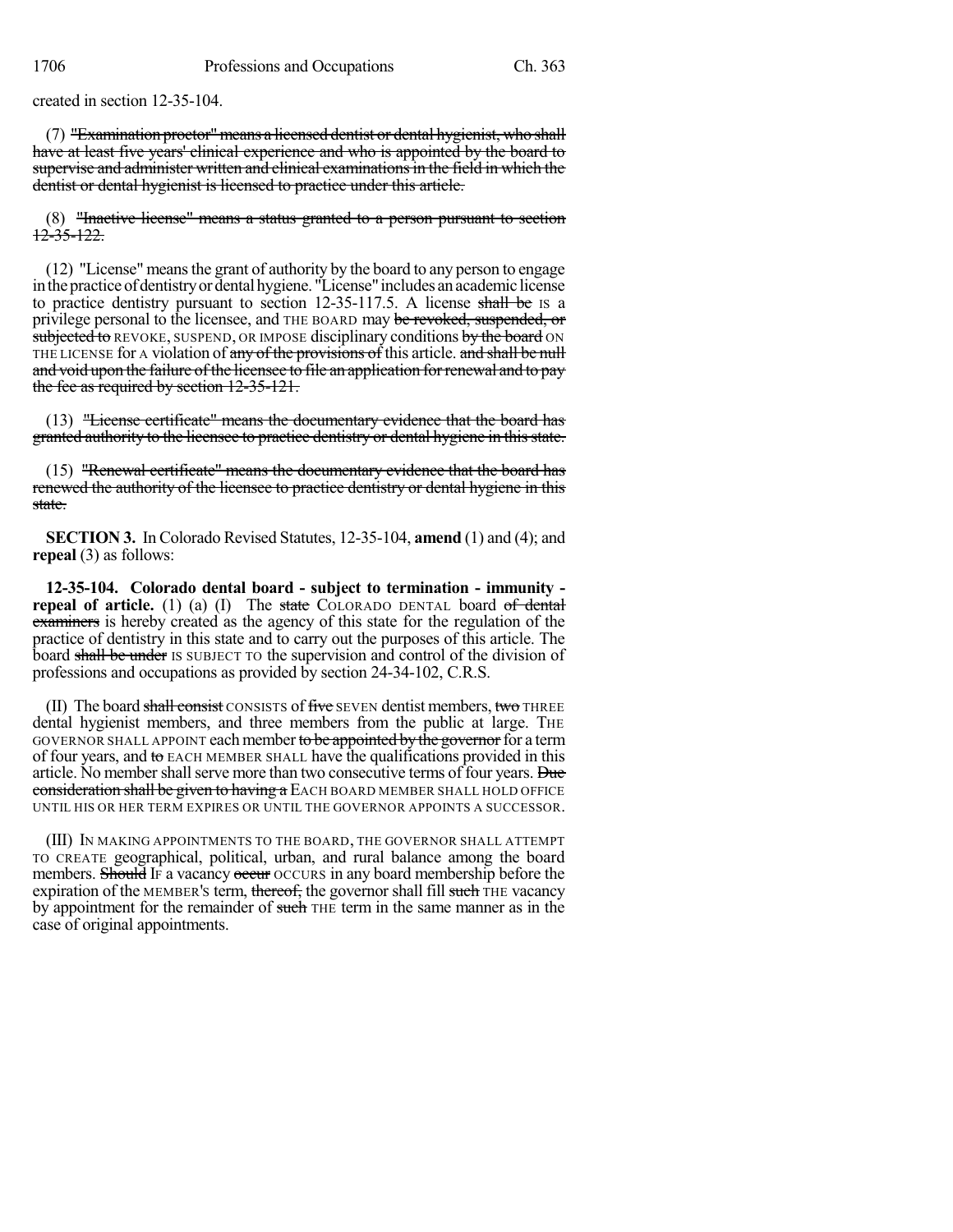(IV) THE GOVERNOR MAY REMOVE any member of the board may be removed by the governor for misconduct, incompetence, or neglect of duty.

(b) Notwithstanding the July 1, 2004, recreation and reenactment of this article, members of the board who were serving as of June 30, 2004, shall continue to serve except as otherwise provided in this article, and their service shall be deemed to have been continuous. On and after January 1, 2005, the board shall consist of seven dentist members, three dental hygienist members, and three members from the public at large, each member to be appointed by the governor for a term of four years and to have the qualifications provided in this article.

(3) The board may employ examination proctors when necessary.

(4) (a) The provisions of Section 24-34-104, C.R.S., concerning the termination schedule for regulatory bodies of the state unless extended as provided in that section, are applicable APPLIES to the board. At the time of sunset review by the appropriate legislative committee, PRIOR TO THE REPEAL OF THIS ARTICLE, THE DEPARTMENT OF REGULATORY AGENCIES SHALL REVIEW all functions of the board including the issuing of permits for administering anesthesia and the regulation of such administration of anesthesia, shall be reviewed AS PROVIDED IN SECTION 24-34-104, C.R.S.

(b) This article is repealed, effective  $J_{\text{t}}$ ,  $\frac{1}{2014}$  SEPTEMBER 1, 2025.

**SECTION 4.** In Colorado Revised Statutes, **amend** 12-35-119 as follows:

**12-35-119. Examination - how conducted - license issued to successful applicants.** (1) Applicants for dental licensure shall submit to the board proof of having successfully passed the following:

(a) The examination administered by the joint commission on national dental examinations; AND

(b) A jurisprudence examination, approved by the board, designed to test the applicant's knowledge of the provisions of this article; and

(c) An examination OR OTHER METHODOLOGY, AS DETERMINED BY THE BOARD, designed to test the applicant's clinical skills and knowledge, Such examination shall be administered by a regional testing agency composed of at least four states or an **examination of another state** WHICH MAY INCLUDE RESIDENCY AND PORTFOLIO MODELS.

(2) All examination results required by the board shall MUST be filed with the board and kept for reference for a period of not less than two years. Should ONE YEAR. IF the applicant successfully complete such COMPLETES THE examinations and be IS otherwise qualified, the BOARD SHALL GRANT A LICENSE TO THE applicant shall be granted a license by the board and shall be issued ISSUE a license certificate TO THE APPLICANT.

(3) The board shall adopt rules to establish: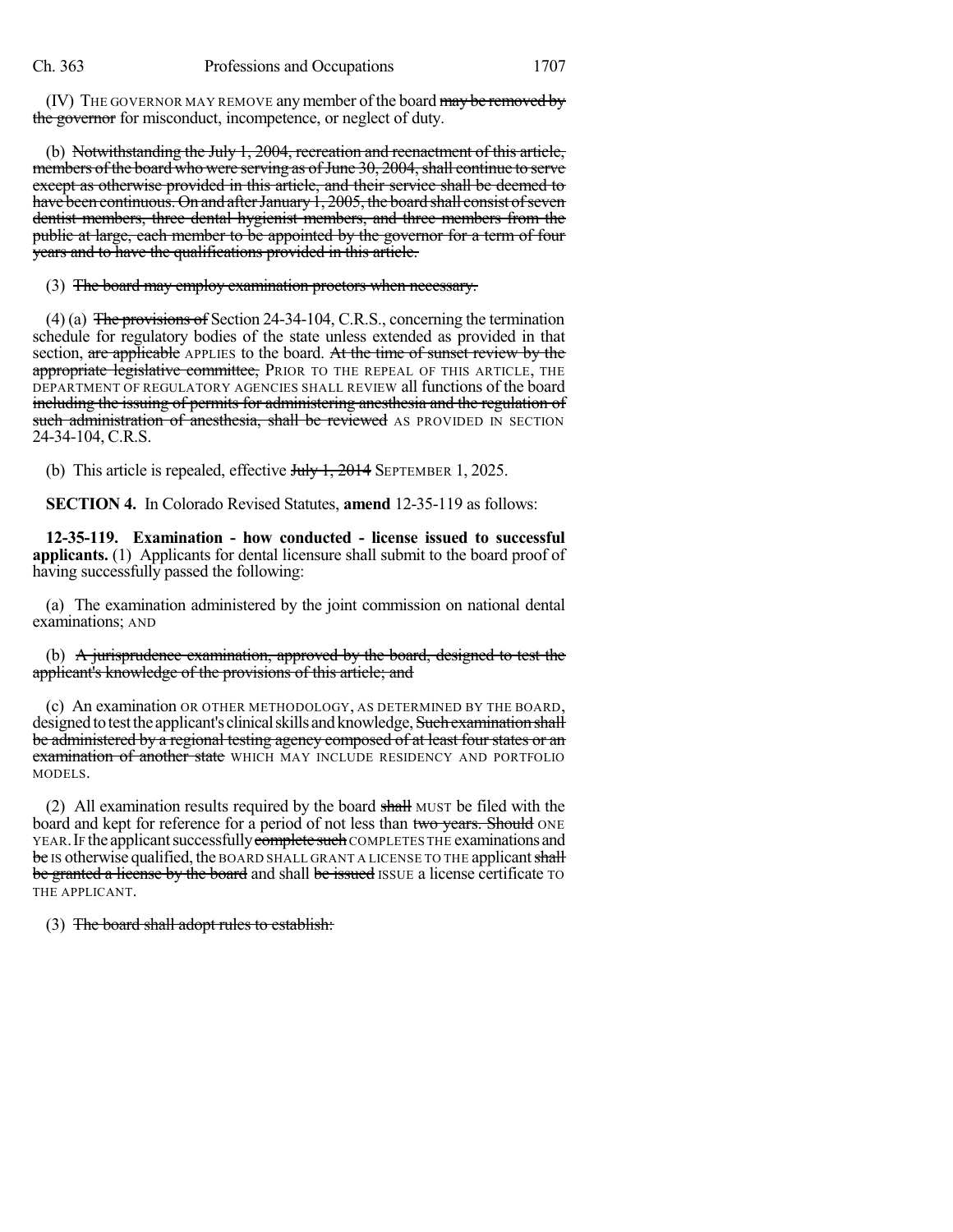(a) The maximum number of times and maximum time period within which an applicant will be allowed to retake only the failed parts of the examination designed to test clinical skills and knowledge; and

(b) The maximum number of times an applicant may fail to successfully complete the examination designed to test clinical skills and knowledge before the board requires such applicant to take specified remedial measures as a prerequisite to retaking the examination.

**SECTION 5.** In Colorado Revised Statutes, 12-35-127, **amend** (1) and (2) as follows:

**12-35-127. Dental hygienist examinations - license.** (1) Every applicant for dental hygiene licensure shall submit to the board proof of having successfully completed the following:

(a) An examination administered by the joint commission on national dental examinations; AND

(b) An examination designed to test the applicant's clinical skills and knowledge, which shall MUST be administered by a regional testing agency composed of at least four states or an examination of another state, and OR A METHODOLOGY ADOPTED BY THE BOARD BY RULE THAT IS DESIGNED TO TEST THE APPLICANT'S CLINICAL SKILLS AND KNOWLEDGE.

### (c) An examination on the provisions of this article.

(2) All examination results required by the board shall MUST be filed with the board and kept for reference for a period of not less than two years. Should ONE YEAR. IF an applicant successfully complete such COMPLETES THE examinations and be IS otherwise qualified, the BOARD SHALL GRANT A LICENSE TO THE applicant shall be granted a license by the board and shall be issued ISSUE a license certificate signed by the officers of the board.

**SECTION 6.** In Colorado Revised Statutes, **add with amended and relocated provisions** 12-35-127.5 as follows:

**12-35-127.5. [Formerly 12-35-127 (3)] Dental hygienist - licensure by endorsement.** (a)(1) The board shall provide for licensure upon application of any person licensed in good standing to practice dental hygiene in another state or territory of the United States who has met the requirements of section 12-35-126, subsections  $(1)$  and  $(2)$  of this section, and paragraph  $(b)$  of this subsection  $(3)$  and provides the credentials and meets the qualifications set forth in paragraph (b) of this subsection  $(3)$  SECTION in the manner prescribed by the board. The examination for knowledge of the provisions of this article shall be accomplished by the use of a mail-in jurisprudence examination administered by the board.

 $\left(\frac{b}{c}\right)$  (2) The board shall issue a license to an applicant duly licensed as a dental hygienist in another state or territory of the United States who has submitted credentials and qualifications for licensure in Colorado Such credentials and qualifications shall THAT include: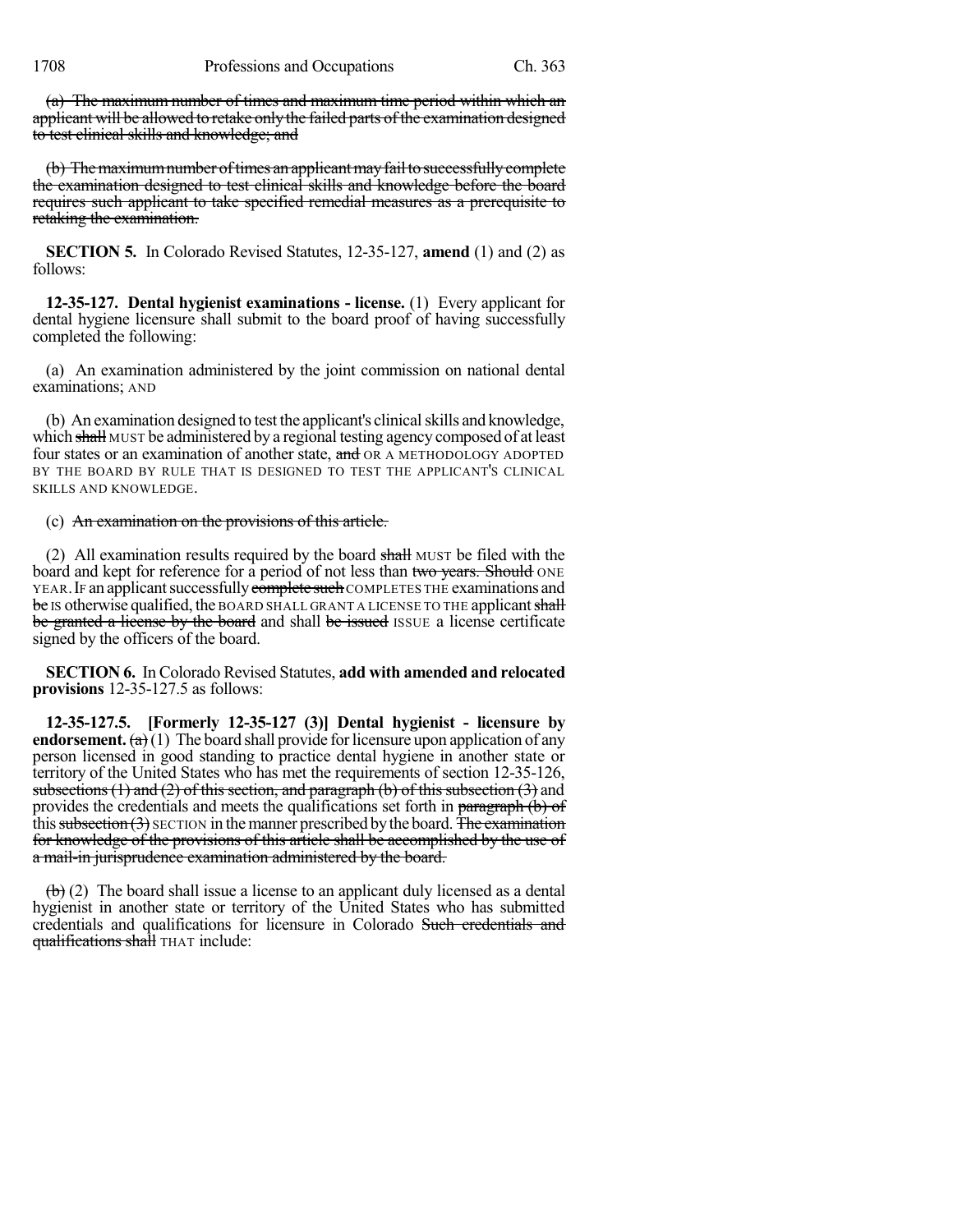$(H)$  (a) Verification of licensure from any other jurisdiction where the applicant has held a dental hygiene or other health care license;

(II) (b) Evidence of the applicant's successful completion of the national board dental examination administered by the joint commission on national dental examinations;

 $(HH)(A)(c)$  (I) Verification that the applicant has been engaged either in clinical practice or in teaching dental hygiene or dentistry in an accredited program for at least one year during the three years immediately preceding the date of the receipt of the application; or

 $\overline{(B)}$  (II) Evidence that the applicant has demonstrated competency as a dental hygienist as determined by the board;

 $(HV)$  (d) A report of any pending or final disciplinary actions against any health care license held by the applicant at any time; and

 $(\forall)$ (e) A report of any pending or final malpractice actions against the applicant.

**SECTION 7. Repeal of relocated provisionsin this act.** In Colorado Revised Statutes, 12-35-127, **repeal** (3) and (4).

**SECTION 8.** In Colorado Revised Statutes, 12-35-126, **amend** (1) (b); and **repeal** (4) as follows:

**12-35-126. Application for dental hygienist license - fee.** (1) Every person who desires to qualify for practice as a dental hygienist within this state shall file with the board:

(b) Satisfactory proof of graduation from a school of dental hygiene that, at the time of the applicant's graduation, was accredited, and proof that the program offered by the accredited school of dental hygiene was at least two academic years OR THE EQUIVALENT OF TWO ACADEMIC YEARS.

(4) Licenses for dental hygienists shall be renewed or reinstated pursuant to a schedule established by the director of the division of professions and occupations within the department of regulatory agencies, referred to in this section as the director, and shall be renewed or reinstated pursuant to section 24-34-102 (8), C.R.S. The director may establish renewal fees and delinquency fees for reinstatement pursuant to section 24-34-105, C.R.S. If a person fails to renew his or her license pursuant to the schedule established by the director, such license shall expire. Any person whose license has expired shall be subject to the penalties provided in this article or section 24-34-102 (8), C.R.S.

**SECTION 9.** In Colorado Revised Statutes, 12-35-129, **amend** (1) as follows:

**12-35-129. Grounds for disciplinary action.** (1) The board may deny the issuance or renewal of, suspend for a specified time period, or revoke any license provided for by this article or may reprimand, censure, or place on probation any licensed dentist or dental hygienist after notice and hearing, which may be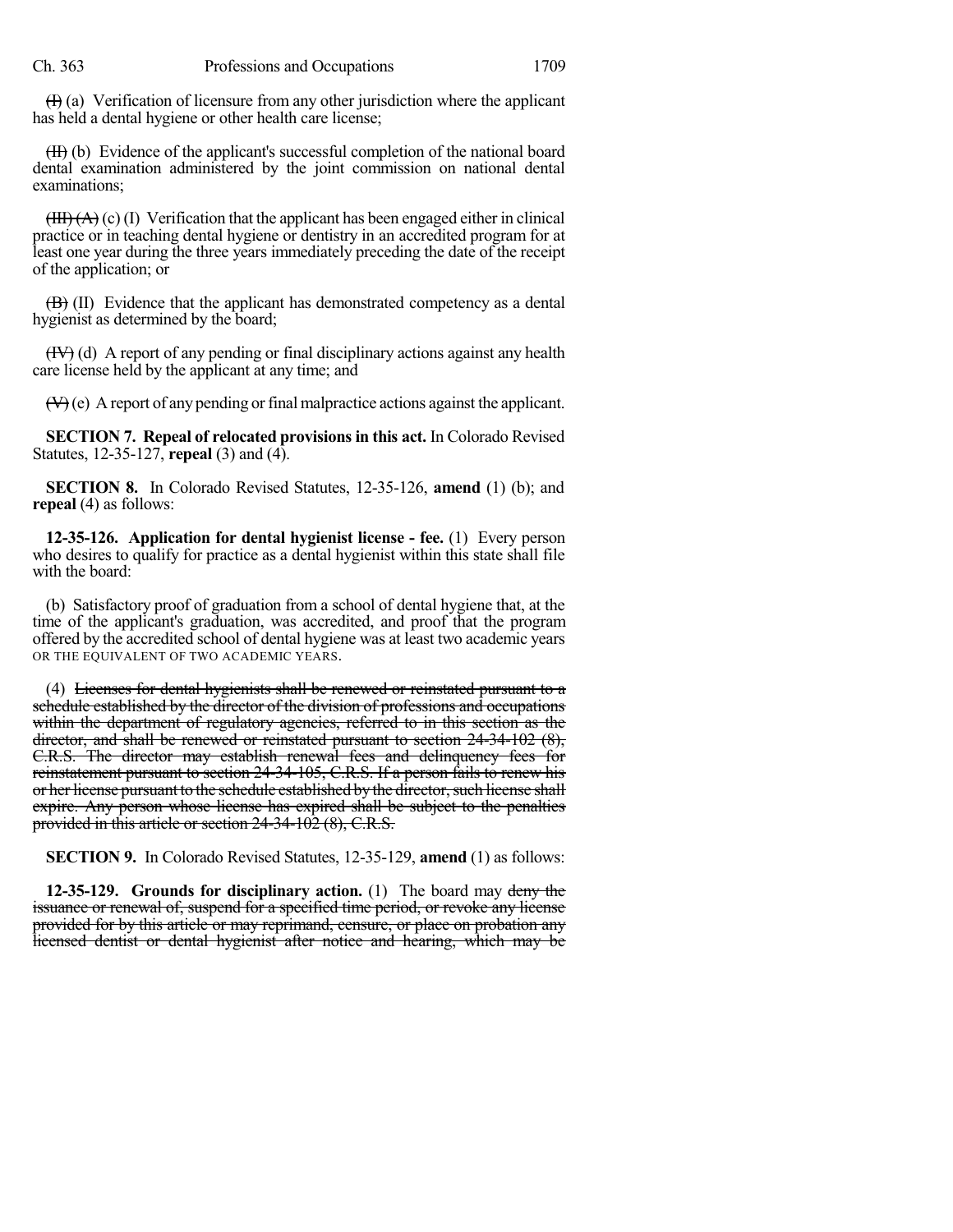conducted by an administrative law judge, pursuant to the provisions of article 4 of title 24, C.R.S., or it may issue a letter of admonition without a hearing by certified mail (except that any licensed dentist or dental hygienist to whom such a letter of admonition is sent may, within twenty days after receipt of the letter, request in writing to the board a formal hearing thereon, and the letter of admonition shall be deemed vacated, and the board shall, upon such request, hold such a hearing) TAKE DISCIPLINARY ACTION AGAINST AN APPLICANT OR LICENSEE IN ACCORDANCE WITH SECTION 12-35-129.1 for any of the following causes:

(a) Resorting to ENGAGING IN fraud, misrepresentation, or deception in applying for, securing, renewing, or seeking reinstatement of a license to practice dentistry or dental hygiene in this state, in applying for professional liability coverage required pursuant to section 13-64-301, C.R.S. SECTION 12-35-141, or in taking the examinations provided for in this article;

(b) Any Conviction of a felony or any crime that would constitute CONSTITUTES a violation of this article. For purposes of this paragraph (b), conviction includes the entry of a plea of guilty or nolo contendere or a deferred sentence.

(c) Administering, dispensing, or prescribing  $\frac{any}{ay}$  A habit-forming drug or  $\frac{any}{ay}$ controlled substance, as defined in section 18-18-102 (5), C.R.S., to any A person, including himself or herself THE APPLICANT OR LICENSEE, other than in the course of legitimate professional practice;

(d) Conviction of A violation of  $\frac{day}{dx}$  A federal or state law regulating the possession, distribution, or use of any A controlled substance, as defined in section 18-18-102 (5), C.R.S., and, in determining if a license should be denied, revoked, or suspended or if the licensee should be placed on probation, the board shall be governed by the provisions of section 24-5-101, C.R.S.;

(e) Habitually abusing or excessively using any ALCOHOL, A habit-forming drug, or  $\frac{18-18-102}{5}$ , A controlled substance, as defined in section 18-18-102 (5), C.R.S.; or alcohol;

(f) Misusing any A drug or controlled substance, as defined in section 18-18-102 (5), C.R.S.;

(g) Aiding or abetting, in the practice of dentistry or dental hygiene,  $\frac{day}{dx}$  person WHO IS not licensed to practice dentistry or dental hygiene as defined under this article or of any person whose license to practice dentistry or dental hygiene is suspended;

(h) Except as otherwise provided in sections 25-3-103.7, C.R.S., 12-35-116, and 12-35-124 (3),  $C.R.S.,$  practicing dentistry or dental hygiene as a partner, agent, or employee of or in joint venture with any person who does not hold a license to practice dentistry or dental hygiene within thisstate or practicing dentistry or dental hygiene as an employee of or in joint venture with any partnership, association, or corporation. A licensee holding a license to practice dentistry or dental hygiene in this state may accept employment from any person, partnership, association, or corporation to examine, prescribe, and treat the employees of such THE person, partnership, association, or corporation.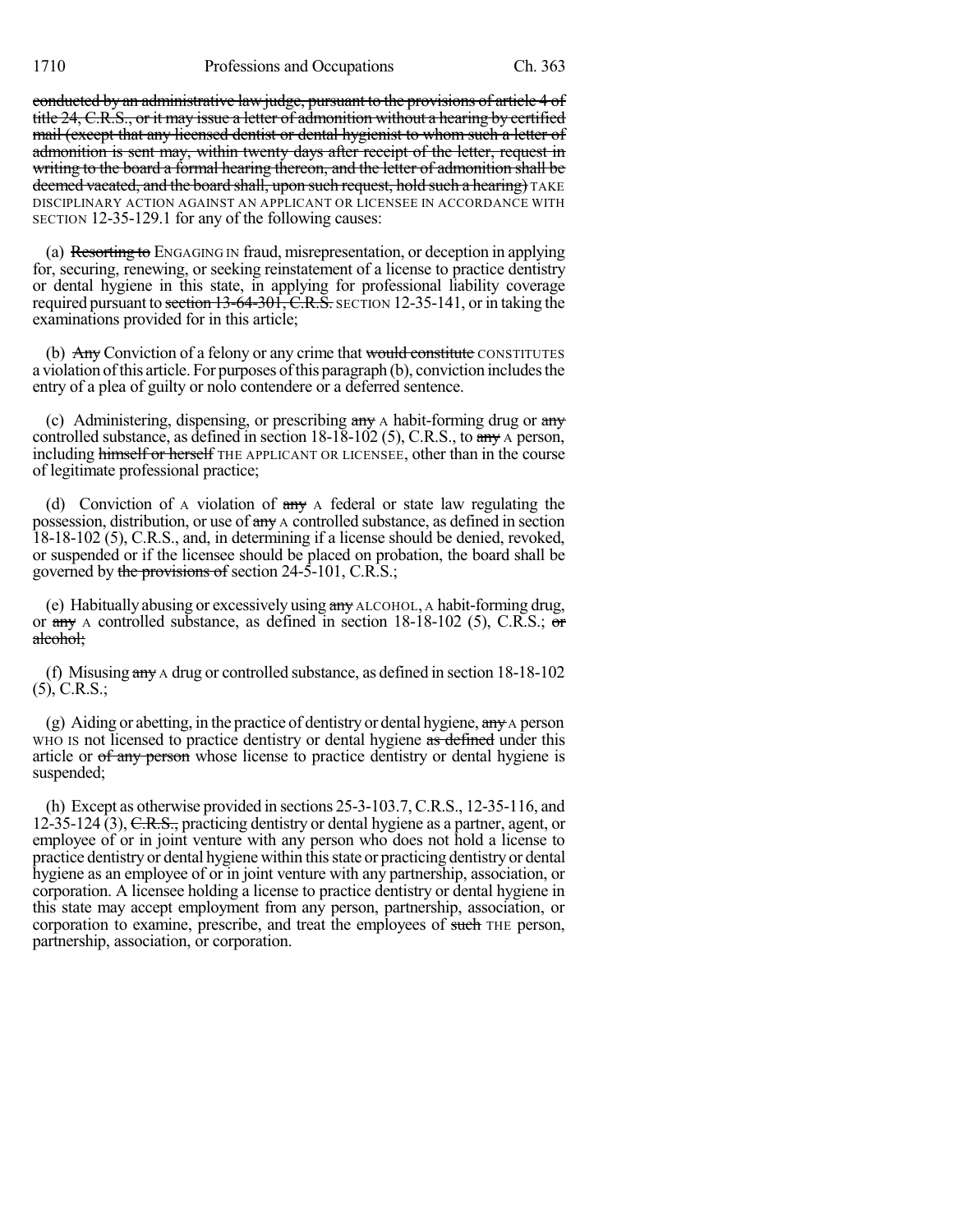(i) Violating or attempting to violate, directly or indirectly,  $\sigma$  assisting in or abetting the violation of, or conspiring to violate anyprovision ortermofthis article or lawful rule or order of the board;

(j) (I) Such FAILING TO NOTIFY THE BOARD OF A physical or mental disability as to render ILLNESS OR CONDITION THAT RENDERS the licensee unable, OR LIMITS THE LICENSEE'S ABILITY, to perform dental or dental hygiene services with reasonable skill and with safety to the patient;

(II) FAILING TO ACT WITHIN THE LIMITATIONS CREATED BY A PHYSICAL OR MENTAL ILLNESS OR CONDITION THAT RENDERS THE LICENSEE UNABLE TO PRACTICE DENTAL OR DENTAL HYGIENE SERVICES WITH REASONABLE SKILL AND SAFETY OR THAT MAY ENDANGER THE HEALTH OR SAFETY OF PERSONS UNDER HIS OR HER CARE; OR

(III) FAILING TO COMPLY WITH THE LIMITATIONS AGREED TO UNDER A CONFIDENTIAL AGREEMENT ENTERED PURSUANT TO SECTION 12-35-129.6;

(k) COMMITTING an act or omission constituting THAT CONSTITUTES grossly negligent dental or dental hygiene practice or that fails to meet generally accepted standards of dental or dental hygiene practice;

(l) Advertising in a manner that is misleading, deceptive, or false;

(m) Engaging in a sexual act with a patient during the course of patient care or within six months immediately following the termination of the licensee's professional relationship with the patient. "Sexual act", as used in this paragraph (m), means sexual contact, sexual intrusion, or sexual penetration as defined in section 18-3-401, C.R.S.

(n) Refusing to make patient records available to a patient pursuant to a written authorization-request under section 25-1-802, C.R.S.;

(o) False billing in the delivery of dental or dental hygiene services, including, but not limited to, performing one service and billing for another, billing for any service not rendered, and OR committing a fraudulent insurance act, as defined in section 10-1-128, C.R.S.;

(p) COMMITTING abuse of health insurance  $\frac{\text{pursuant to}}{\text{m} \times \text{N}}$  of section 18-13-119, C.R.S.;

(q) Failing to notify the board, in writing AND WITHIN NINETY DAYS AFTER A JUDGMENT IS ENTERED, of the entry of a final judgment by a court of competent jurisdiction in favor of any party and against the licensee involving negligent malpractice of dentistry or dental hygiene, Such WHICH notice shall be given within ninety days after the entry of such judgment and shall MUST contain the name of the court, the case number, and the names of all parties to the action;

(r) Failing to report a dental or dental hygiene malpractice judgment or malpractice settlement to the board by the licensee within ninety days;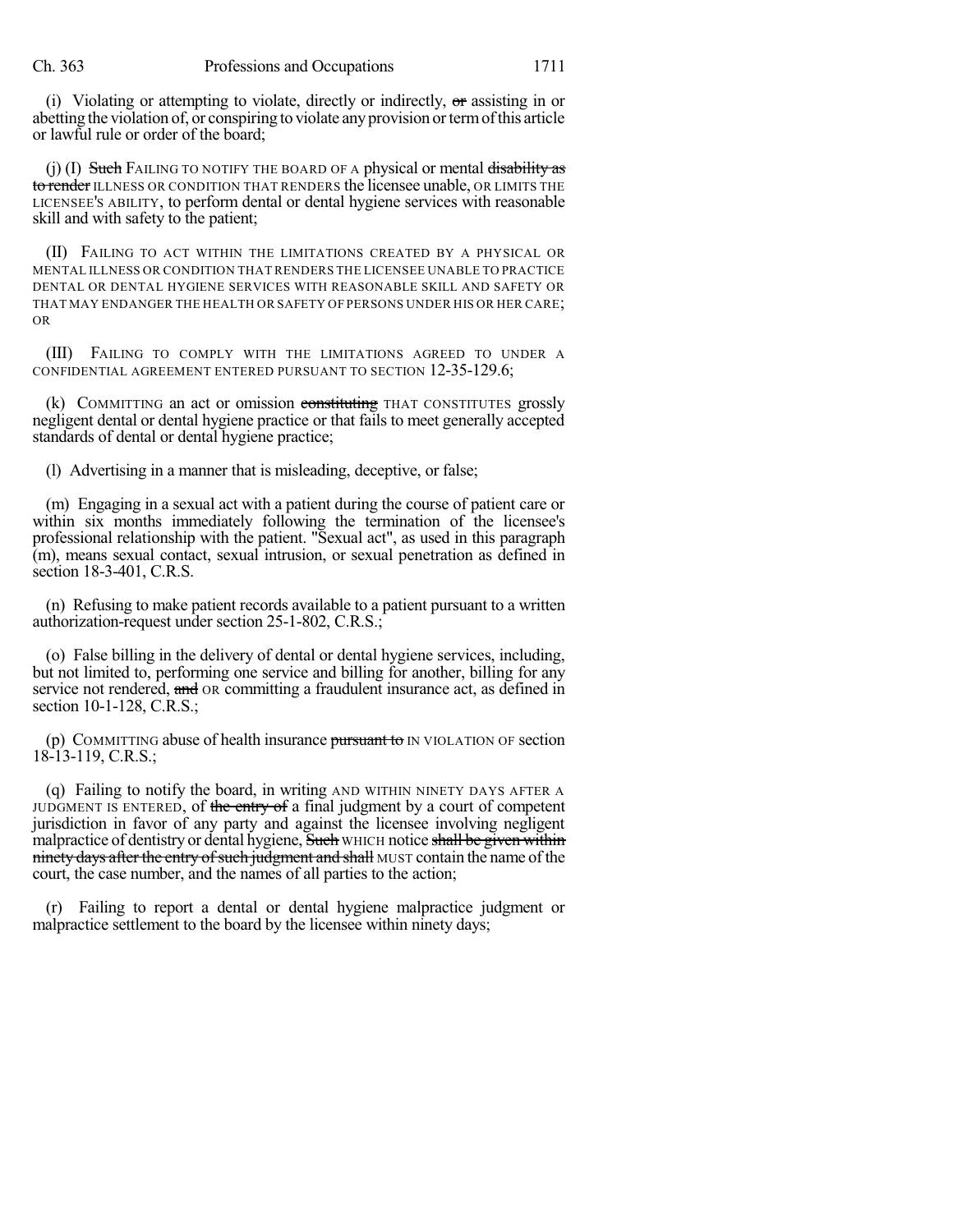(s) Failing to furnish unlicensed persons with laboratory work orders pursuant to section 12-35-133;

(t) Employing a solicitor or other agent to obtain patronage, except as provided in section 12-35-137;

(u) Willfully deceiving or attempting to deceive the board or its agents with reference to any matter relating to the provisions of this article;

(v) Sharing any professional fees with anyone except those with whom the dentist or dental hygienist is lawfully associated in the practice of dentistry or dental hygiene; except that it shall not be considered a violation of this paragraph  $(v)$  if a licensed dentist or dental hygienist pays to MAY PAY an independent advertising or marketing agent compensation for advertising or marketing services rendered on BY THE AGENT FOR THE BENEFIT OF the licensed dentist's DENTIST or dental hygienist's behalf by such agent HYGIENIST, including compensation that is paid for BASED ON the results or performance of such THE services on a per-patient basis;

(w) The abandonment of a patient by failure FAILING to provide reasonably necessary referral of the A patient to other licensed dentists or licensed health care professionals for consultation or treatment when such THE failure to provide referral does not meet generally accepted standards of dental care;

(x) Failure of a dental hygienist to recommend to any patient that such  $\overline{A}$  patient be examined by a dentist, or failure of a dental hygienist to refer a patient to a dentist, when the dental hygienist detects a condition that requires care beyond the scope of practicing supervised or unsupervised dental hygiene;

(y) Engaging in any of the following activities and practices:

(I) Willful and repeated ordering or performance, without clinical justification, of demonstrably unnecessary laboratory tests or studies;

(II) The administration, without clinical justification, of treatment that is demonstrably unnecessary;

(III) In addition to the provisions of paragraph (x) of this subsection (1), the failure to obtain consultations or perform referrals when failing to do so is not consistent with the standard of care for the profession;

(IV) Ordering or performing, without clinical justification, any service, X ray, or treatment that is contrary to recognized standards of the practice of dentistry or dental hygiene as interpreted by the board;

(z) Falsifying or repeatedly making incorrect essential entries or repeatedly failing to make essential entries on patient records;

(aa) Violating the provisions of section 8-42-101  $(3.6)$ , C.R.S.;

(bb) Violating the provisions of section 12-35-202 or any rule of the board adopted pursuant to said THAT section;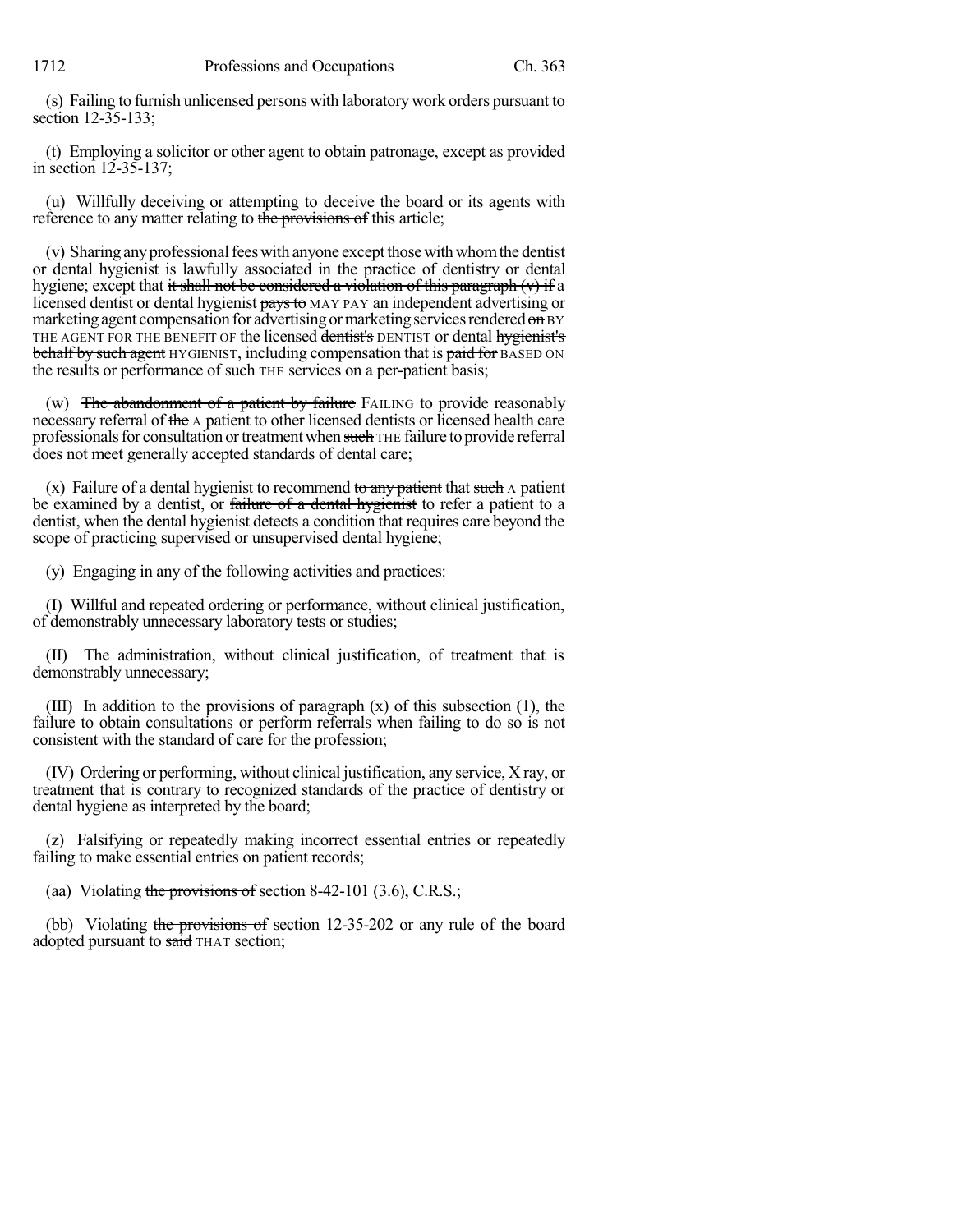(cc) Administering general anesthesia or deep conscious sedation LOCAL ANESTHESIA, MINIMAL SEDATION, MODERATE SEDATION, OR DEEP SEDATION/GENERAL ANESTHESIA without obtaining a permit from the board in accordance with section  $12-35-107(1)$  (h) 12-35-140;

(dd) Failure FAILING to report TO THE BOARD, within ninety days after final disposition, to the board the surrender of a license to, or adverse action taken against a license by, a licensing agency in another state, territory, or country, a governmental agency, a law enforcement agency, or a court for an act or conduct that would constitute grounds for discipline pursuant to this article;

(ee) Failure FAILING to provide adequate or propersupervision when employing unlicensed persons in a dental or dental hygiene practice;

(ff) Engaging in any conduct that constitutes a crime as defined in title 18, C.R.S., which conduct relates to the licensee's practice as a dentist or dental hygienist;

(gg) Practicing outside the scope of dental or dental hygiene practice;

(hh) Failing to establish and continuously maintain financial responsibility OR PROFESSIONAL LIABILITY INSURANCE as required by section 13-64-301, C.R.S. 12-35-141;

(ii) Advertising or otherwise holding oneself out to the public as practicing a dental specialty in which the dentist has not successfully completed the education specified for the dental specialty as defined by the American dental association;

(jj) FAILING TO RESPOND IN AN HONEST, MATERIALLY RESPONSIVE, AND TIMELY MANNER TO A COMPLAINT FILED AGAINST THE LICENSEE PURSUANT TO THIS ARTICLE;

(kk) COMMITTING AN ACT OF OMISSION THAT FAILS TO MEET GENERALLY ACCEPTED STANDARDS FOR INFECTION CONTROL;

(ll) ADMINISTERING MODERATE SEDATION OR DEEP SEDATION/GENERAL ANESTHESIA WITHOUT A LICENSED DENTIST OR OTHER LICENSED HEALTH CARE PROFESSIONAL QUALIFIED TO ADMINISTER THE RELEVANT LEVEL OF SEDATION OR ANESTHESIA PRESENT IN THE OPERATORY; OR

(mm) FAILING TO COMPLETE AND MAINTAIN RECORDS OF COMPLETING CONTINUING EDUCATION AS REQUIRED BY SECTION 12-35-139.

**SECTION 10.** In Colorado Revised Statutes, add with amended and relocated **provisions** 12-35-129.1, 12-35-129.2, 12-35-129.3, 12-35-129.4, and 12-35-129.5 as follows:

**12-35-129.1. Disciplinary actions.** (1) (a) IF, AFTER NOTICE AND HEARING CONDUCTED IN ACCORDANCE WITH ARTICLE 4 OF TITLE 24, C.R.S., THE BOARD DETERMINES THAT AN APPLICANT OR LICENSEE HAS ENGAGED IN AN ACT SPECIFIED IN SECTION 12-35-129, THE BOARD MAY: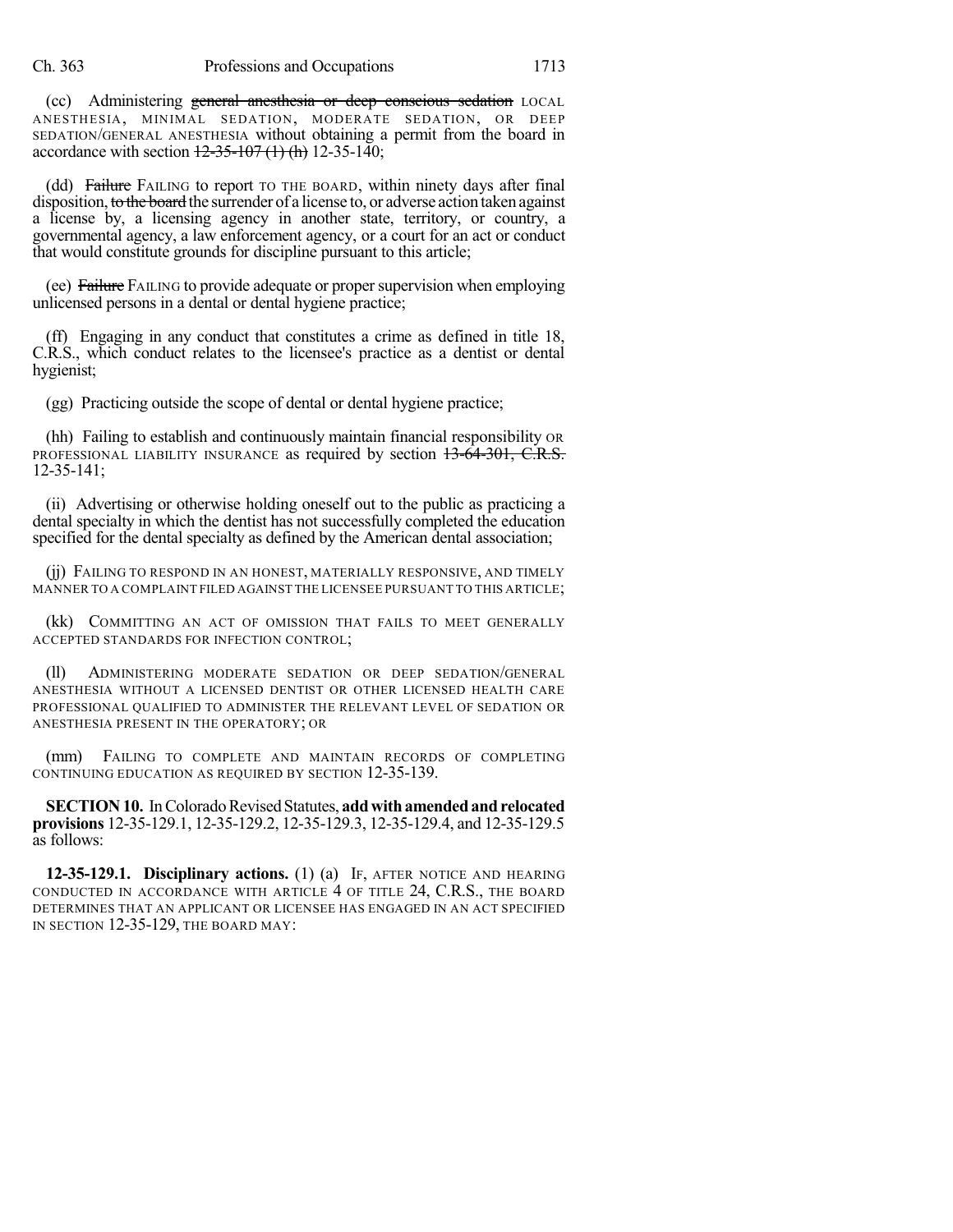(I) DENY THE ISSUANCE OF, REFUSE TO RENEW, SUSPEND, OR REVOKE ANY LICENSE PROVIDED FOR IN THIS ARTICLE;

(II) REPRIMAND, CENSURE, OR PLACE ON PROBATION ANY LICENSED DENTIST OR DENTAL HYGIENIST;

(III) ISSUE A LETTER OF ADMONITION; OR

(IV) IMPOSE AN ADMINISTRATIVE FINE.

(b) HEARINGS UNDER THIS SECTION MUST BE CONDUCTED BY THE BOARD OR BY AN ADMINISTRATIVE LAW JUDGE APPOINTED PURSUANT TO PART 10 OF ARTICLE 30 OF TITLE 24, C.R.S.

(2) (a) WHEN A COMPLAINT OR INVESTIGATION DISCLOSES AN INSTANCE OF MISCONDUCT THAT, IN THE OPINION OF THE BOARD, DOES NOT WARRANT FORMAL ACTION BY THE BOARD BUT SHOULD NOT BE DISMISSED AS BEING WITHOUT MERIT, THE BOARD MAY ISSUE AND SEND TO THE LICENSEE A LETTER OF ADMONITION.

(b) WHEN THE BOARD SENDS A LETTER OF ADMONITION TO A LICENSEE PURSUANT TO PARAGRAPH (a) OF THIS SUBSECTION (2), THE BOARD SHALL ALSO ADVISE THE LICENSEE THAT HE OR SHE HAS THE RIGHT TO REQUEST IN WRITING, WITHIN TWENTY DAYS AFTER RECEIPT OF THE LETTER, THAT THE BOARD INITIATE FORMAL DISCIPLINARY PROCEEDINGS TO ADJUDICATE THE PROPRIETY OF THE CONDUCT UPON WHICH THE LETTER OF ADMONITION IS BASED. IF THE LICENSEE MAKES THE REQUEST FOR ADJUDICATION IN A TIMELY MANNER, THE BOARD SHALL VACATE THE LETTER OF ADMONITION AND SHALL PROCESS THE MATTER BY MEANS OF FORMAL DISCIPLINARY PROCEEDINGS.

(3) **[Formerly 12-35-129 (7) (f)]** If an investigation discloses an instance of conduct that, in the opinion of the board, does not warrant formal board action and should be dismissed, but in which the board has noticed indications of possible errant conduct that could lead to serious consequencesif not corrected, THE BOARD SHALL SEND a confidential letter of concern shall be sent to the licensee against whom the complaint was made. The BOARD SHALL SEND THE person making the complaint shall be sent a notice that THE BOARD HAS ISSUED a letter of concern has been issued by the board TO THE LICENSEE.

(4) **[Formerly 12-35-129 (7) (g)]** The board may include, in any disciplinary order that allows the A dentist or dental hygienist to continue to practice, such conditions as the board may deem DEEMS appropriate to assure that the dentist or dental hygienist is physically, mentally, and otherwise qualified to practice dentistry or dental hygiene in accordance with generally accepted professional standards of practice. Such an THE order may include any or all of the following:

 $(H)$  (a) Submission by A CONDITION THAT the licensee SUBMIT to such examinations as the board may order to determine the licensee's physical or mental condition or professional qualifications;

(II) (b) The taking by A CONDITION THAT the licensee of such TAKE therapy, courses of training, or education as may be needed to correct deficiencies found by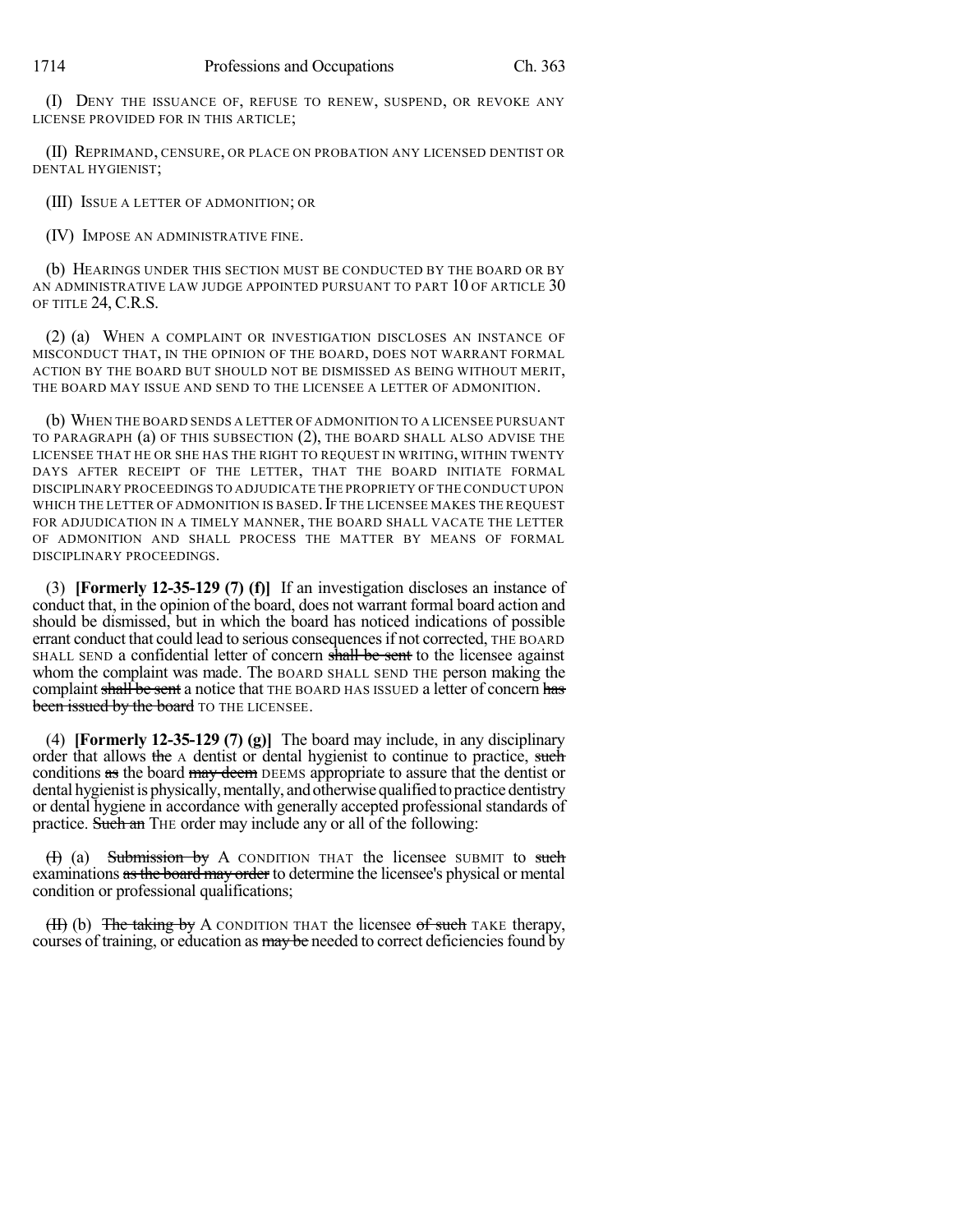the board or by such examinations REQUIRED PURSUANT TO PARAGRAPH (a) OF THIS SUBSECTION (4);

 $(HH)(c)$  The Review or supervision of the licensee's practice as may be necessary to determine its THE quality OF THE PRACTICE and to correct any deficiencies;

(IV) (d) The imposition of restrictions on the licensee's practice to assure that such THE practice does not exceed the limits of the licensee's capabilities.

(5) THE BOARD MAY SUSPEND THE LICENSE OF A DENTIST OR DENTAL HYGIENIST WHO FAILS TO COMPLY WITH AN ORDER OF THE BOARD ISSUED IN ACCORDANCE WITH THIS SECTION. THE BOARD MAY IMPOSE THE LICENSE SUSPENSION UNTIL THE LICENSEE COMPLIES WITH THE BOARD'S ORDER.

(6) (a) IN ADDITION TO ANY OTHER PENALTY PERMITTED UNDER THIS ARTICLE, WHEN A LICENSED DENTIST OR DENTAL HYGIENIST VIOLATES A PROVISION OF THIS ARTICLE OR OF ANY RULE PROMULGATED PURSUANT TO THIS ARTICLE, THE BOARD MAY IMPOSE A FINE ON THE LICENSEE.IF THE LICENSEE IS A DENTIST, THE FINE MUST NOT EXCEED FIVE THOUSAND DOLLARS. IF THE LICENSEE IS A DENTAL HYGIENIST, THE FINE MUST NOT EXCEED THREE THOUSAND DOLLARS.

(b) THE BOARD SHALL ADOPT RULES ESTABLISHING A UNIFORM SYSTEM AND SCHEDULE OF FINES THAT SET FORTH FINE TIERS BASED ON THE SEVERITY OF THE VIOLATION, THE TYPE OF VIOLATION, AND WHETHER THE LICENSEE REPEATEDLY VIOLATES THIS ARTICLE, BOARD RULES, OR BOARD ORDERS.

(7) **[Formerly 12-35-129 (11)]** If the board findsthe charges proven and orders that discipline be imposed, if THE BOARD may also order the licensee to take such courses of training or education as may be needed THE BOARD DEEMS NECESSARY to correct deficiencies found as a result of the hearing.

(8) **[Formerly 12-35-129 (2)]** Any person whose license to practice is revoked is rendered ineligible to apply for any license under this article for at least two years after the date of revocation orsurrender of the license. Any subsequent application for licensure shall be treated as IS an application for a new license.

**12-35-129.2. Disciplinary proceedings.** (1) **[Formerly 12-35-129 (6)]** (a) Complaints ANY PERSON MAY SUBMIT A COMPLAINT relating to the conduct of any A dentist or dental hygienist, shall WHICH COMPLAINT MUST be in writing and may be made by any person and, if so made, shall be signed by such THE person. or may be initiated by The board, on its own motion, MAY INITIATE A COMPLAINT. The BOARD SHALL NOTIFY THE dentist or dental hygienist complained of shall be given notice of such THE complaint AGAINST HIM OR HER.

(b) (I) FOR COMPLAINTS RELATED TO THE STANDARD OF CARE DELIVERED TO A PATIENT THAT ARE SUBMITTED BY A PERSON OTHER THAN THE PATIENT, THE PERSON SUBMITTINGTHE COMPLAINT SHALL NOTIFY THE PATIENT OF THE COMPLAINTBEFORE FILING THE COMPLAINT WITH THE BOARD.

(II) THE REQUIREMENTS OF THIS PARAGRAPH (b) DO NOT APPLY WHEN A COMPLAINT IS SUBMITTED TO THE BOARD BY A STATE DEPARTMENT OR AGENCY.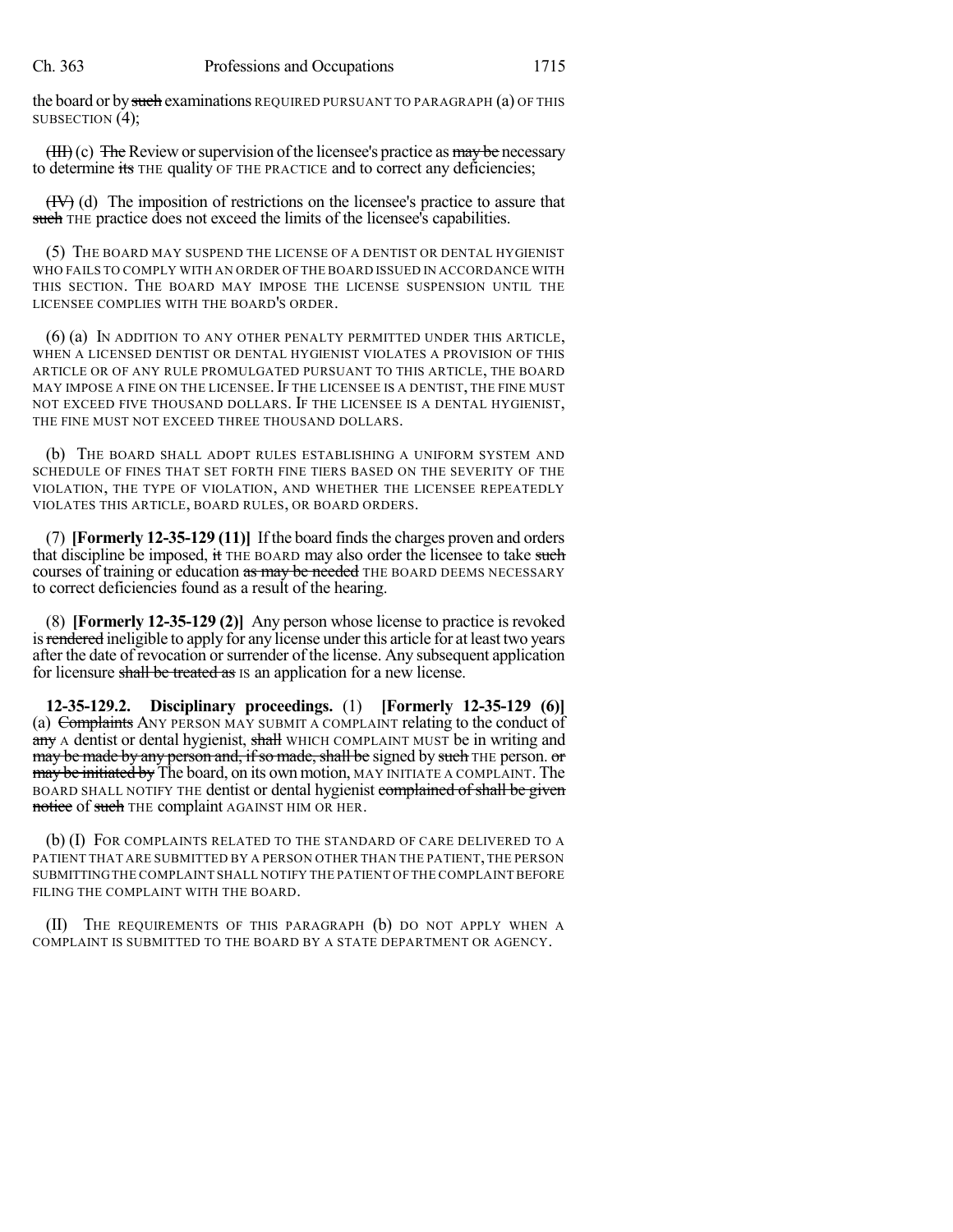(2) **[Formerly 12-35-129 (7) (e)]** (a) EXCEPT AS PROVIDED IN PARAGRAPH (b) OF THIS SUBSECTION  $(2)$ , investigations, examinations, hearings, meetings, or any AND other proceedings of the board conducted pursuant to this section shall be OR SECTION 12-35-129.1, 12-35-129.3, 12-35-129.4, OR 12-35-129.5 ARE exempt from the provisions of any law requiring that proceedings of the board be conducted publicly or that the minutes or records of the board with respect to action of the board taken pursuant to this section are open to public inspection. except that

(b) The final action of the board taken pursuant to this section shall be IS open to the public.

(3) **[Formerly 12-35-129 (13)]** When a complaint or an investigation discloses an instance of misconduct that, in the opinion of the board, warrantsformal action, the BOARD SHALL NOT RESOLVE THE complaint shall not be resolved by a deferred settlement, action, judgment, or prosecution.

(4) **[Formerly 12-35-129 (3)]** Any member of the board or professional review committee authorized by the board, any member of the board's or professional review committee's staff, any person acting as a witness or consultant to the board or committee, any witness testifying in a proceeding authorized under this article, and any person who lodges a complaint pursuant to this article shall be IS immune fromliability in any civil action brought against himor her for acts occurring while acting in his or her capacity as board or committee member, staff, consultant, or witness, respectively, if such THE individual was acting in good faith within the scope of his or her respective capacity, made a reasonable effort to obtain the facts of the matter as to which he or she acted, and acted in the reasonable belief that the HIS OR HER action taken by him or her was warranted by the facts. Any person participating in good faith in lodging a complaint or participating in any investigative or administrative proceeding pursuant to this article shall be IS immune from any civil or criminal liability that may result from such THE participation.

(5) **[Formerly 12-35-129 (4)]** The discipline of a licensee by another state, territory, or country shall be IS deemed the equivalent of unprofessional conduct under this article; except that this subsection  $\left(4\right)$  shall apply (5) APPLIES only to discipline that is based upon an act or omission in such THE other state, territory, or country that is defined substantially the same as unprofessional conduct pursuant to this article.

(6) **[Formerly 12-35-129 (5)]** (a) Nothing in this section: shall be construed to deprive any

(I) DEPRIVES a dental patient of the right to choose or replace any professionally recognized restorative material; nor to permit

(II) PERMITS disciplinary action against a dentist solely for removing or placing any professionally recognized restorative material.

(b) Nothing in paragraph (a) of this subsection  $(5)$  shall be construed to prevent (6) PREVENTS disciplinary action against a dentist for practicing dentistry in violation of this article.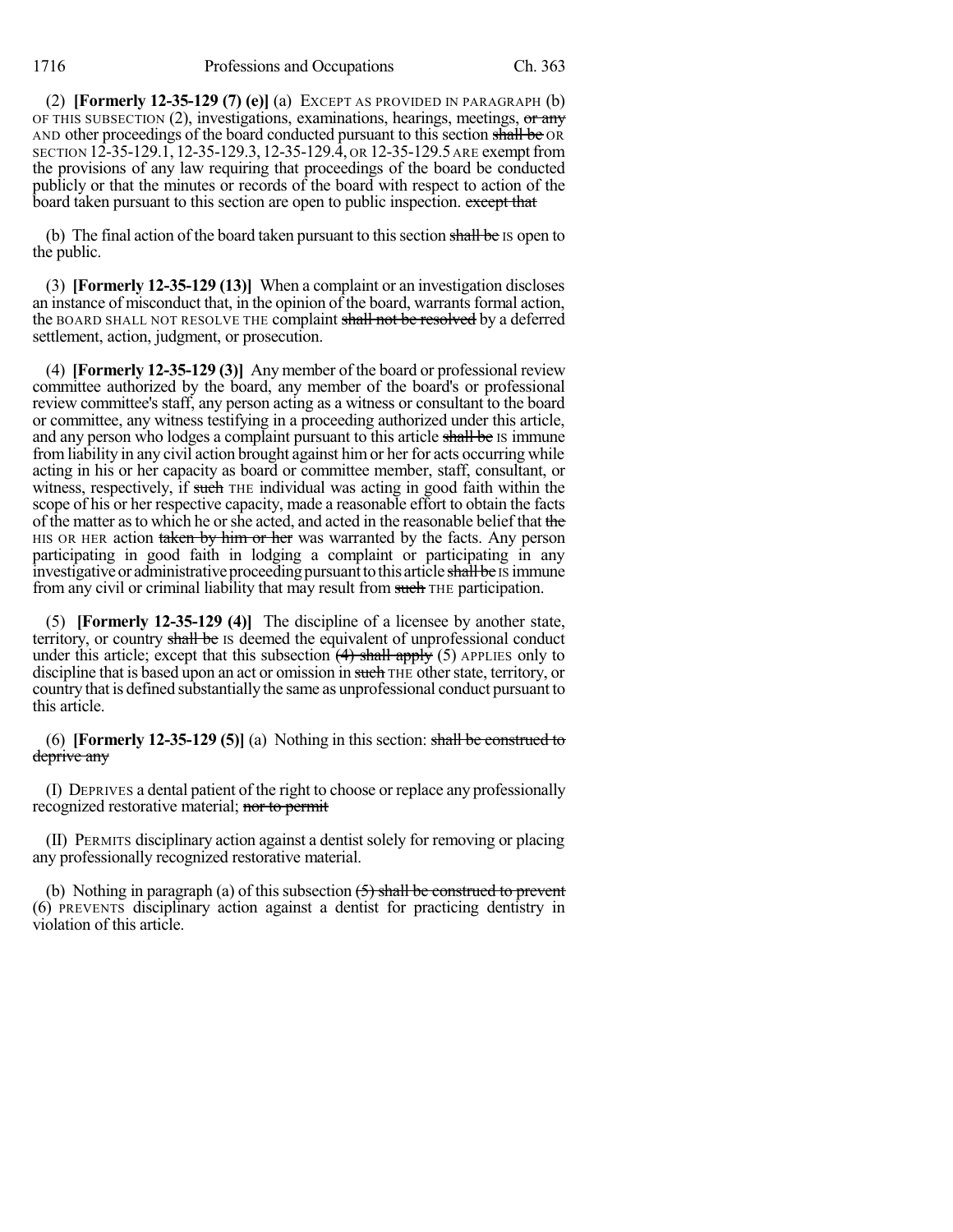(7) **[Formerly 12-35-129 (8)]** (a) If a professional review committee is established pursuant to this section to investigate complaints against a person licensed to practice dentistry under this article, the committee shall MUST include in its membership at least three persons licensed to practice dentistry under this article. but such THE committee may be authorized to act only by:

## (I) The board; or

(II) Asocietyor an association of personslicensed to practice dentistryunderthis article whose membership includes not less than one-third of the persons licensed to practice dentistry under this article residing in this state, if the licensee whose services are the subject of review is a member of such THE society or association.

(b) Any member of the board or a professional review committee authorized by the board and any witness or consultant appearing before the board or such professional review committee shall be IS immune from suit in any civil action brought by a licensee who is the subject of a professional review proceeding if such THE member, witness, or consultant acts in good faith within the scope of the function of the board or such committee, has made a reasonable effort to obtain the facts of the matter as to which such THE member, witness, or consultant acts, and acts in the reasonable belief that the HIS OR HER action taken by such member, witness, or consultant is warranted by the facts. The immunity provided by this paragraph (b) shall extend EXTENDS to the members of an authorized professional review committee of a society or an association of personslicensed pursuant to this article and witnesses or consultants appearing before such THE committee if such THE committee is authorized to act as provided in subparagraph  $(II)$  of paragraph  $(a)$ of this subsection  $(8)$  (7).

(c) **[Formerly 12-35-129 (9)]** A professional review committee of a society or an association of persons licensed pursuant to this article shall:

 $(a)$ (I) Notify the board within sixty days after the review committee analyzes care provided by a licensee and determines that such THE care may not meet generally accepted standards or THAT THE LICENSEE has otherwise violated any provision of this article. Such care THE LICENSEE may be subject to disciplinary action by the board.

 $\left(\mathbf{b}\right)$  (II) Allow THE BOARD OR ITS DESIGNEE TO CONDUCT a periodic audit of records of the review committee. to be performed by the board or designee of the board who shall A PERSON DESIGNATED BY THE BOARD TO CONDUCT THE AUDIT MUST be a licensed or retired dentist from any state. Such THE BOARD OR ITS DESIGNEE SHALL CONDUCT THE audit shall be conducted no more than twice annually. If any pattern of behavior of a licensee is identified that may constitute reasonable grounds to believe there has been a violation of this article, all relevant records of the review committee shall be ARE subject to a subpoena issued by the board.

(d) **[Formerly 12-35-129 (10)]** (I) The proceedings and records of a review committee shall MUST be held in confidence and shall ARE not be subject to discovery or introduction into evidence in any civil action against a dentist arising out of the matters that are the subject of evaluation and review by such THE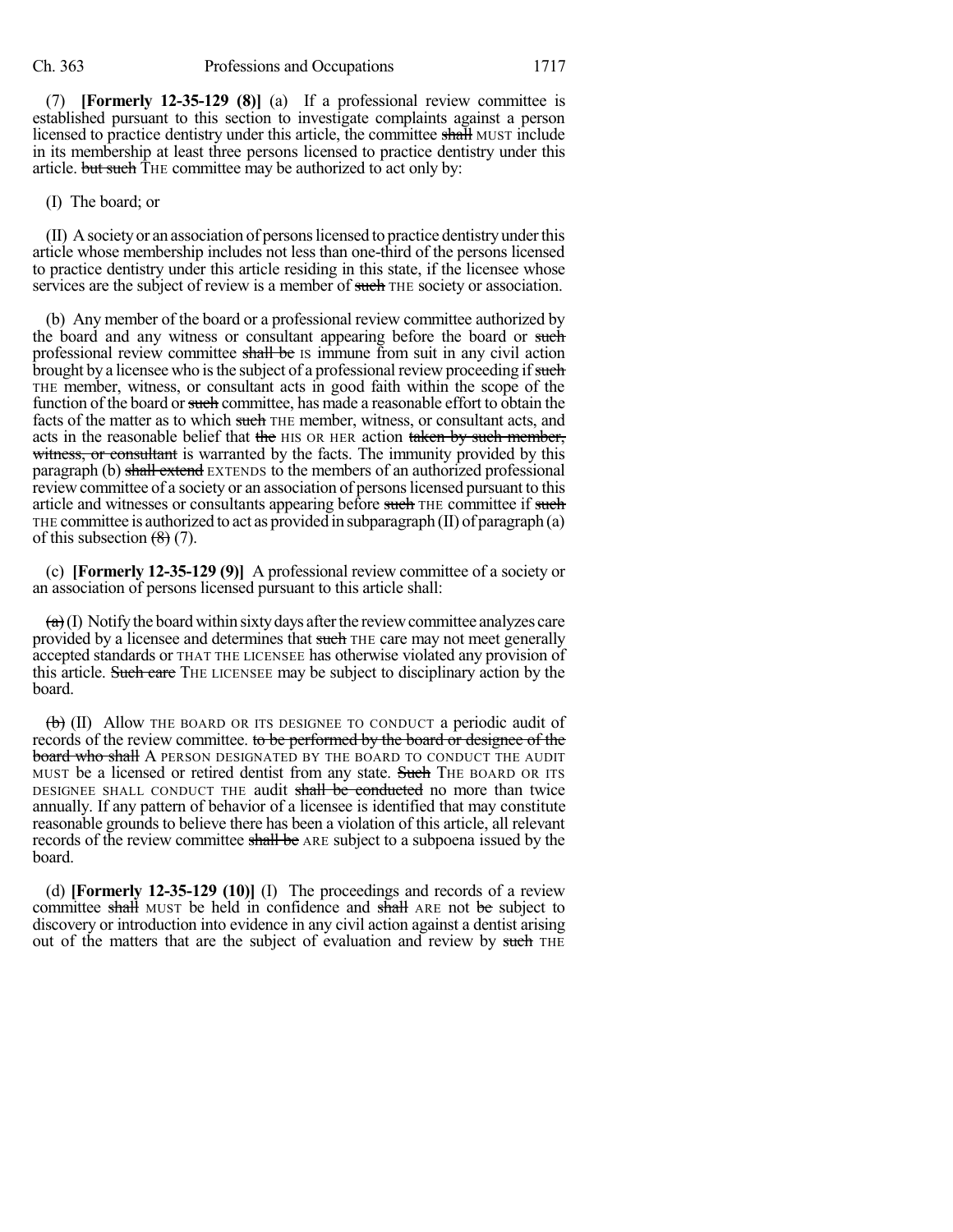committee. However, records of closed proceedings and investigations shall be ARE available to the particular licensee under review and the complainant involved in the proceedings.

 $(II)$  No A person who was in attendance at a meeting of such THE committee shall NOT be permitted or required to testify in any such civil action as to any evidence or other matters produced or presented during the proceedings of such THE committee or as to any findings, recommendations, evaluations, opinions, or other actions of such THE committee or any members thereof OF THE COMMITTEE. However, information, documents, or records otherwise available from original sources are not to be construed as immune PROTECTED from discovery or use in any such A civil action merely because they were presented during proceedings of such THE committee, and any documents or records that have been presented to the review committee by any witness shall MUST be returned to the witness, if requested by the witness or if ordered to be produced by a court in any action, with copies thereof to be retained by the committee at its discretion.

(III) Any person who testifies before such THE committee or who is a member of such THE committee shall IS not be prevented from testifying as to matters within such THE person's knowledge, but the person shall MAY not be asked about his or her testimony before such a THE committee or opinions he or she formed as a result of said THE committee hearings.

**12-35-129.3. [Formerly 12-35-129 (12)] Board panels.** (1) (a) On and after **January 1, 2005,** The chairperson of the board shall divide those THE members of the board, other than the chairperson, into two panels of six members each.

 $\left(\frac{b}{c}\right)$  (2) Each panel shall act as both an inquiry panel and a hearing panel. The CHAIRPERSON MAY REASSIGN members of the board may be reassigned from one panel to the other. by the chairperson. The chairperson may be a member of both panels, but in no event shall NEITHER the chairperson or NOR any other member who has considered a complaint as a member of a panel acting as an inquiry panel SHALL take any part in the consideration of a formal complaint involving the same matter.

 $(c)$  (3) All matters referred to one panel for investigation shall be heard, If referred THE INQUIRY PANEL REFERS A MATTER for formal hearing, by the other HEARING panel or a committee of such THE HEARING panel SHALL HEAR THE MATTER. However, in its discretion, either inquiry panel may elect to refer a case for formal hearing to a qualified administrative law judge in lieu of a hearing panel of the board for an initial decision pursuant to section 24-4-105, C.R.S.

(d) (4) A LICENSEE WHO IS THE SUBJECT OF AN INITIAL DECISION BY AN ADMINISTRATIVE LAW JUDGE,OR BY THE HEARING PANEL THAT WOULD HAVE HEARD THE CASE UPON ITS OWN MOTION, MAY SEEK REVIEW OF the initial decision of an administrative law judge may be reviewed pursuant to section 24-4-105 (14) and (15), C.R.S., by the filing of AN exception to the initial decision with the hearing panel that would have heard the case if it had not been referred to an administrative law judge. or by review upon the motion of such hearing panel. The respondent or the board's counsel shall MAY file such THE exception.

 $(e)$  (5) An The Inquiry panel to whom an investigation is assigned shall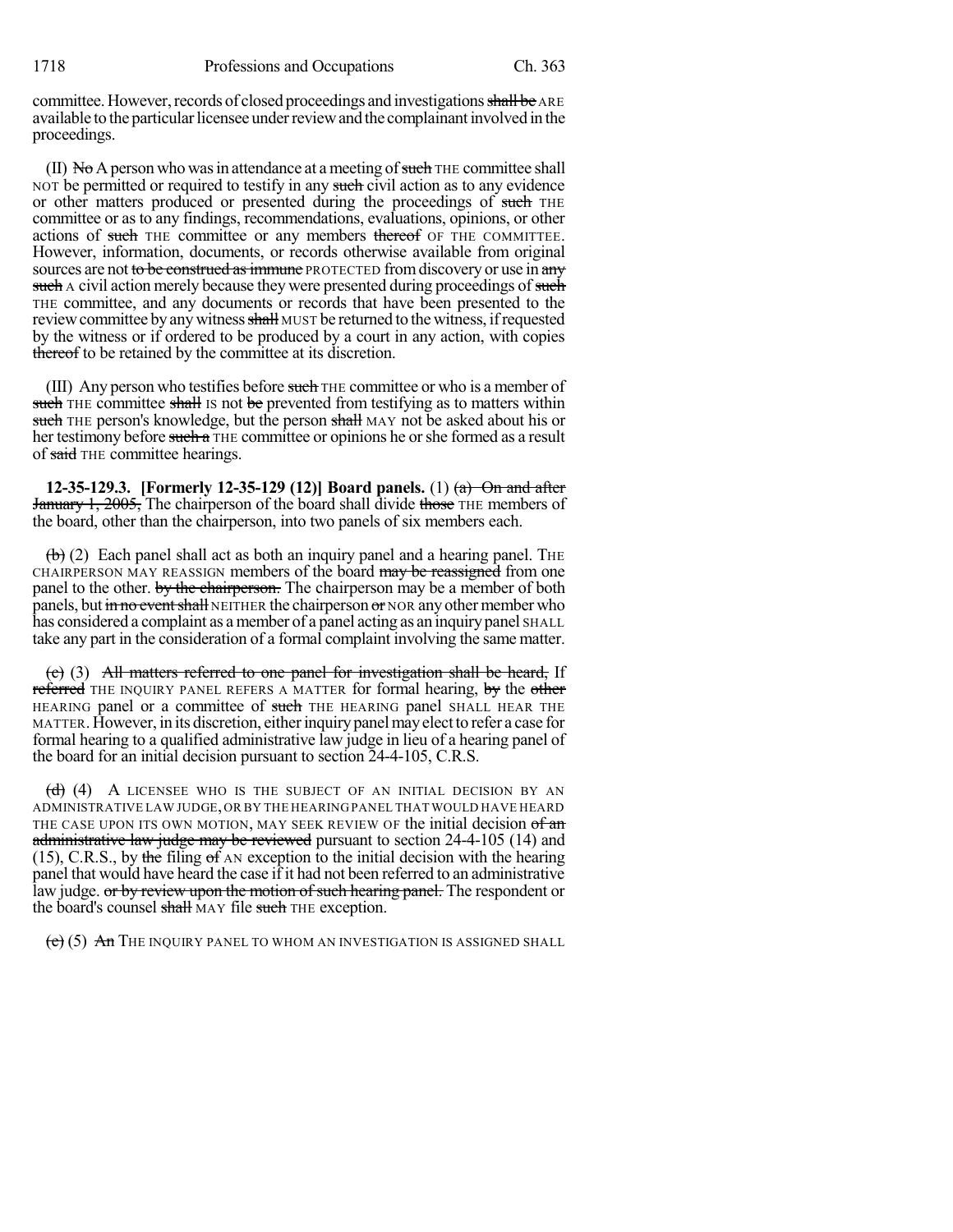SUPERVISE THE investigation, shall be under the supervision of the panel to which the investigation is assigned AND the person making such CONDUCTING THE investigation shall report the results of the investigation to the assigning panel for appropriate action.

**12-35-129.4. Cease-and-desist orders.** (1) **[Formerly 12-35-129 (14)]** (a) If it appears to the board, based upon credible evidence as presented in a written complaint by any person, that a licensee is acting in a manner that is an imminent threat to the health and safety of the public or a person is acting or has acted without the required license, the board may issue an order to cease and desist such THE activity. The order BOARD shall set forth IN THE ORDER the statutes and rules THE PERSON IS alleged to have been violated, the facts alleged to have constituted CONSTITUTE the violation, and the requirement that all unlawful acts or unlicensed practices immediately cease.

(b) Within ten days after service of the order to cease and desist pursuant to paragraph (a) of this subsection  $(14)$  (1), the respondent may request a hearing on the question of whether acts or practices in violation of this part 1 have occurred. Such THE BOARD OR AN ADMINISTRATIVE LAW JUDGE, AS APPLICABLE, SHALL CONDUCT THE hearing shall be conducted pursuant to IN ACCORDANCE WITH sections 24-4-104 and 24-4-105, C.R.S.

(2) **[Formerly 12-35-129 (15)]**(a) Ifit appearsto the board, based upon credible evidence as presented in a written complaint by any person, that a person has violated any other portion of this part 1, then, in addition to any specific powers granted pursuant to this part 1, the board may issue to such THE person an order to show cause as to why the board should not issue a final order directing such THE person to cease and desist from the unlawful act or unlicensed practice.

(b)  $\overline{A}$  The BOARD SHALL PROMPTLY NOTIFY THE person against whom IT ISSUES an order to show cause has been issued pursuant to paragraph (a) of this subsection  $(15)$  shall be promptly notified by the board (2) of the issuance of the order along with AND SHALL INCLUDE IN THE NOTICE a copy of the order, the factual and legal basis for the order, and the date set by the board for a hearing on the order. Such THE BOARD MAY SERVE THE notice may be served by personal service, by first-class United States mail, postage prepaid, or BY OTHER MEANS as may be practicable. upon any person against whom such order is issued. Personal service or mailing of an order or document pursuant to this subsection  $(\frac{15}{15})$  shall constitute (2) CONSTITUTES notice thereof to the person.

(c)(I) The BOARD SHALL COMMENCE THE hearing on an order to show cause shall be commenced no sooner than ten and no later than forty-five calendar days after the date of transmission or service of the notification by the board as provided in paragraph (b) of this subsection  $(15)$  (2). The BOARD MAY CONTINUE THE hearing may be continued by agreement of all parties based upon the complexity of the matter, number of parties to the matter, and legal issues presented in the matter, but in no event shall the BOARD COMMENCE THE hearing commence later than sixty calendar days after the date of transmission or service of the notification.

(II) If  $\alpha$  THE person against whom  $\alpha$  THE BOARD HAS ISSUED THE order to show cause has been issued pursuant to paragraph (a) of this subsection  $(\frac{15}{2})$  (2) does not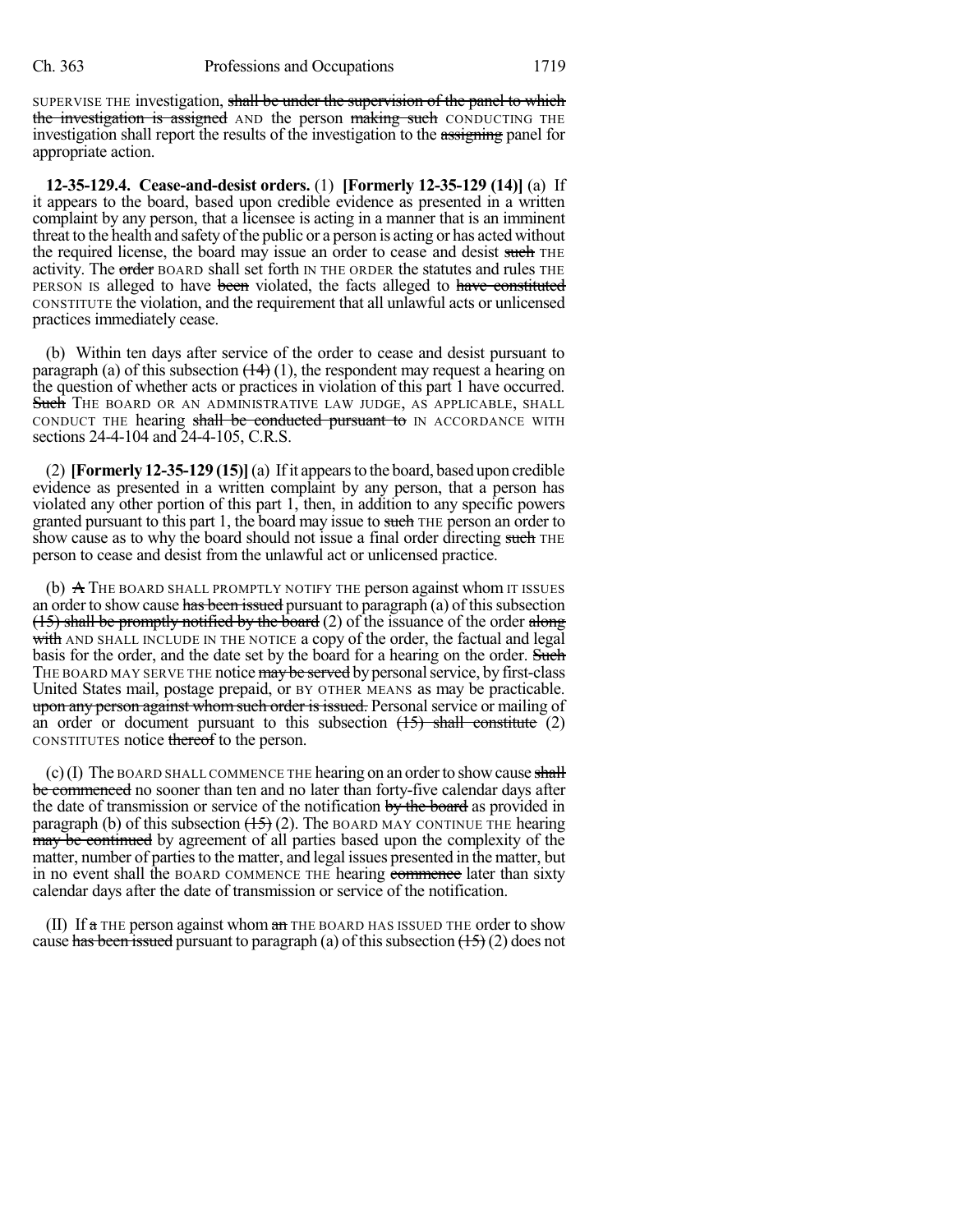appear at the hearing, the board may present evidence that notification was properly sent or served upon such THE person pursuant to paragraph (b) of this subsection  $(15)$  (2) and such other evidence related to the matter as the board deems appropriate. The board shall issue the order within ten days after the board's determination related to reasonable attempts to notify the respondent, and the order shall become BECOMES final as to that person by operation of law. Such THE BOARD OR AN ADMINISTRATIVE LAW JUDGE, AS APPLICABLE, SHALL CONDUCT THE hearing shall be conducted pursuant to IN ACCORDANCE WITH sections 24-4-104 and 24-4-105, C.R.S.

(III) If the board reasonably finds that the person against whom the order to show cause was issued is acting or has acted without the required license or has or is about to engage in acts or practices constituting violations ofthis part 1, THE BOARD MAY ISSUE a final cease-and-desist order may be issued directing such THE person to cease and desist from further unlawful acts or unlicensed practices.

(IV) The board shall provide notice, in the manner set forth in paragraph (b) of this subsection  $(15)(2)$ , of the final cease-and-desist order within ten calendar days after the hearing conducted pursuant to this paragraph (c) to each person against whom the final order has been is issued. The final order issued pursuant to subparagraph  $(III)$  of this paragraph  $(c)$  shall be Is effective when issued and shall be IS a final order for purposes of judicial review.

(3) **[Formerly 12-35-129 (16)]** If it appears to the board, based upon credible evidence presented to the board, that a person has engaged in or is about to engage in any AN unlicensed act or practice; any AN act or practice constituting a violation of this part 1,  $\frac{any}{ay}$  A rule promulgated pursuant to this part 1, or  $\frac{any}{ay}$  AN order issued pursuant to this part 1; or  $\frac{a_n}{b_n}$  AN act or practice constituting grounds for administrative sanction pursuant to this part 1, the board may enter into a stipulation with such THE person.

(4) **[Formerly 12-35-129 (17)]** If any A person fails to comply with a final cease-and-desist order or a stipulation, the board may request the attorney general or the district attorney for the judicial district in which the alleged violation exists to bring, and if so requested such THE attorney shall bring, suit for a temporary restraining order and for injunctive relief to prevent any further or continued violation of the final order.

(5) **[Formerly 12-35-129 (18)]** A person aggrieved by the final cease-and-desist order may seek judicial review of the board's determination or of the board's final order as provided in section 12-35-130.

**12-35-129.5. Mental andphysical examinations.**(1) **[Formerly 12-35-129 (7) (a)]** (a) If the board has reasonable cause to believe that a person licensed to practice dentistry or dental hygiene in this state is unable to practice dentistry or dental hygiene with reasonable skill and safety to patients because of a physical or mental disability or because of excessive use of  $\frac{day}{y}$  ALCOHOL, A habit-forming drug orsubstance, or A controlled substance, as defined in section 18-18-102 (5),C.R.S., the board may require such THE licensed dentist or dental hygienist to submit to A mental or physical examinations EXAMINATION by a qualified professional designated by the board.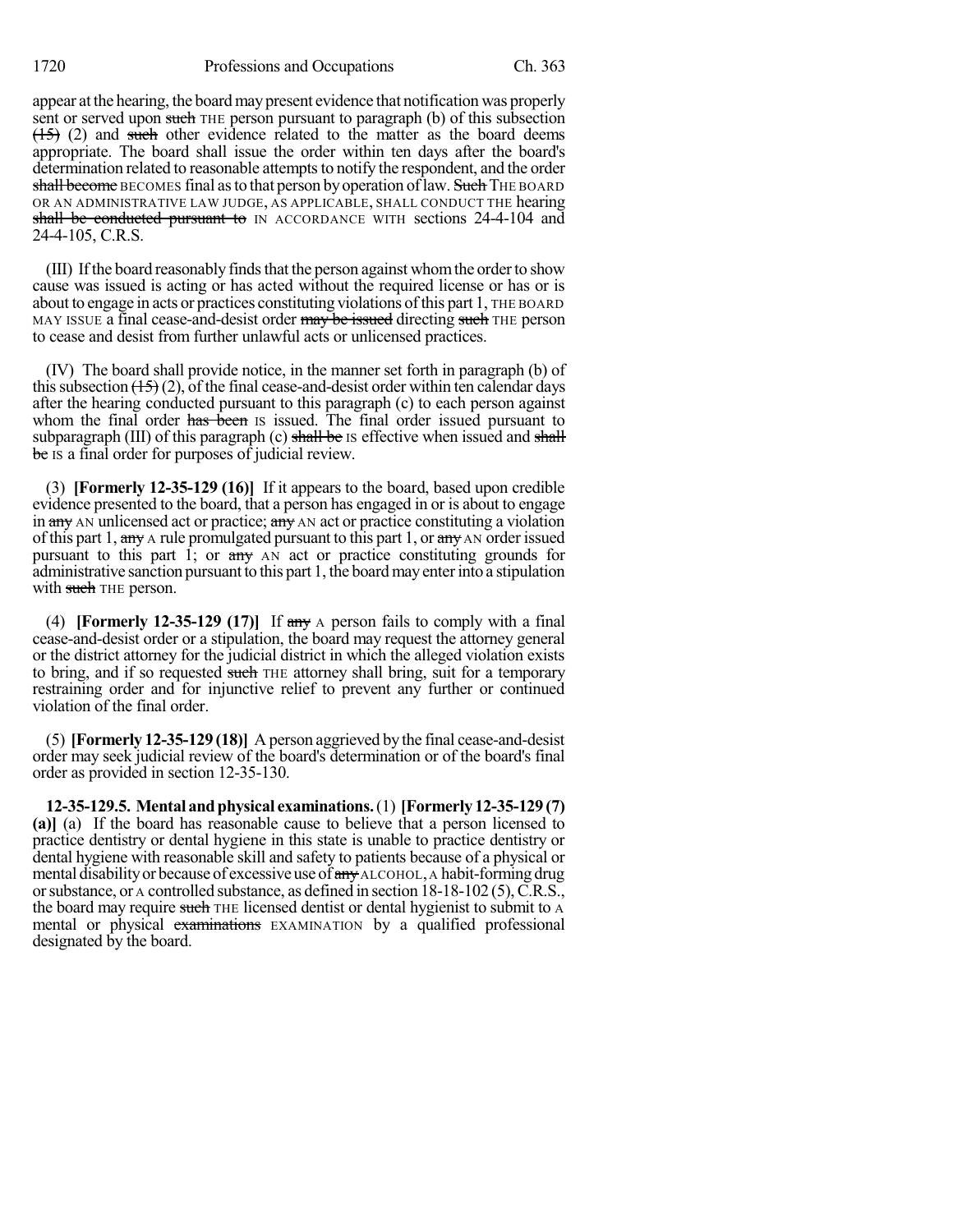(b) **[Formerly 12-35-129 (7) (b)]** Upon the failure of such THE licensed dentist or dental hygienist to submit to such A mental or physical examinations EXAMINATION REQUIRED BY THE BOARD, unless the failure is due to circumstances beyond the dentist's or dental hygienist's control, the board may suspend such THE dentist's or dental hygienist's license to practice dentistry or dental hygiene in this state until such time as the dentist or dental hygienist submits to the examinations EXAMINATION.

(c) **[Formerly 12-35-129 (7) (c)]** Every person licensed to practice dentistry or dental hygiene in this state shall be Is deemed, by so practicing or by applying for a renewal of the person's license to practice dentistry or dental hygiene in this state, to have:

(I) Given consent to submit to a mental or physical examinations EXAMINATION when directed in writing by the board; and further to have

(II) Waived all objections to the admissibility of the examining qualified professional's testimony or examination reports on the ground of privileged communication.

(d) **[Formerly 12-35-129 (7) (d)]** The results of any mental or physical examination ordered by the board shall not CANNOT be used as evidence in any proceeding other than before the board.

**SECTION 11. Repeal of relocated provisions in this act.** In Colorado Revised Statutes, **repeal** 12-35-129 (2), (3), (4), (5), (6), (7), (8), (9), (10), (11), (12), (13), (14), (15), (16), (17), and (18).

**SECTION 12.** In Colorado Revised Statutes, **add** 12-35-129.6 as follows:

**12-35-129.6. Confidential agreement to limit practice - violation - grounds for discipline.** (1) IF A LICENSED DENTIST OR DENTAL HYGIENIST HAS A PHYSICAL OR MENTAL ILLNESS OR CONDITION THAT RENDERS HIM OR HER UNABLE TO PRACTICE DENTISTRY OR DENTAL HYGIENE WITH REASONABLE SKILL AND SAFETY TO CLIENTS, THE DENTIST OR DENTAL HYGIENIST SHALL NOTIFY THE BOARD OF THE ILLNESS OR CONDITION IN A MANNER AND WITHIN A PERIOD DETERMINED BY THE BOARD. THE BOARD MAY REQUIRE THE DENTIST OR DENTAL HYGIENIST TO SUBMIT TO AN EXAMINATION TO EVALUATE THE EXTENT OF THE ILLNESS OR CONDITION AND ITS IMPACT ON THE DENTIST'S OR DENTAL HYGIENIST'S ABILITY TO PRACTICE DENTISTRY OR DENTAL HYGIENE WITH REASONABLE SKILL AND SAFETY TO PATIENTS.

(2) (a) UPON DETERMINING THAT A DENTIST OR DENTAL HYGIENIST WITH A PHYSICAL OR MENTAL ILLNESS OR CONDITION IS ABLE TO RENDER LIMITED SERVICES WITH REASONABLE SKILL AND SAFETY TO PATIENTS, THE BOARD MAY ENTER INTO A CONFIDENTIAL AGREEMENT WITH THE DENTIST OR DENTAL HYGIENIST IN WHICH THE DENTIST OR DENTAL HYGIENIST AGREES TO LIMIT HIS OR HER PRACTICE BASED ON THE RESTRICTIONS IMPOSED BY THE ILLNESS OR CONDITION, AS DETERMINED BY THE BOARD.

(b) AS PART OF THE AGREEMENT, THE DENTIST OR DENTAL HYGIENIST IS SUBJECT TO PERIODIC REEVALUATIONS OR MONITORING AS DETERMINED APPROPRIATE BY THE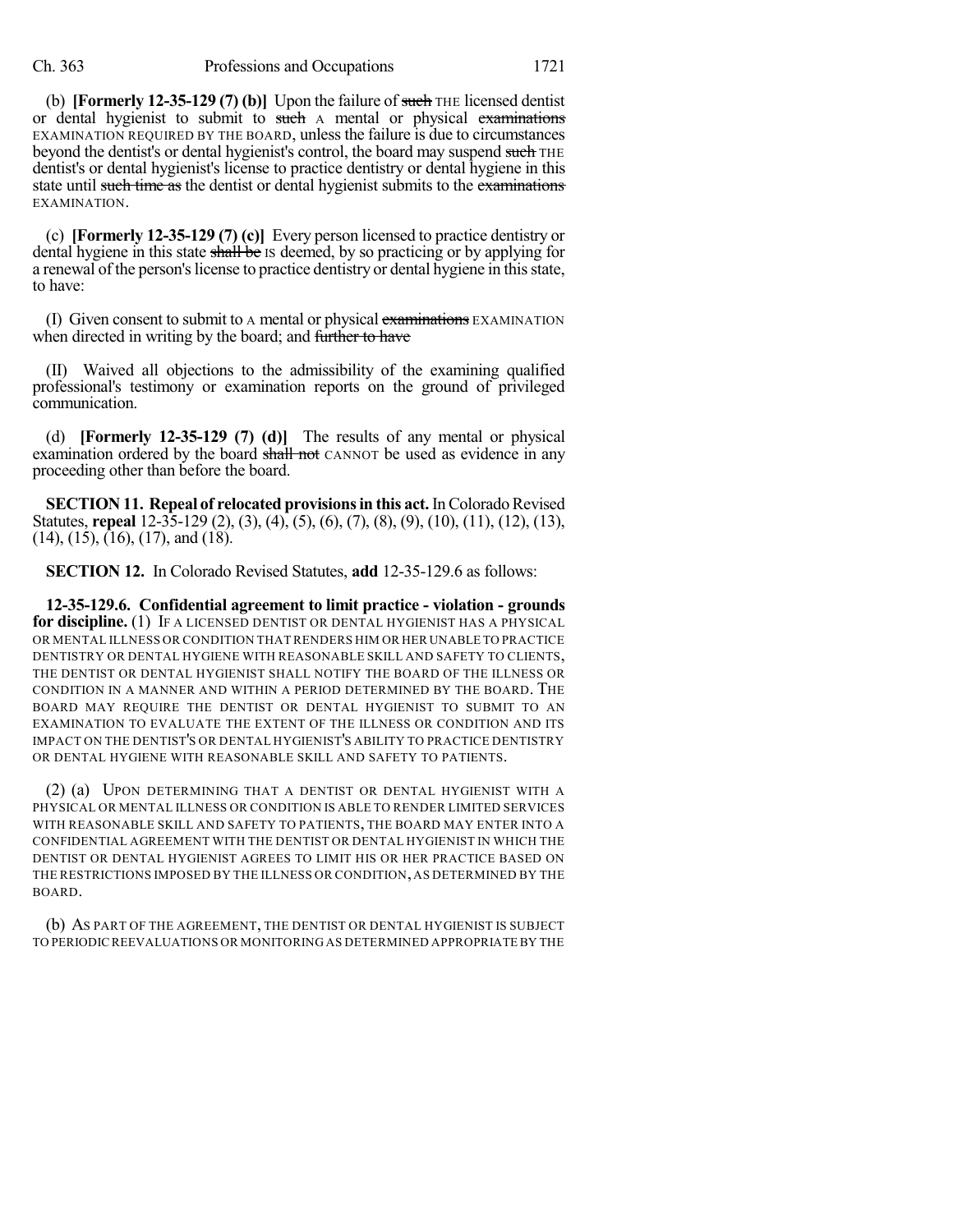BOARD.

(c) THE PARTIES MAY MODIFY OR DISSOLVE THE AGREEMENT AS NECESSARY BASED ON THE RESULTS OF A REEVALUATION OR OF MONITORING.

(3) BY ENTERING INTO AN AGREEMENT WITH THE BOARD PURSUANT TO THIS SECTION TO LIMIT HIS OR HER PRACTICE, A DENTIST OR DENTAL HYGIENIST IS NOT ENGAGING IN ACTIVITIES PROHIBITED PURSUANT TO SECTION 12-35-129 (1). THE AGREEMENT DOES NOT CONSTITUTE A RESTRICTION OR DISCIPLINE BY THE BOARD. HOWEVER,IF THE DENTIST OR DENTAL HYGIENIST FAILS TO COMPLY WITH THE TERMS OF AN AGREEMENT ENTERED INTO PURSUANT TO THIS SECTION, THE FAILURE CONSTITUTES A PROHIBITED ACTIVITY PURSUANT TO SECTION  $12-35-129(1)(i)$ , and THE DENTIST OR DENTAL HYGIENIST IS SUBJECT TO DISCIPLINE IN ACCORDANCE WITH SECTION 12-35-129.

(4) THIS SECTION DOES NOT APPLY TO A DENTIST OR DENTAL HYGIENIST SUBJECT TO DISCIPLINE FOR PROHIBITED ACTIVITIES AS DESCRIBED IN SECTION 12-35-129 (1) (e).

**SECTION 13.** In Colorado Revised Statutes, 12-35-116.5, **amend** (3) (a) introductory portion; and **add** (1) (d) as follows:

**12-35-116.5. Ownership of dental or dental hygiene practice - information to be posted - heir to serve as temporary proprietor - limitations.** (1) (d) (I) A DENTIST MAY CONDUCT A DENTAL OR DENTAL HYGIENE BUSINESS COLLABORATIVELY AS A PROVIDER NETWORK IN ACCORDANCE WITH PART 3 OF ARTICLE 18 OF TITLE 6, C.R.S.

(II) A DENTAL HYGIENIST MAY CONDUCT A DENTAL HYGIENE BUSINESS COLLABORATIVELY AS A PROVIDER NETWORK IN ACCORDANCE WITH PART 3 OF ARTICLE 18 OF TITLE 6, C.R.S.

(3) (a) Notwithstanding sections  $12-35-125$  and  $12-35-129$  (1) (h)  $(14)$ , and  $(15)$ AND 12-35-129.4(1) AND (2), if a dentist or dental hygienist who wasthe proprietor of a dental or dental hygiene practice and was engaged in the active practice of dentistry or dental hygiene dies:

**SECTION 14.** In Colorado Revised Statutes, 12-35-117, **amend** (1) introductory portion and (3); and **repeal** (1) (d) as follows:

**12-35-117. Application for license -fee.**(1) Everyperson not currently holding a license to practice dentistry in this state who desires to practice dentistry in this state shall file with the board an application for a license on a form to be provided by the board, verified by the oath of the applicant, and accompanied by a fee required by section 12-35-138 (1) (a) or established pursuant to section 24-34-105, C.R.S., in which application it shall appear INDICATING that the applicant:

(d) Has verification of licensure from other jurisdictions where the applicant holds or has held a dental or other health care license;

(3) Such THE BOARD MAY REQUIRE other pertinent information shall appear on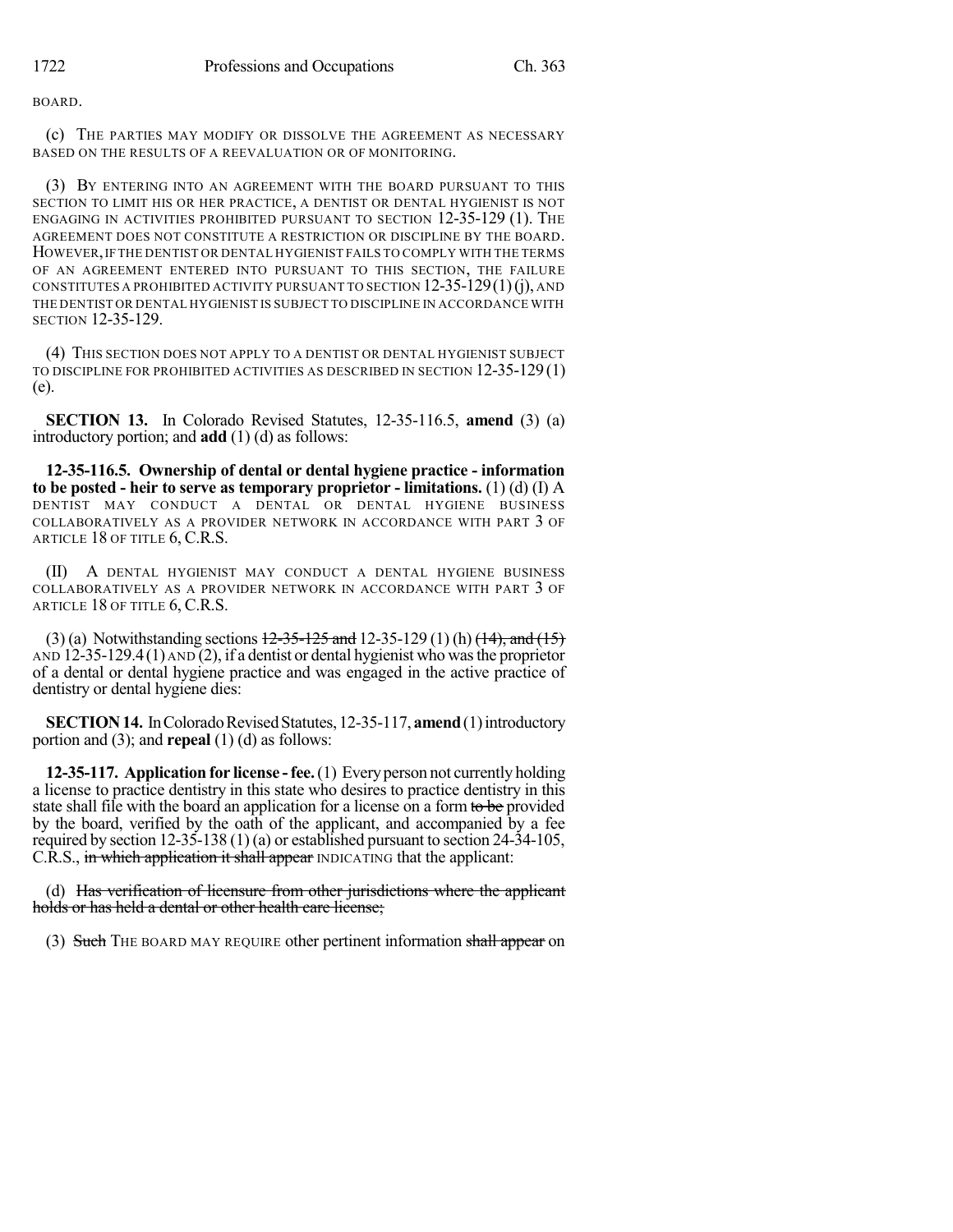the application as THAT the board may deem DEEMS necessary to process the application, INCLUDING DEMONSTRATION OF COMPLIANCE WITH THE FINANCIAL RESPONSIBILITY REQUIREMENTS SET FORTH IN SECTION 13-64-301 (1) (a), C.R.S.

**SECTION 15.** In Colorado Revised Statutes, 12-35-122, **amend** (1), (2) (a), (2)  $(c)$ , and  $(5)$  as follows:

**12-35-122. Inactive dental or dental hygiene license.** (1) Any person licensed to practice dentistry OR DENTAL HYGIENE pursuant to this article may apply to the board to be transferred to an inactive status. Such THE LICENSEE SHALL SUBMIT AN application shall be in the form and manner designated by the board. The board may grant such INACTIVE status by issuing an inactive license or it may deny the application for any of the causes set forth in section 12-35-129.

(2) Any person applying for a license under this section shall:

(a) Provide an affidavit to the board that the applicant, after a date certain, shall WILL not practice dentistry OR DENTAL HYGIENE in this state unless he or she is issued a license to practice dentistry OR DENTAL HYGIENE pursuant to subsection (5) of this section;

(c) Comply with any THE financial responsibility standards promulgated by the board pursuant to section 13-64-301 (1), C.R.S. OR PROFESSIONAL LIABILITY INSURANCE REQUIREMENTS SPECIFIED IN SECTION 12-35-141, AS APPLICABLE.

(5) Any person licensed under thissection who wishes to resume the practice of dentistry OR DENTAL HYGIENE shall file an application in the form and manner the board shall designate DESIGNATES, pay the license fee promulgated by the board pursuant to section 24-34-105, C.R.S., and meet the financial responsibility requirements promulgated by the board pursuant to section  $13-64-301$   $(1)$ , C.R.S., OR THE PROFESSIONAL LIABILITY INSURANCE REQUIREMENTS IN SECTION 12-35-141, AS APPLICABLE. The board may approve such THE application and issue a license to practice dentistry OR DENTAL HYGIENE or may deny the application for any of the causes set forth in section 12-35-129.

**SECTION 16.** In Colorado Revised Statutes, 12-35-123, **amend** (4), (5), and (6) as follows:

**12-35-123. Retired dental and dental hygienist licenses.** (4) The board is authorized to conduct MAY TAKE disciplinary proceedings ACTION pursuant to section  $12-35-129$  SECTIONS 12-35-129.1 TO 12-35-129.5 against any person licensed under this section for an act committed while such person was licensed pursuant to this article.

(5) Any person licensed under thissection may apply to the board for a return to active licensure status by filing an application in the form and manner the board shall designate pursuant to section 12-35-117 DESIGNATES, paying the appropriate license fee established pursuant to section 24-34-105, C.R.S., and meeting the financial responsibility requirements issued by the board pursuant to section 13-64-301 (1), C.R.S., OR THE PROFESSIONAL LIABILITY INSURANCE REQUIREMENTS IN SECTION 12-35-141, AS APPLICABLE. The board may approve such THE application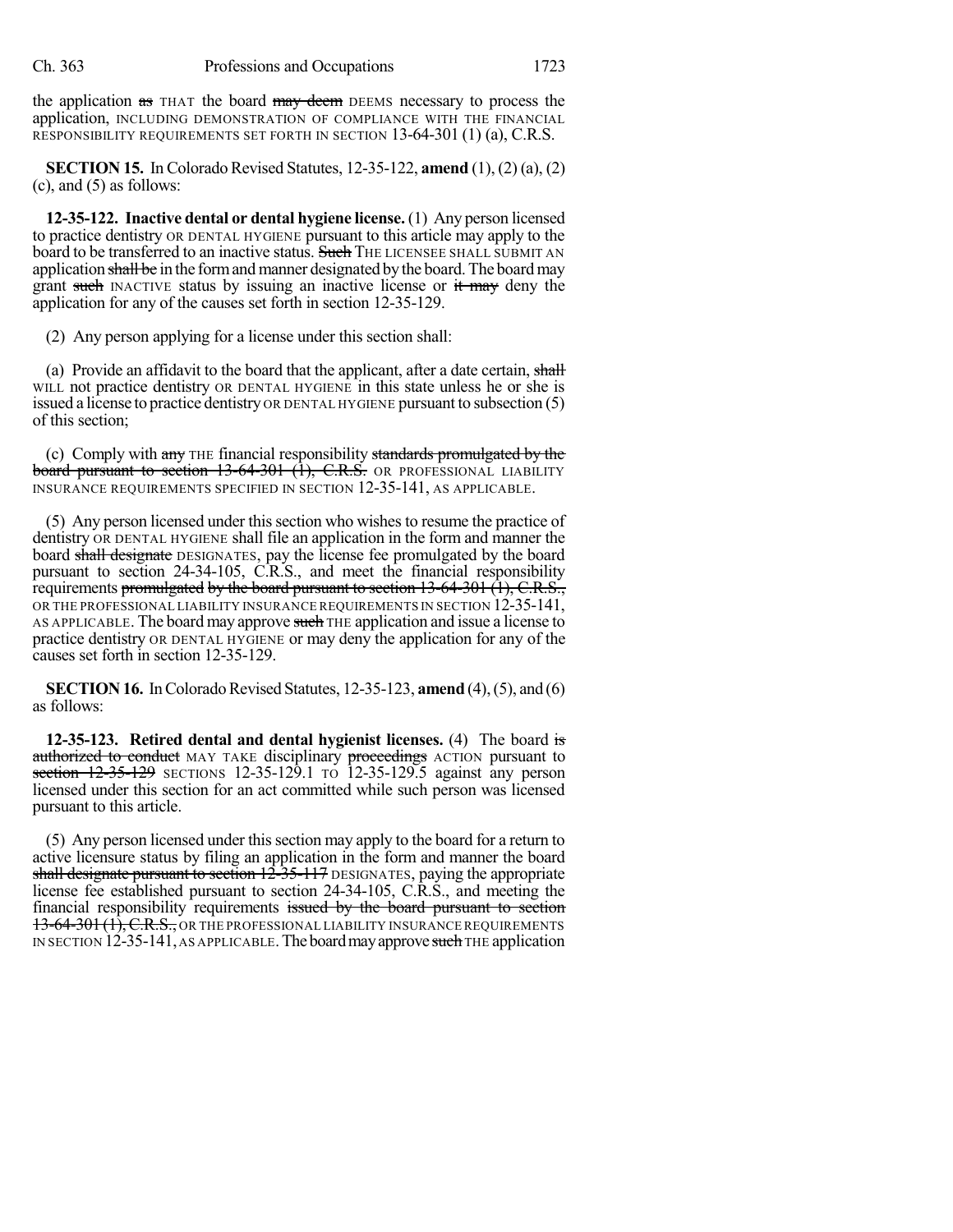and issue a license to practice dentistry or dental hygiene or may deny the application if the licensee has been disciplined for any of the causes set forth in section 12-35-129.

(6) A dentist  $\overline{m}$  OR DENTAL HYGIENIST ON retired status may provide dental OR DENTAL HYGIENE services on a voluntary basis to the indigent if such THE RETIRED DENTIST OR DENTAL HYGIENIST PROVIDES THE services are provided on a limited basis and no DOES NOT CHARGE A fee is charged. Such a FOR THE SERVICES. A RETIRED dentist shall have immunity for OR DENTAL HYGIENIST PROVIDING voluntary care provided pursuant to this subsection (6) IS IMMUNE FROM ANY LIABILITY RESULTING FROM THE VOLUNTARY CARE HE OR SHE PROVIDED.

**SECTION 17.** In Colorado Revised Statutes, 12-35-105, **repeal** (2) as follows:

**12-35-105. Qualifications of board members.** (2) Notwithstanding subsection (1) of this section or section 24-5-101, C.R.S., a person convicted of a felony in Colorado or any other state or of violating this article or any law governing the practice of dentistry shall not be appointed to or serve on the board.

**SECTION 18.** In Colorado Revised Statutes, **amend** 12-35-101 as follows:

**12-35-101. Short title.** This article shall be known and may be cited as the "Dental Practice Law of Colorado ACT".

**SECTION 19.** In Colorado Revised Statutes, 12-35-107, **amend** (1) introductory portion, (1) (b), (1) (c), and (1) (h); and **repeal** (1) (a), (1) (f), and (1) (i) asfollows:

**12-35-107. Powers and duties of board.** (1) The board shall exercise, subject to the provisions of IN ACCORDANCE WITH this article, the following powers and duties:

(a) Conduct examinations to ascertain the qualifications and fitness of applicants for licensure to practice dentistry and dental hygiene. To assist with such examinations:

(I) Only proctors or licensed dentists may participate in the examination of candidates for dental licensure; and

(II) Onlylicensed dentists, licensed dental hygienists, or proctorsmayparticipate in the examination of candidates for dental hygiene licensure.

(b) Make, publish, declare, and periodically review such reasonable rules as  $\frac{m}{y}$ be necessary to carry out and make effective the powers and duties of the board as vested in it by this article, INCLUDING rules of the board may include but shall not be limited to REGARDING:

(I) The examination of applicants for licensing as dentists and dental hygienists; THE USE OF LASERS FOR DENTAL PURPOSES, INCLUDING LIMITING THE USE OF LASERS BY DENTAL HYGIENISTS ONLY TO POCKET DISINFECTION AT SETTINGS THAT PRECLUDE HARD AND SOFT TISSUE REMOVAL;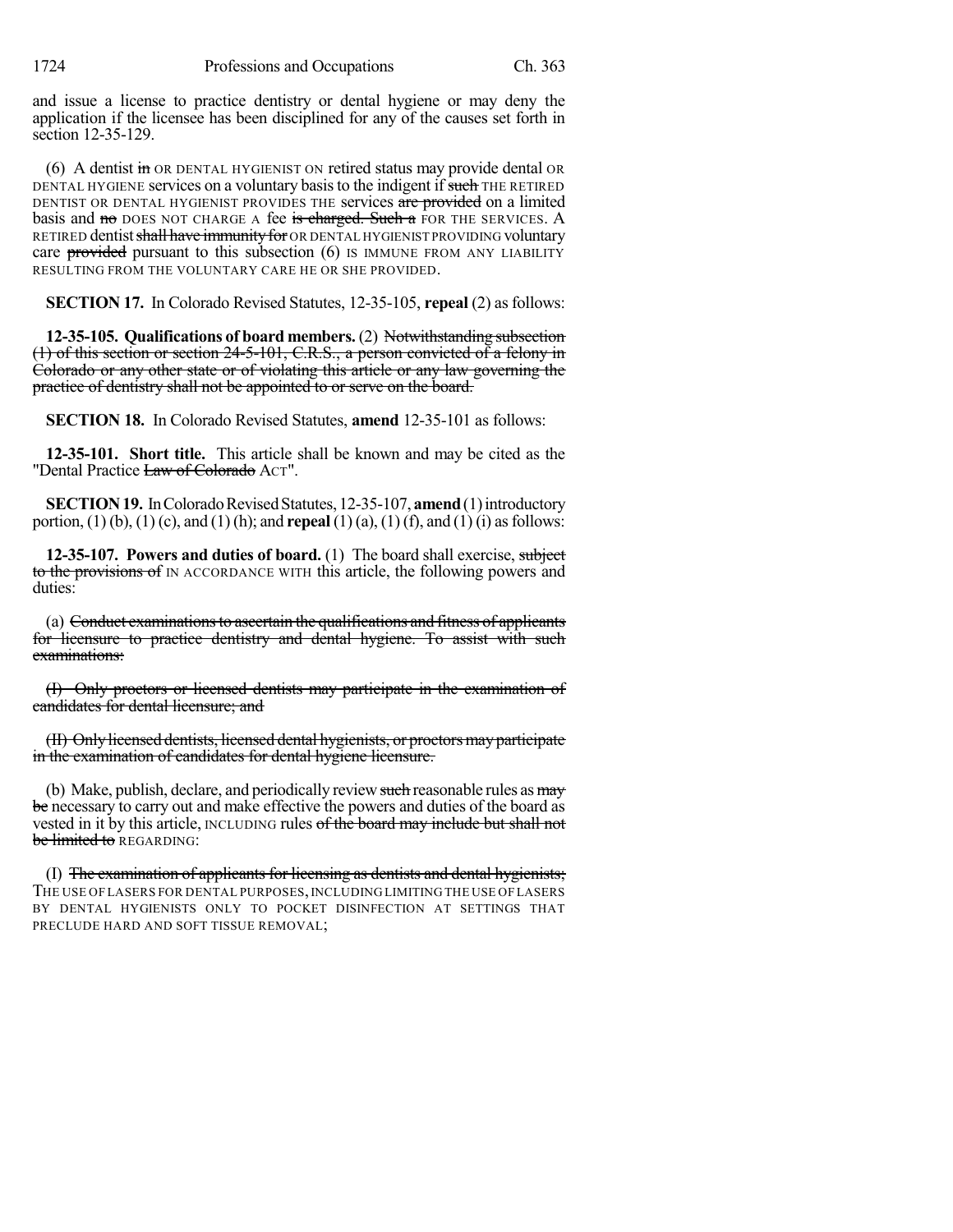(II) The practices of dentistry and dental hygiene; MINIMUM TRAINING, EXPERIENCE, AND EQUIPMENT REQUIREMENTS TO OBTAIN AN ANESTHESIA OR SEDATION PERMIT UNDER SECTION 12-35-140;

(III) The tasks and procedures that may be assigned to dental assistants and dental hygienists; and Criteria and procedures consistent with section 12-35-140 FOR AN OFFICE INSPECTION PROGRAM TO BE COMPLETED UPON APPLICATION AND RENEWAL OF SEDATION AND ANESTHESIA PERMITS PURSUANT TO SECTION 12-35-140;

(IV) The specification of essential instructions to be included in a laboratory <del>work order</del> A uniform system and schedule of fines pursuant to section 12-35-129.1 (6) (b).

(c) Conduct hearings to revoke, suspend, or deny the issuance of a license or renewal OF A license granted under the authority of this article or of previous laws; issue a confidential letter of concern; issue a letter of admonition; IMPOSE AN ADMINISTRATIVE FINE; or reprimand, censure, or place on probation a licensee when evidence has been presented showing violation of any of the provisions of this article by a holder of or an applicant for a license. The board may elect to hear the matter itself pursuant to the provisions of section  $12-35-129$  12-35-129.1 (1), or it may elect to hear the matter with the assistance of an administrative lawjudge or an advisory attorney from the office of the attorney general, and, in such case, the advisor or administrative law judge shall advise the board on legal and procedural matters and rule on evidence and otherwise conduct the course of the hearing.

(f) Make such reasonable rules as may be necessary to carry out and make effective the powers and duties of the board as vested in it by the provisions of this article; except that all rules adopted or amended by the board on or after July 1, 1979,shall be subject to sections 24-4-103 (8) (c) and (8) (d) and 24-34-104 (9) (b) (II), C.R.S. Such rules may include, but shall not be limited to, minimum training and equipment requirements for the administration of local anesthetics, general anesthesia, conscious sedation, and nitrous oxide/oxygen inhalation sedation, including procedures that may be used by and minimum training requirements for dentists, dental hygienists, and dental assistants. The general assembly declares that rules relating to anesthesia are not intended to permit administration of local anesthetics, general anesthesia, or conscious sedation, by dental assistants nor to reduce competition or restrain trade with respect to dentistry needs of the public.

(h) (I) IN ACCORDANCE WITH SECTION 12-35-140, issue anesthesia AND SEDATION permitsto licensed dentists AND DENTAL HYGIENISTS and set and collect a fee for such FEES FOR PERMIT issuance; EXCEPT THAT THE BOARD SHALL ONLY COLLECT FEES FOR LOCAL ANESTHESIA PERMITS ISSUED TO DENTAL HYGIENISTS ON OR AFTER JULY 1, 2014.

(II) Anesthesia permits shall be valid for a period of five years and shall allow permit-holding licensees to administer deep conscious sedation or both general anesthesia and deep conscious sedation.

(i) Develop criteria and procedures for an office inspection program including, but not limited to: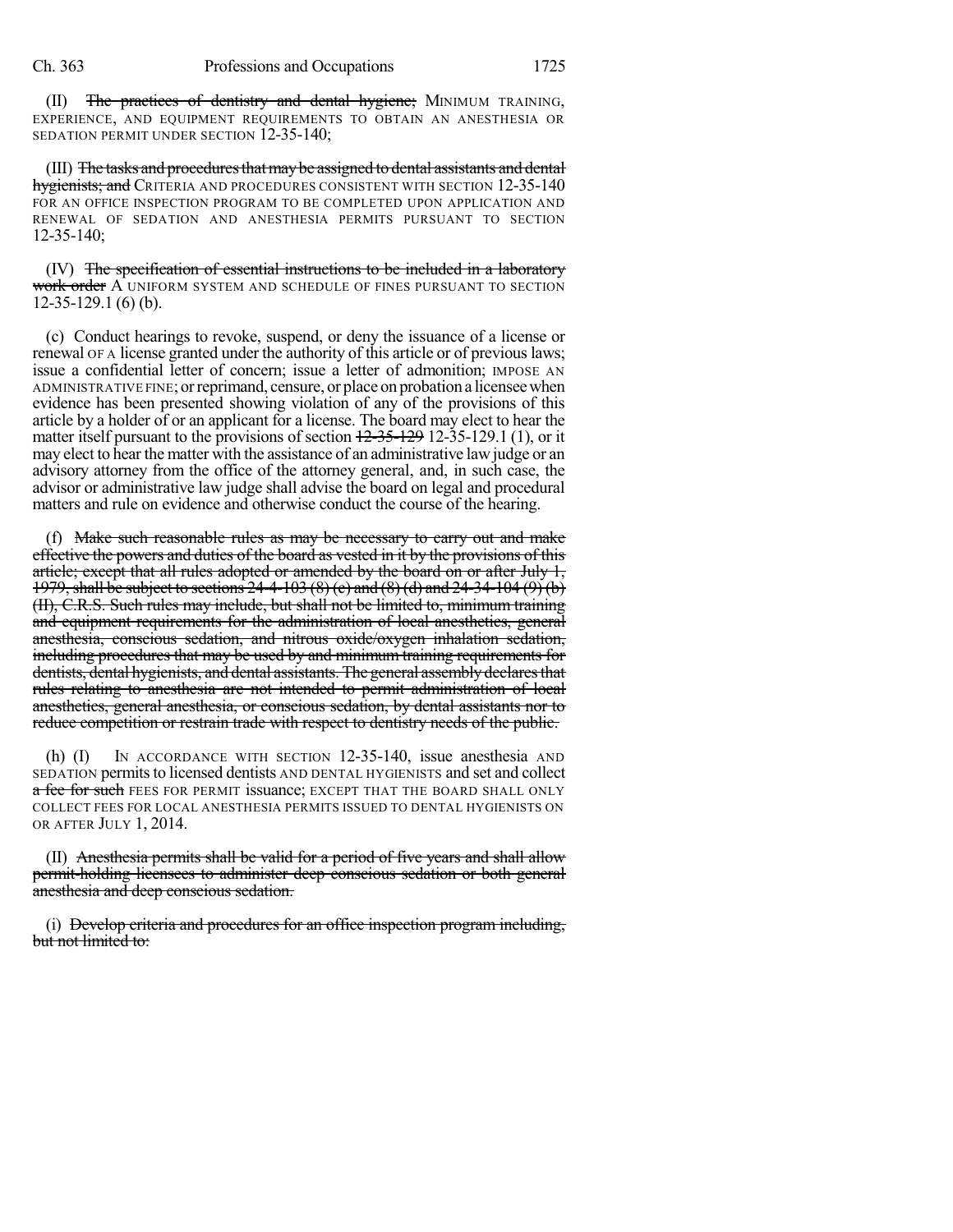(I) Designating qualified inspectors who are experts in dental outpatient general anesthesia and deep conscious sedation;

(II) Requiring each licensee inspected to bear the cost of inspection by allowing designated inspectors to charge a reasonable fee as established by the board;

(III) Requiring an inspector to notify the board in writing of the results of an inspection.

**SECTION 20.** In Colorado Revised Statutes, 12-35-110, **amend** (2) as follows:

**12-35-110. Disposition of fees.** (2) Appropriations made to the board shall MAY be applied only to the payment of:

(a) The necessary traveling, hotel, and clerical expenses of the members of the board in the performance of their duties; the payment of

(b) Dues for membership in the American association of dental examiners BOARDS, OR ITS SUCCESSOR ASSOCIATION, and the expense of sending delegates to the ASSOCIATION's convention; of such association; and the payment of all such

(c) Other expenditures as may be necessary or proper to carry out and execute the powers and duties of the board and the provisions of IMPLEMENT this article.

**SECTION 21.** In Colorado Revised Statutes, 12-35-113, **amend** (1) introductory portion, (1) (c), (1) (n), (1) (p), and (1) (q); and **add** (2) as follows:

**12-35-113. What constitutespracticingdentistry- authoritytoelectronically prescribe.** (1) A person shall be deemed to be IS practicing dentistry if such THE person:

(c) Directlyorindirectly, byanymeans ormethod, takesimpression ofthe human tooth, teeth, jaws, maxillofacial area, or adjacent and associated structures, performs any phase of any operation incident to the replacement of a part of a tooth, or supplies artificial substitutes for the natural teeth, jaws, or adjacent and associated structures; except that nothing in this paragraph (c) shall prohibit or be construed to prohibit PROHIBITS a dental hygienist or dental assistant from performing tasks and procedures consistent with sections 12-35-124 (1) (d)  $12-35-125$  (1) (d), and 12-35-128  $(3)$   $(a)$   $(h)$   $(3)$   $(b)$   $(III)$ ;

(n) Represents himself or herself to an individual or the general public as practicing dentistry, by using the words "dentist" or "dental surgeon", or by using the letters "D.D.S.", "D.M.D.", "D.D.S./M.D.", or "D.M.D./M.D.". Nothing in this paragraph (n) shall be construed to prohibit PROHIBITS a dental hygienist or dental assistant from performing tasks and procedures consistent with section 12-35-128 (2) or  $\left(\frac{3}{2}\right)$  (a) (3) (b).

(p) Prescribes such drugs or medications and administers such general or local anesthetics, anesthesia, or analgesia LOCAL ANESTHESIA, ANALGESIA INCLUDING NITROUS OXIDE/OXYGEN INHALATION, MEDICATION PRESCRIBED OR ADMINISTERED FOR THE RELIEF OF ANXIETY OR APPREHENSION, MINIMAL SEDATION, MODERATE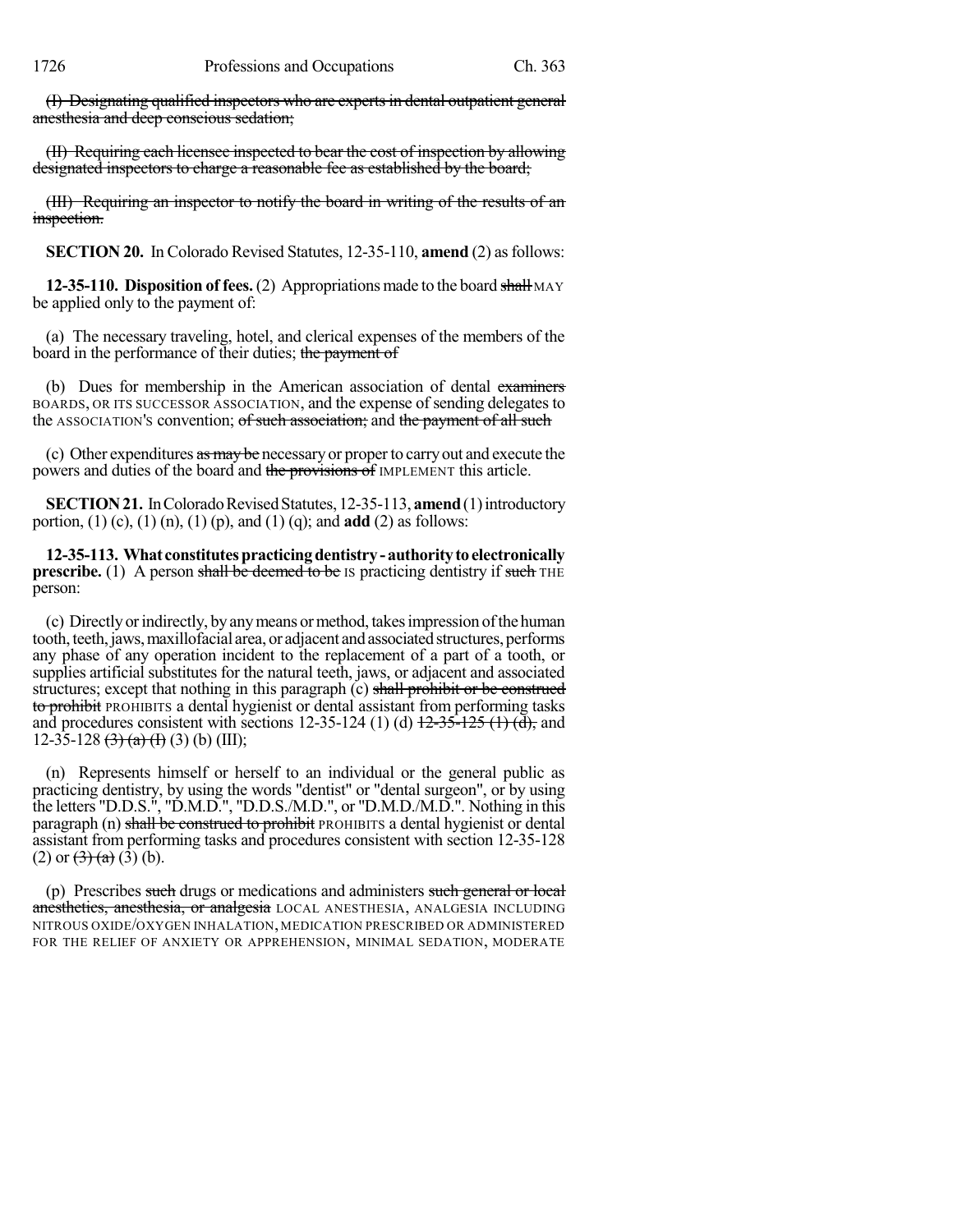SEDATION, DEEP SEDATION, OR GENERAL ANESTHESIA as may be necessary for the proper practice of dentistry; except that nothing in this paragraph (p) shall be construed to prohibit a dental hygienist from performing those tasks and procedures consistent with sections 12-35-124 (1)(e),  $\text{AND}(1)(g)$ , 12-35-125 (1)(e) and (1)(f), and 12-35-128, and in accordance with rules promulgated by the board;

(q) Prescribes, induces, and sets dosage levels for inhalation analgesia ANESTHESIA; except that nothing in this paragraph  $(q)$  shall be construed to prohibit the delegation of monitoring and administration to appropriately trained personnel in accordance with this article and rules of the board;

(2) A LICENSED DENTIST MAY PRESCRIBE ORDERS ELECTRONICALLY.

**SECTION 22.** In Colorado Revised Statutes, **amend** 12-35-114 as follows:

**12-35-114. Dentists may prescribe drugs - surgical operations - anesthesia.** A licensed dentist is authorized to prescribe such drugs or medicine; perform such surgical operations; administer, such general or local anesthetics PURSUANT TO BOARD RULES,LOCAL ANESTHESIA,ANALGESIA INCLUDING NITROUS OXIDE/OXYGEN INHALATION, MEDICATION PRESCRIBED OR ADMINISTERED FOR THE RELIEF OF ANXIETY OR APPREHENSION, MINIMAL SEDATION, MODERATE SEDATION, DEEP SEDATION, OR GENERAL ANESTHESIA; and use such appliances as may be necessary to the proper practice of dentistry. A dentist shall not prescribe, distribute, or give to any person, including himself or herself, any habit-forming drug or any controlled substance, as defined in section 18-18-102 (5), C.R.S., or as contained in schedule II of 21 U.S.C. sec. 812, other than in the course of legitimate dental practice and pursuant to the rules promulgated by the board regarding controlled substance record-keeping.

**SECTION 23.** In Colorado Revised Statutes, 12-35-115, **amend** (1) introductory portion,  $(1)$  (b), and  $(1)$  (d) as follows:

**12-35-115. Persons exempt from operation of this article.** (1) Nothing in This article shall apply DOES NOT APPLY to the following practices, acts, and operations:

(b) The giving ADMINISTRATION of an anesthetic by a qualified anesthetist or registered nurse for a dental operation; under the direct supervision of a licensed dentist;

(d) Students or residents regularly employed by a private hospital or by a city, county, city and county, or state hospital under an advanced dental education program accredited by the commission on dental accreditation of the American dental association OR ITS SUCCESSOR COMMISSION and approved and registered as such by the board;

**SECTION 24.** In Colorado Revised Statutes, 12-35-117.5, **amend** (1)(a) and (2) as follows:

**12-35-117.5. Academic license.** (1) (a) A dentist who is employed at an accredited school or college of dentistry in this state and who practices dentistry in the course of his or her employment responsibilities shall either make written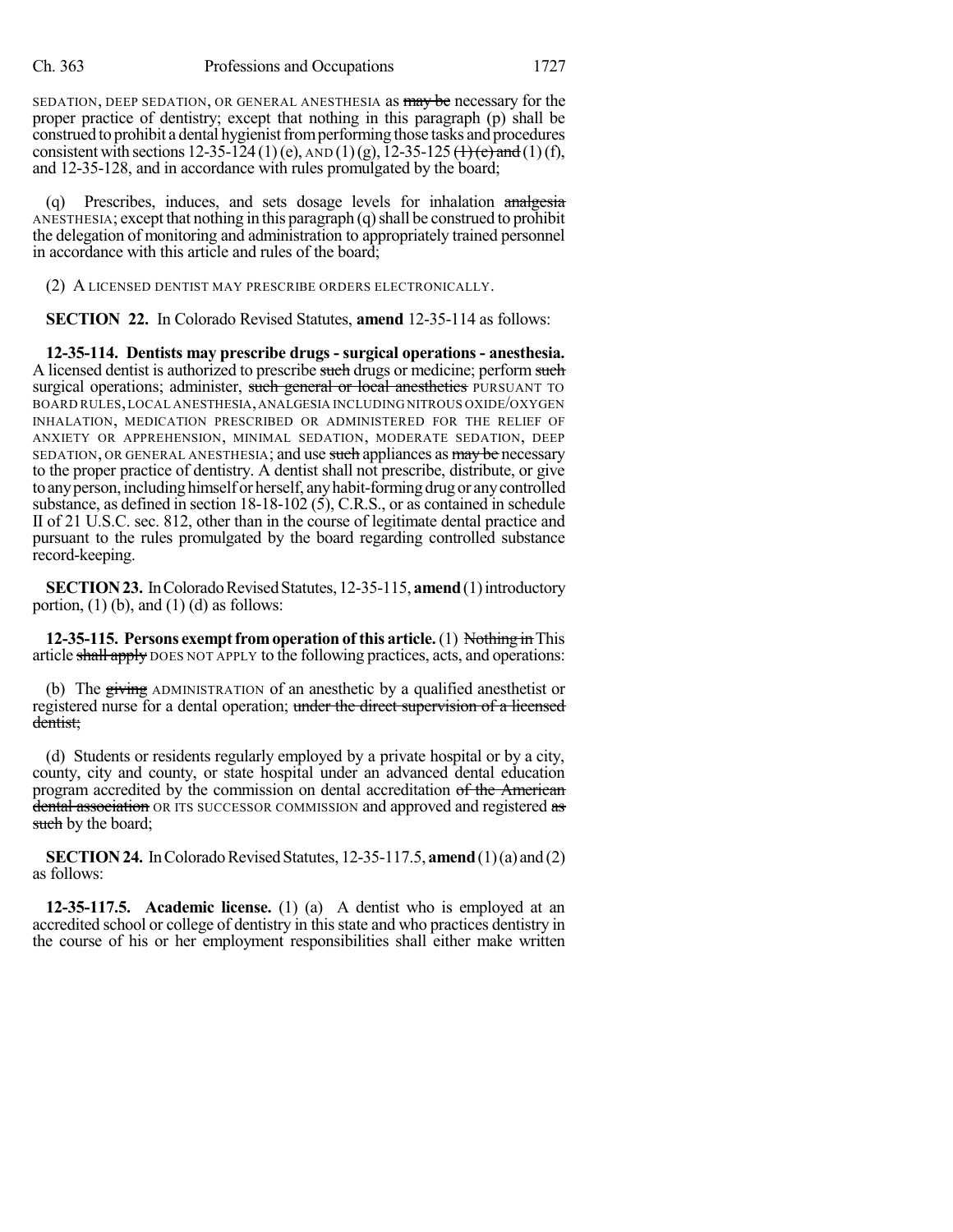application to the board for an academic license in accordance with this section or shall otherwise become licensed pursuant to sections  $12-35-117$   $12-35-118$ , and 12-35-119, as applicable.

 $(2)$  A person who applies for an academic license shall submit proof to the board that he or she:

(a) Graduated from a school of dentistry located in the United States or another country; AND

(b) Is employed by an accredited school or college of dentistry in this state. and

(c) Successfully passed the jurisprudence examination described in section  $12-35-119(1)$  (b).

**SECTION 25.** In Colorado Revised Statutes, **repeal** 12-35-118 as follows:

**12-35-118. Graduates of foreign dentalschools.** (1) An applicant for a license to practice dentistry who is a graduate of a foreign nonaccredited dental school shall:

(a) Present evidence of having completed a program in clinical dentistry and having obtained a doctorate of dental surgery or a doctorate of dental medicine at an accredited dental school;

(b) Passthe examination administered bythe joint commission on national dental examinations; and

(c) Pass an examination designed to test the applicant's clinical skills and knowledge. Such examination shall be administered by a regional testing agency composed of at least four states or an examination of another state.

**SECTION 26.** In Colorado Revised Statutes, 12-35-120, **amend** (2) introductory portion; and **repeal** (2) (e) as follows:

**12-35-120. Licensure by endorsement.** (2) The board shall issue a license to an applicant licensed as a dentist in another state or territory of the United Statesif said THE applicant has submitted credentials and qualifications for licensure that include:

(e) Proofthe applicant has passed an examination on the provisions ofthis article;

**SECTION 27.** In Colorado Revised Statutes, **amend** 12-35-121 as follows:

**12-35-121. Renewal of dental and dental hygienist licenses - fees.** Licenses shall MUST be renewed or reinstated pursuant to a schedule established by the director of the division of professions and occupations within the department of regulatory agencies, referred to in this section as the director, and shall be renewed or reinstated pursuant to section 24-34-102 (8), C.R.S. The director may establish renewal fees, and delinquency fees FOR LATE RENEWAL, AND FEES for reinstatement pursuant to section 24-34-105, C.R.S. If a person fails to renew his or her license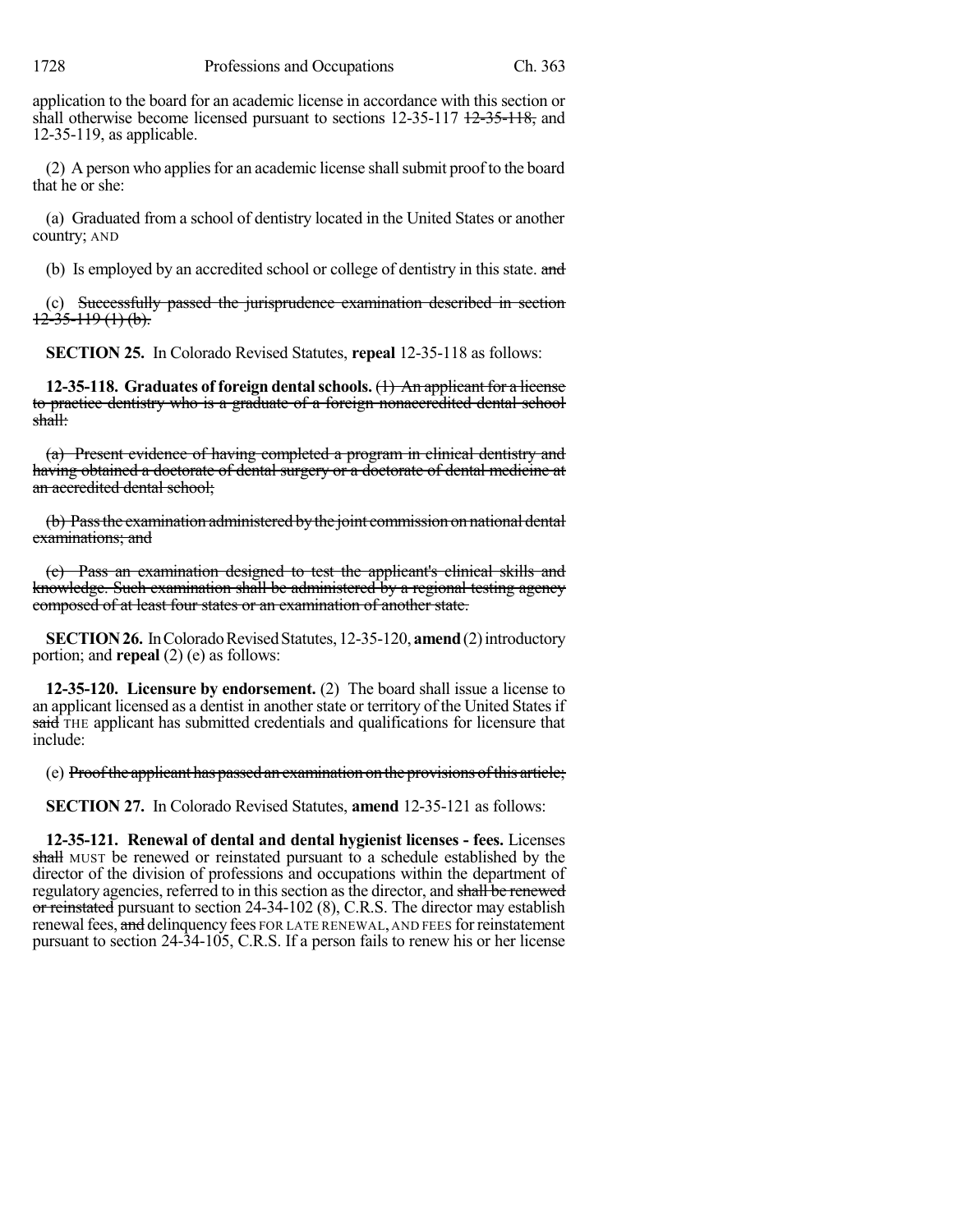pursuant to the schedule established by the director, such THE license shall expire EXPIRES. Any person whose license has expired shall be EXPIRES IS subject to the penalties provided in this article or section 24-34-102 (8), C.R.S.

**SECTION 28.** In Colorado Revised Statutes, 12-35-124, **amend** (1) (b), (1) (f),  $(1)$  (g) and  $(2)$  as follows:

**12-35-124. What constitutes practicing unsupervised dental hygiene.** (1) Unlesslicensed to practice dentistry, a person shall be deemed to be practicing unsupervised dental hygiene who, within the scope of the person's education, training, and experience:

(b) Removes granulation and degenerated tissue from the gingival wall of the periodontal pocket through the process of gingival curettage INCIDENTAL TO ROOT PLANING;

(f) Performs dental hygiene assessment, dental hygiene diagnosis, and dental hygiene treatment planning for dental hygiene services as described in this section and section 12-35-125 and identifies dental abnormalities for immediate referral to a dentist; or

(g) (I) PRESCRIBES, administers, AND DISPENSES fluoride, fluoride varnish, and antimicrobial solutions for mouth rinsing AND OTHER NONSYSTEMIC ANTIMICROBIAL AGENTS IN COLLABORATION WITH A LICENSED DENTIST. DENTAL HYGIENISTS SHALL MAINTAIN CLEAR DOCUMENTATION IN THE PATIENT RECORD OF THE AGENT PRESCRIBED, ADMINISTERED, OR DISPENSED; THE DATE OF THE ACTION; AND THE RATIONALE FOR PRESCRIBING, ADMINISTERING, OR DISPENSING THE AGENT.

(II) A DENTAL HYGIENIST SHALL NOT PRESCRIBE, ADMINISTER, OR DISPENSE THE FOLLOWING:

(A) DRUGS WHOSE PRIMARY EFFECT IS SYSTEMIC, WITH THE EXCEPTION OF FLUORIDE SUPPLEMENTS PERMITTED UNDER SUB-SUBPARAGRAPH (A) OF SUBPARAGRAPH (III) OF THIS PARAGRAPH (g); AND

(B) DANGEROUS DRUGS OR CONTROLLED SUBSTANCES, AS DEFINED IN SECTION 18-18-102 (5), C.R.S.

(III) A DENTAL HYGIENIST MAY PRESCRIBE THE FOLLOWING:

(A) FLUORIDE SUPPLEMENTS AS FOLLOWS, ALL USING SODIUM FLUORIDE: TABLETS: 0.5 MG, 1.1 MG, OR 2.2 MG; LOZENGES: 2.21 MG; AND DROPS: 1.1 ML;

(B) TOPICAL ANTI-CARIES TREATMENTS AS FOLLOWS, ALL USING SODIUM FLUORIDE UNLESS OTHERWISE INDICATED: TOOTHPASTES: 1.1 % OR LESS (OR STANNOUS FLUORIDE 0.4%); TOPICAL GELS: 1.1%OR LESS (OR STANNOUS FLUORIDE 0.4%); ORAL RINSES: 0.05%, 0.2%, 0.44%, OR 0.5%; ORAL RINSE CONCENTRATE USED IN PERIODONTAL DISEASE: 0.63% STANNOUS FLUORIDE; FLUORIDE VARNISH: 5%; AND PROPHY PASTES CONTAINING APPROXIMATELY 1.23% SODIUM FLUORIDE AND USED FOR POLISHING PROCEDURES AS PART OF PROFESSIONAL DENTAL PROPHYLAXIS TREATMENT; AND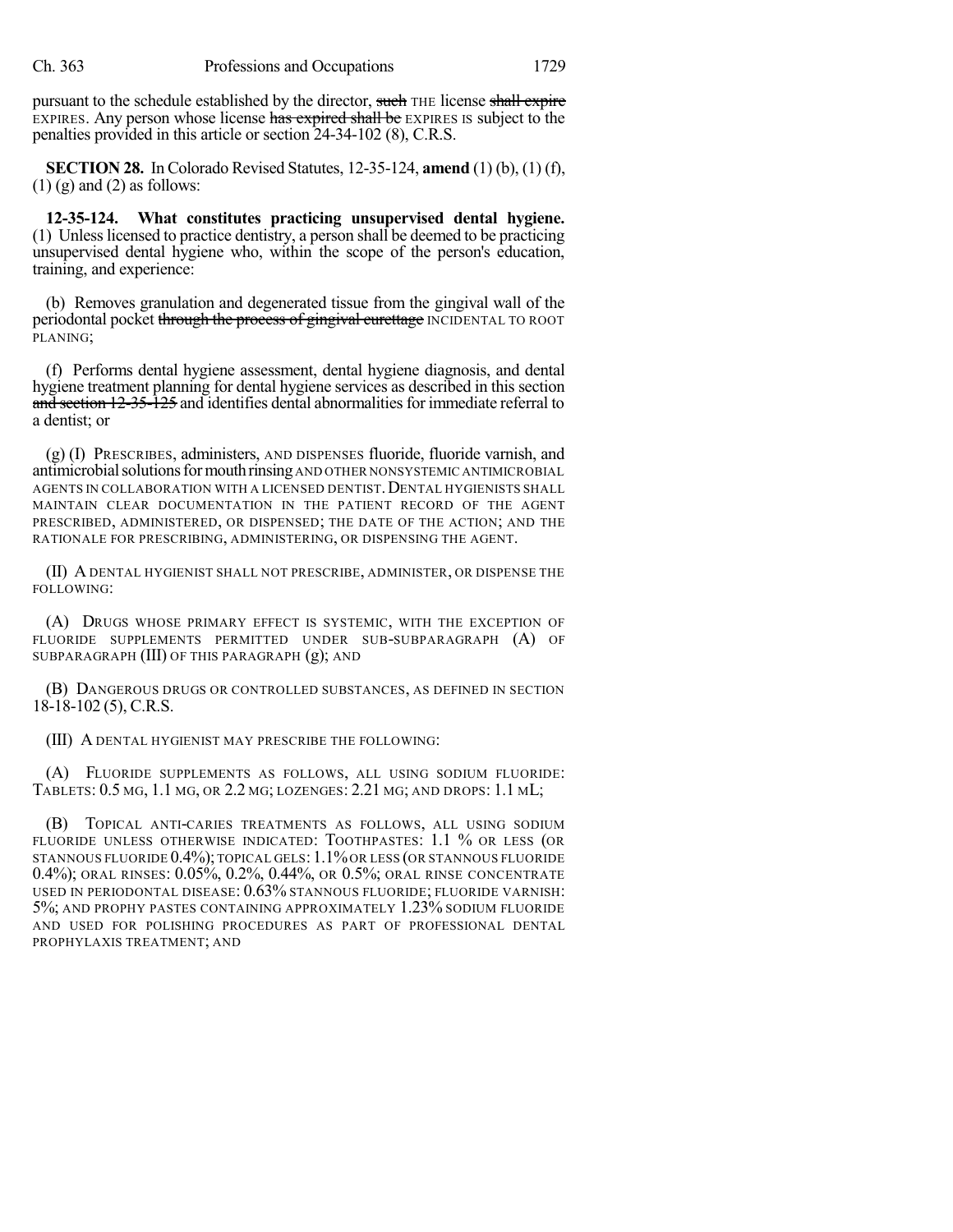(C) TOPICAL ANTI-INFECTIVES AS FOLLOWS:CHLORHEXIDINE GLUCONATE RINSES: 0.12%; CHLORHEXIDINE GLUCONATE PERIODONTAL CHIPS FOR INSERTION INTO THE PERIODONTAL POCKET; TETRACYCLINE IMPREGNATED FIBERS, INSERTED SUBGINGIVALLY INTO THE PERIODONTAL SULCUS; DOXYCYCLINE HYCLATE PERIODONTAL GEL,INSERTED SUBGINGIVALLY INTO THE PERIODONTAL SULCUS;AND MINOCYCLINE HYDROCHLORIDED PERIODONTAL PASTE, INSERTED SUBGINGIVALLY INTO THE PERIODONTAL SULCUS.

(2) Unsupervised dental hygiene may be performed by licensed dentists and licensed dental hygienists without the supervision of a licensed dentist.

**SECTION 29.** In Colorado Revised Statutes, **amend** 12-35-125 as follows:

**12-35-125. What constitutespracticingsuperviseddentalhygiene.**(1) Unless licensed to practice dentistry, a person shall be WHO PERFORMS ANY OF THE FOLLOWING TASKS UNDER THE SUPERVISION OF A LICENSED DENTIST IS deemed to be practicing supervised dental hygiene: who

(a) Removes deposits, accretions, and stains by scaling with hand, ultrasonic, or other devices from all surfaces of the tooth and smooths and polishes natural and restored tooth surfaces, including root planing ANY TASK DESCRIBED IN SECTION 12-35-124 (1);

(b) Removes granulation and degenerated tissue from the gingival wall of the periodontal pocket through the process of gingival curettage. Such curettage may include the incidental removal of live epithelial tissue and is to be performed under the indirect supervision of a licensed dentist PREPARES STUDY CASTS; OR

(c) Provides preventive measures including, but not limited to, the application of fluorides, sealants, and other recognized topical agents for the prevention of oral disease;

(d) Gathers and assembles information including, but not limited to:

(I) Fact-finding and patient history;

(II) Radiographic and X-ray survey for the purpose of assessing and diagnosing dental hygiene-related conditions for treatment planning for dental hygiene services as described in section 12-35-124 and this section and identifying dental abnormalities for immediate referral to a dentist;

(III) Preparation of study casts;

(IV) Oral inspection; and

(V) Dental and periodontal charting;

(e) Administers a topical anesthetic to a patient in the course of providing dental care;

(f) Administers local anesthetic ANESTHESIA under the indirect supervision of a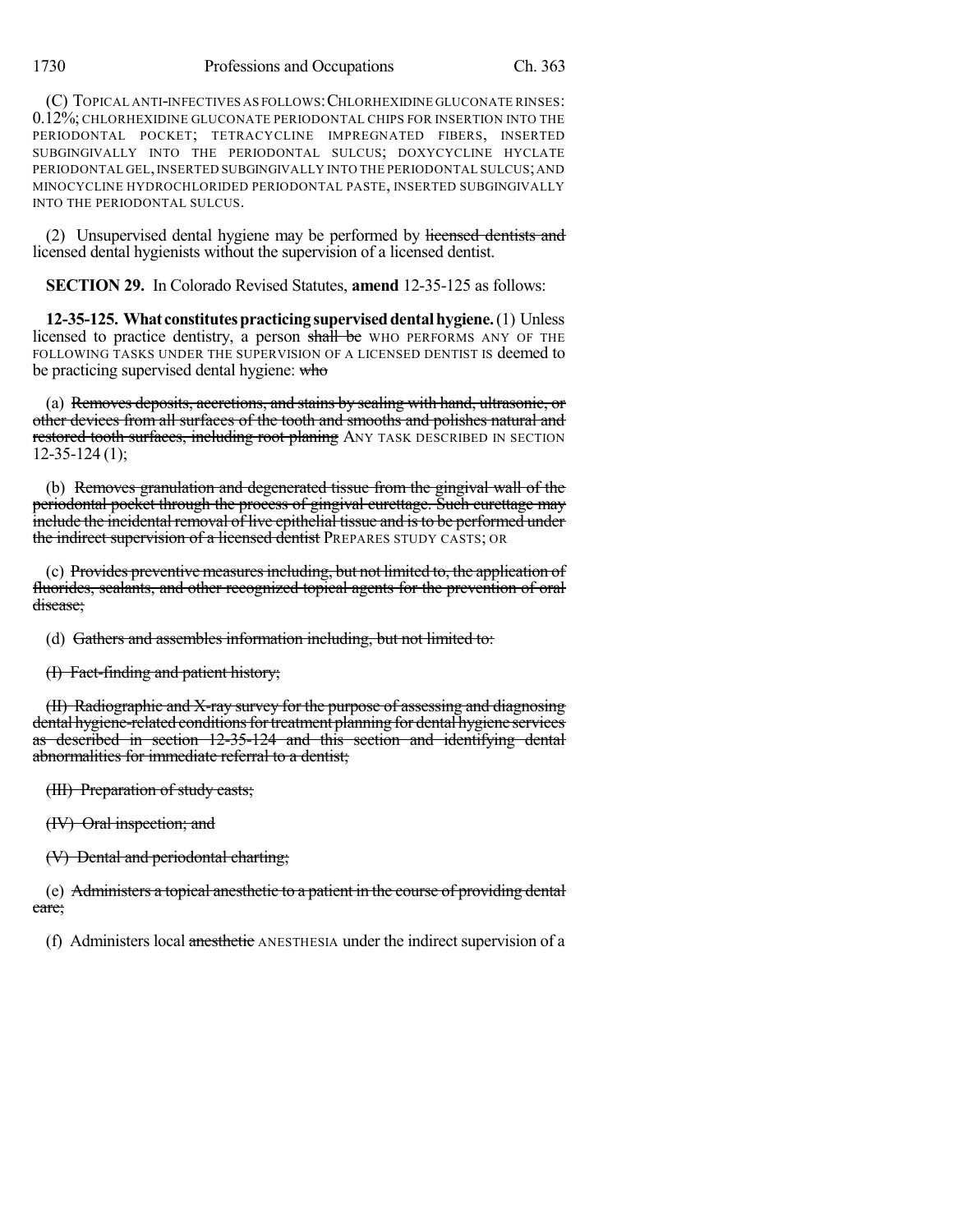licensed dentist pursuant to rules of the board, which shall include INCLUDING minimum education requirements and procedures for such LOCAL ANESTHESIA administration;

(g) Performs dental hygiene assessment, dental hygiene diagnosis, and dental hygiene treatment planning for dental hygiene services as described in this section and section 12-35-124 and identifies dental abnormalities for immediate referral to a dentist; or

(h) Administers fluoride, fluoride varnish, and antimicrobial solutions for mouth rinsing.

(2) Supervised dental hygiene may be performed by licensed dentists and, except for the administration of local anesthetic performed under paragraph (f) of subsection (1) of this section, by licensed dental hygienists under the indirect supervision of a licensed dentist in accordance with rules adopted by the board.

**SECTION 30.** In Colorado Revised Statutes, 12-35-128, **amend** (1), (2), and (3) (b) introductory portion; **repeal** (4); and **add with amended and relocated provisions** (3) (b) (VI) as follows:

**12-35-128. Tasks authorized to be performed by dental assistants or dental hygienists.** (1) (a) (I) EXCEPT AS PROVIDED IN SUBPARAGRAPH (II) OF THIS PARAGRAPH (a), the responsibility for dental diagnosis, dental treatment planning, or the prescription of therapeutic measures in the practice of dentistry shall remain REMAINS with a licensed dentist and may not be assigned to any dental hygienist. except that

(II) A dental hygienist may:

(A) Perform dental hygiene assessment, dental hygiene diagnosis, and dental hygiene treatment planning for dental hygiene services PURSUANT TO SECTION  $12-35-124(1)$  (f);

(B) Identify dental abnormalities for immediate referral to a dentist as described in sections  $12-35-124$  and  $12-35-125$  SECTION 12-35-124 (1) (f); and may

(C) IN COLLABORATION WITH A LICENSED DENTIST, PRESCRIBE, administer, AND DISPENSE, AS DESCRIBED IN SECTION  $12-35-124(1)(g)$ : Fluoride; fluoride varnish; and antimicrobial solutions for mouth rinsing; as described in sections 12-35-124 and 12-35-125, OTHER NONSYSTEMIC ANTIMICROBIAL AGENTS; and resorbable antimicrobial agents pursuant to rules of the board.

(b)  $N_{\Theta}A$  dental procedure that involves surgery or that will contribute to or result in an irremediable alteration of the oral anatomy may SHALL NOT be assigned to anyone other than a licensed dentist. Prescriptive authority may not be assigned to anyone other than a licensed dentist.

(2) Except as provided in subsection (1) of this section, a dental hygienist may performany dental task or procedure assigned to the hygienist by a licensed dentist that does not require the professional skill of a licensed dentist; except that such THE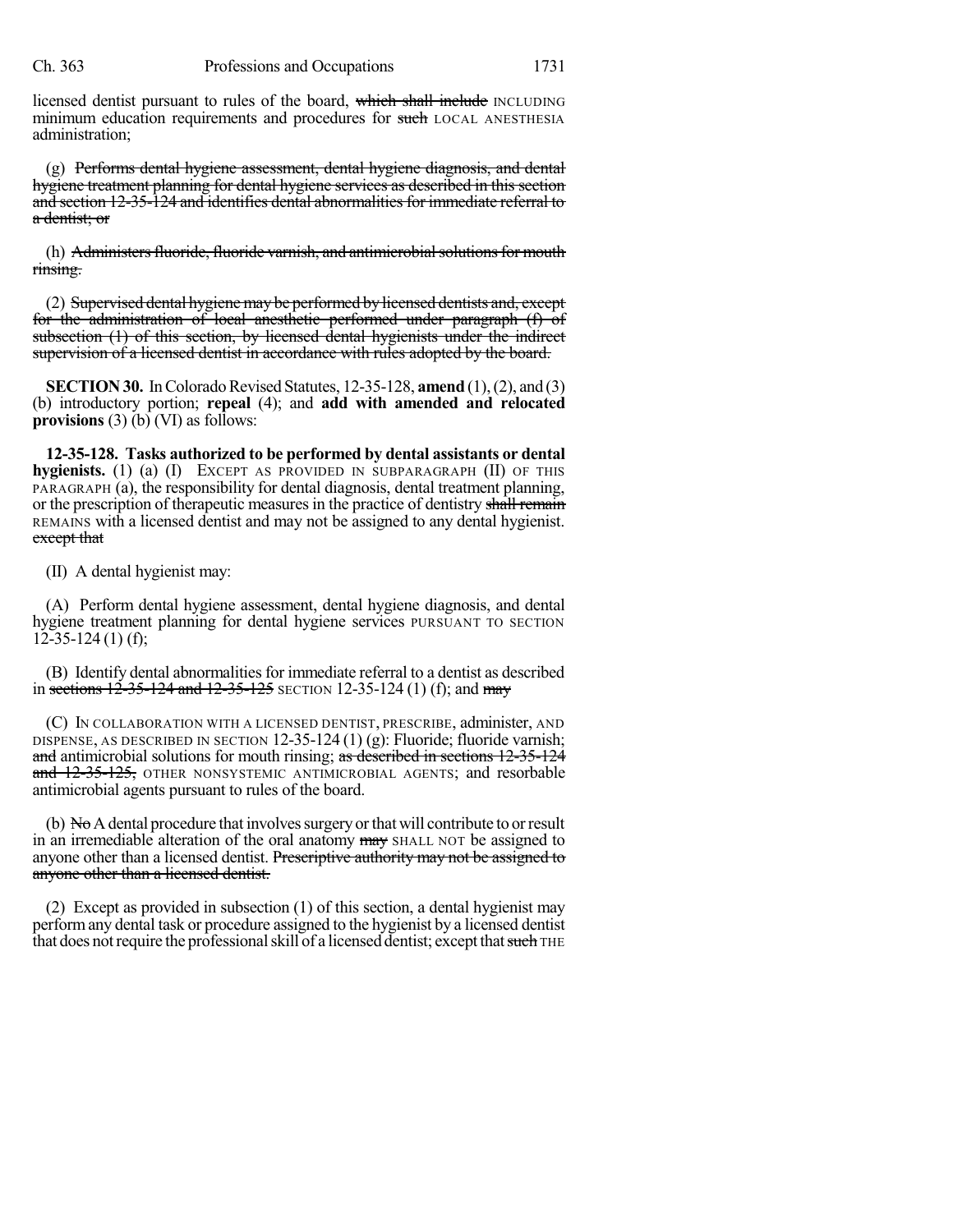1732 Professions and Occupations Ch. 363

DENTAL HYGIENIST MAY PERFORM THE task or procedure shall be performed only under the indirect supervision of a licensed dentist on the premises, or as provided elsewhere AUTHORIZED in sections 12-35-124 and 12-35-125.

 $(3)$  (b) A dental assistant may perform the following tasks under the direct or indirect supervision of a licensed dentist:

(VI) **[Formerly (4)]** In addition to the procedure authorized in this section, a dental assistant may make repairs and relines of REPAIRING AND RELINING dentures pursuant to a dental laboratory work order signed by a licensed dentist.

 $(4)$  In addition to the procedure authorized in this section, a dental assistant may make repairs and relines of dentures pursuant to a dental laboratory work order signed by a licensed dentist.

**SECTION 31.** In Colorado Revised Statutes, **amend** 12-35-131 as follows:

**12-35-131. Use of forged or invalid diploma or certificate.** It is unlawful for any person to use or attempt to use as his or her own a diploma of a dental college or school OR SCHOOL OF DENTAL HYGIENE, or a license or license renewal certificate, of any other person or to use or attempt to use a forged diploma, license, license renewal certificate, or identification. It is also unlawful for any person to file with the board a forged document in response to a request by the board for documentation of an applicant's qualifications for licensure.

**SECTION 32.** In Colorado Revised Statutes, **amend** 12-35-133 as follows:

**12-35-133. Construction of dental devices by unlicensed technician.** (1) (a) Every duly A licensed dentist who uses the services of  $\frac{day}{x}$  AN unlicensed person TECHNICIAN for the purpose of constructing, altering, repairing, or duplicating any denture, plate, partial plate, bridge, splint, or orthodontic or prosthetic appliance shall be required to furnish such THE unlicensed person TECHNICIAN with a written OR ELECTRONIC laboratory work order in such A form as shall be approved by the board, which form shall MUST be dated and signed by such THE dentist for each separate and individual piece of work. Said THE DENTIST SHALL MAKE THE laboratory work order shall be made in duplicate A REPRODUCIBLE form, the duplicate copy to be retained by AND the dentist AND THE UNLICENSED TECHNICIAN SHALL EACH RETAIN A COPY in a permanent file for a period of two years. and the original copy to be retained in a permanent file for a period of two years by the unlicensed person to whom it was furnished, and both of such THE permanent files OF THE LICENSED DENTIST AND THE UNLICENSED TECHNICIAN shall be open to inspection at any reasonable time by the board or its duly constituted agent. THE LICENSED DENTIST THAT FURNISHES THE LABORATORY WORK ORDER SHALL HAVE APPROPRIATE TRAINING, EDUCATION, AND EXPERIENCE RELATED TO THE PRESCRIBED TREATMENT AND IS RESPONSIBLE FOR DIRECTLY SUPERVISING ALL INTRAORAL TREATMENT RENDERED TO THE PATIENT.

(b) AN UNLICENSED TECHNICIAN THAT POSSESSES A VALID LABORATORY WORK ORDER MAY PROVIDE EXTRAORAL CONSTRUCTION, MANUFACTURE, FABRICATION, SUPPLY, OR REPAIR OF IDENTIFIED DENTAL AND ORTHODONTIC DEVICES BUT SHALL NOT PROVIDE INTRAORAL SERVICE IN A HUMAN MOUTH EXCEPT UNDER THE DIRECT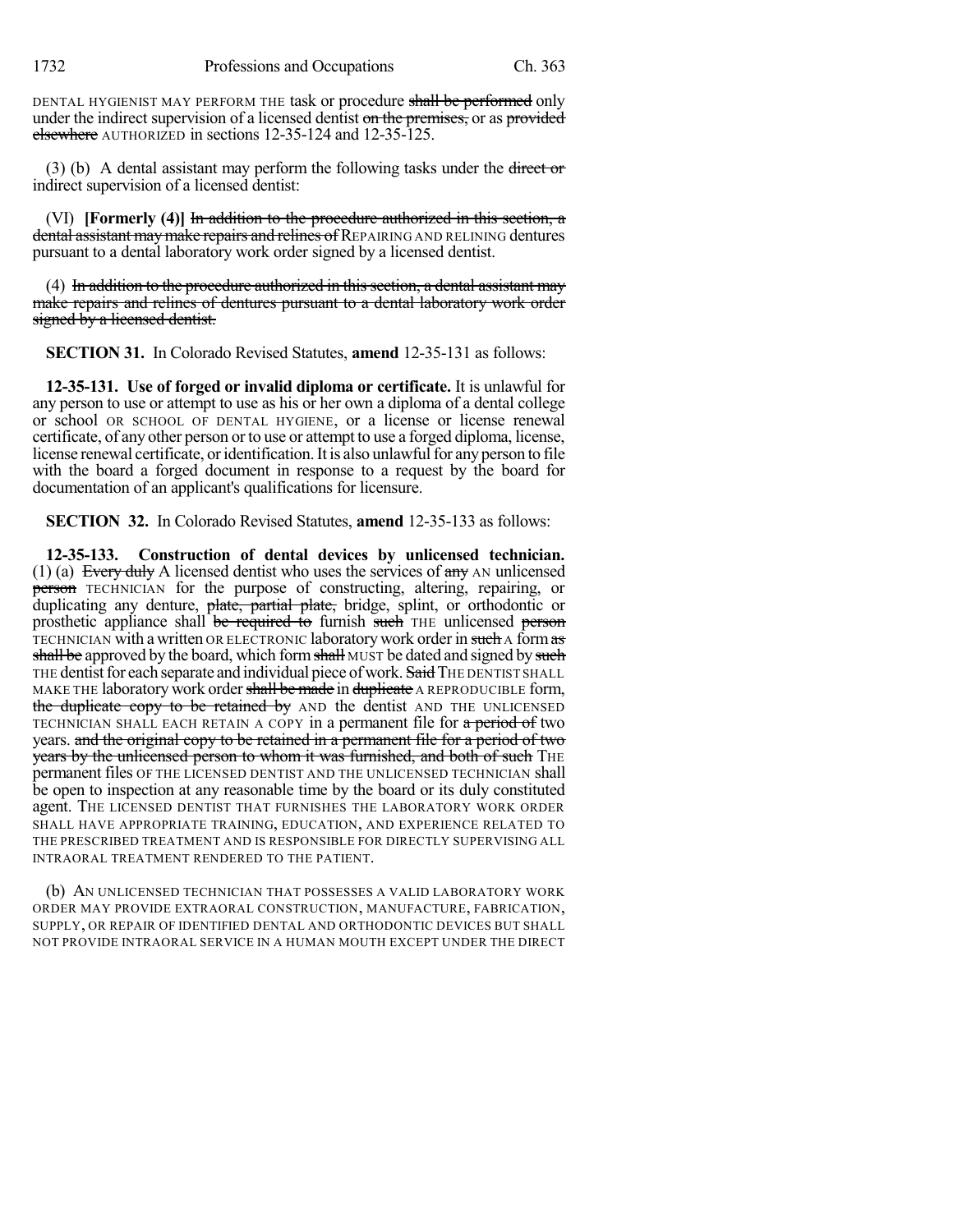SUPERVISION OF A LICENSED DENTIST IN ACCORDANCE WITH SECTION 12-35-128(3) (d).

(2) Failure of IF the dentist FAILS to keep such permanent records of laboratory work orders shall subject such AS REQUIRED IN PARAGRAPH (a) OF SUBSECTION  $(1)$ OF THIS SECTION, THE dentist IS SUBJECT to disciplinary action as deemed appropriate by the board.

(3) Failure of any such IF AN unlicensed person TECHNICIAN FAILS to have in the **person's** HIS OR HER possession a laboratory work order signed by a licensed dentist or a written work order signed by the initial recipient of the laboratory work order that is identifiable with each denture, plate, partial plate, bridge, splint, or orthodontic or prosthetic appliance in the HIS OR HER possession, of such unlicensed person, shall be THE ABSENCE OF THE LABORATORY WORK ORDER IS prima facie evidence of a violation of this section AND CONSTITUTES THE PRACTICE OF DENTISTRY WITHOUT AN ACTIVE LICENSE IN VIOLATION OF, AND SUBJECT TO THE PENALTIES SPECIFIED IN, SECTION 12-35-135.

**SECTION 33.** In Colorado Revised Statutes, 12-35-138, **add** (2.5) as follows:

**12-35-138. Dentist peer health assistance fund.** (2.5) IF A DENTIST IS ARRESTED FOR A DRUG- OR ALCOHOL-RELATED OFFENSE, THE DENTIST SHALL REFER HIMSELF OR HERSELF TO THE PEER HEALTH ASSISTANCE PROGRAM WITHIN THIRTY DAYS AFTER THE ARREST FOR AN EVALUATION AND REFERRAL FOR TREATMENT AS NECESSARY. IF THE DENTIST SELF-REFERS, THE EVALUATION BY THE PROGRAM IS CONFIDENTIAL AND CANNOT BE USED AS EVIDENCE IN ANY PROCEEDINGOTHER THAN BEFORE THE BOARD. IF A DENTIST FAILS TO COMPLY WITH THIS SUBSECTION (2.5), THE FAILURE, ALONE, IS NOT GROUNDS FOR DISCIPLINE UNDER SECTION 12-35-129 AND 12-35-129.1 UNLESS THE DENTIST HAS ALSO COMMITTED AN ACT OR OMISSION SPECIFIED IN SECTION 12-35-129, OTHER THAN AN ACT OR OMISSION SPECIFIED IN SECTION 12-35-129 (1) (e) OR (1) (f).

**SECTION 34.** In Colorado Revised Statutes, **add** 12-35-139 and 12-35-140 as follows:

**12-35-139. Continuing education requirements - rules.** (1) AS A CONDITION OF RENEWING, REACTIVATING, OR REINSTATING A LICENSE ISSUED UNDER THIS ARTICLE, EVERY DENTIST AND DENTAL HYGIENIST SHALL OBTAIN AT LEAST THIRTY HOURS OF CONTINUING EDUCATION EVERY TWO YEARS TO ENSURE PATIENT SAFETY AND PROFESSIONAL COMPETENCY.

(2) THE BOARD MAY ADOPT RULES ESTABLISHING THE BASIC REQUIREMENTS FOR CONTINUING EDUCATION, INCLUDING THE TYPES OF PROGRAMS THAT QUALIFY, EXEMPTIONS FOR PERSONS HOLDING AN INACTIVE OR RETIRED LICENSE, REQUIREMENTS FOR COURSES DESIGNED TO ENHANCE CLINICAL SKILLS FOR CERTAIN LICENSES, AND THE MANNER BY WHICH DENTISTS AND DENTAL HYGIENISTS ARE TO REPORT COMPLIANCE WITH THE CONTINUING EDUCATION REQUIREMENTS.

**12-35-140. Anesthesia and sedation permits- dentists and dental hygienists - training and experience requirements - office inspections - rules.** (1) UPON APPLICATION IN A FORM AND MANNER DETERMINED BY THE BOARD AND PAYMENT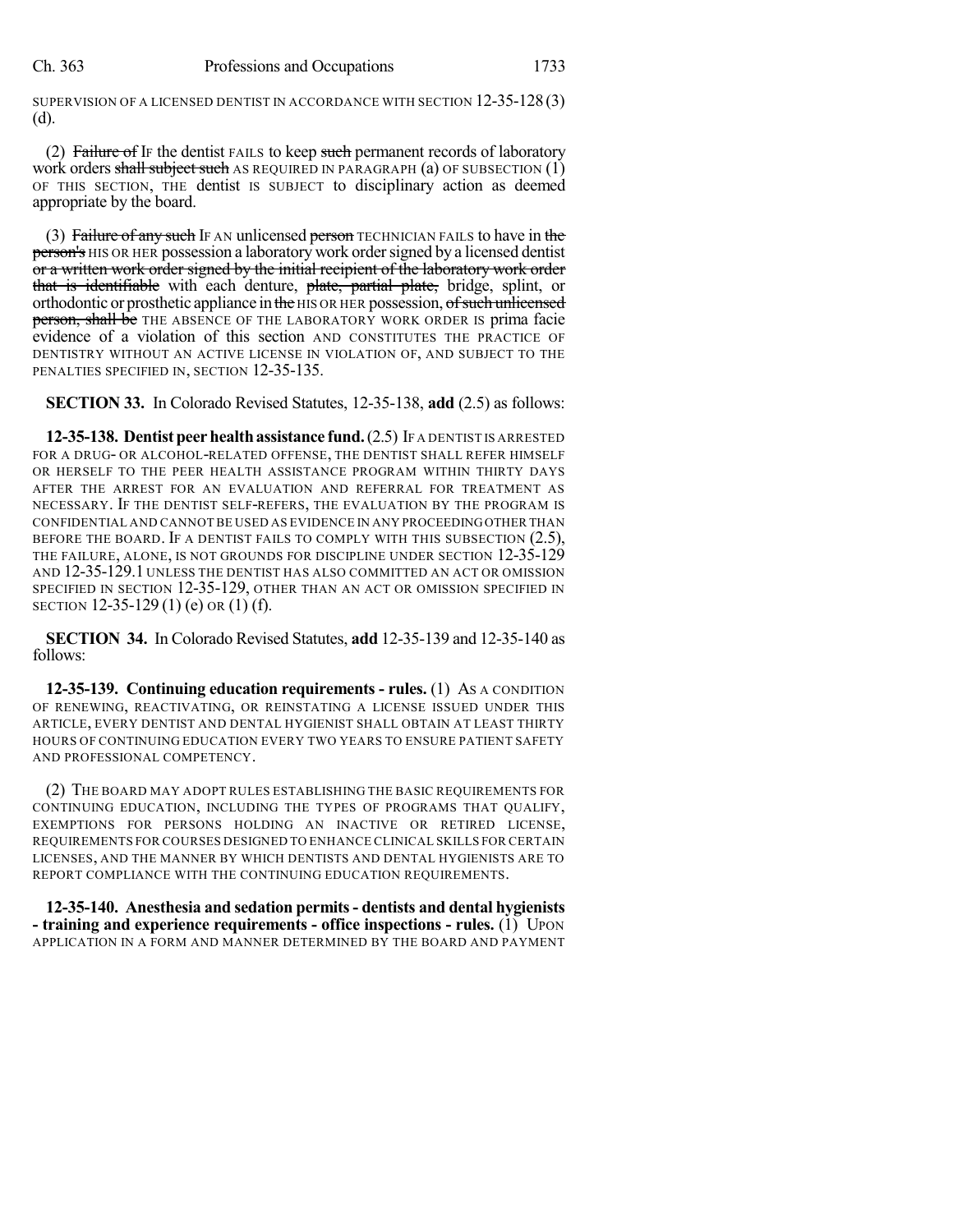OF THE APPLICABLE FEES ESTABLISHED BY THE BOARD, THE BOARD MAY ISSUE AN ANESTHESIA OR SEDATION PERMIT TO A LICENSED DENTIST OR A LOCAL ANESTHESIA PERMIT TO A DENTAL HYGIENIST IN ACCORDANCE WITH THIS SECTION.

(2) (a) ALICENSED DENTIST WHO OBTAINS AN ANESTHESIA OR SEDATION PERMIT PURSUANT TO THIS SECTION MAY ADMINISTER MINIMAL SEDATION, MODERATE SEDATION, OR DEEP SEDATION/GENERAL ANESTHESIA.

(b) A LICENSED DENTIST WHO ADMINISTERS MINIMAL SEDATION, MODERATE SEDATION, OR DEEP SEDATION/GENERAL ANESTHESIA TO PEDIATRIC DENTAL PATIENTS SHALL OBTAIN A PERMIT DESIGNATED BY THE BOARD TO ALLOW FOR ADMINISTRATION TO PEDIATRIC DENTAL PATIENTS.

(c) AN ANESTHESIA OR SEDATION PERMIT ISSUED TO A LICENSED DENTIST IS VALID FOR FIVE YEARS, UNLESS THE DENTIST'S LICENSE EXPIRES. AS A CONDITION OF RENEWING AN ANESTHESIA OR SEDATION PERMIT, A LICENSED DENTIST SHALL ATTEST, WHEN APPLYING TO RENEW THE PERMIT, THAT HE OR SHE COMPLETED SEVENTEEN CONTINUINGEDUCATION CREDITS SPECIFIC TO ANESTHESIA OR SEDATION ADMINISTRATION DURING THE FIVE-YEAR PERMIT PERIOD.CONTINUING EDUCATION CREDITS OBTAINED AS REQUIRED BY THIS SECTION MAY BE USED TO SATISFY THE CONTINUING EDUCATION REQUIREMENTS IN SECTION 12-35-139.

(3) (a) A LICENSED DENTAL HYGIENIST WHO OBTAINS A LOCAL ANESTHESIA PERMIT PURSUANT TO THIS SECTION MAY ADMINISTER LOCAL ANESTHESIA.

(b) A LOCAL ANESTHESIA PERMIT ISSUED TO A DENTAL HYGIENIST IS VALID AS LONG AS THE DENTAL HYGIENIST'S LICENSE IS ACTIVE.

(4)(a) THE BOARD SHALL ESTABLISH,BY RULE, MINIMUM TRAINING,EXPERIENCE, AND EQUIPMENT REQUIREMENTS FOR THE ADMINISTRATION OF LOCAL ANESTHESIA, ANALGESIA INCLUDING NITROUS OXIDE/OXYGEN INHALATION, AND MEDICATION PRESCRIBED OR ADMINISTERED FOR THE RELIEF OF ANXIETY OR APPREHENSION, MINIMAL SEDATION, MODERATE SEDATION, DEEP SEDATION, OR GENERAL ANESTHESIA, INCLUDING PROCEDURES THAT MAY BE USED BY AND MINIMUM TRAINING REQUIREMENTS FOR DENTISTS, DENTAL HYGIENISTS, AND DENTAL ASSISTANTS.

(b) IN ORDER TO FULFILL THE TRAINING AND EXPERIENCE REQUIREMENTS FOR AN ANESTHESIA OR SEDATION PERMIT, AN APPLICANT MUST BE THE PRIMARY PROVIDER AND DIRECTLY PROVIDE CARE FOR ALL REQUIRED CASE WORK.

(c) THE RULES RELATING TO ANESTHESIA AND SEDATION ARE NOT INTENDED TO:

(I) PERMIT ADMINISTRATION OF LOCAL ANESTHESIA, ANALGESIA, MEDICATION PRESCRIBED OR ADMINISTERED FOR THE RELIEF OF ANXIETY OR APPREHENSION, MINIMAL SEDATION, MODERATE SEDATION, DEEP SEDATION, OR GENERAL ANESTHESIA BY DENTAL ASSISTANTS; EXCEPT THAT THIS SECTION DOES NOT PROHIBIT A DENTAL ASSISTANT FROM MONITORING AND ADMINISTERING NITROUS OXIDE/OXYGEN INHALATION PERFORMED UNDER THE SUPERVISION OF A LICENSED DENTIST PURSUANT TO SECTION 12-35-113 (1) (q) AND BOARD RULES; OR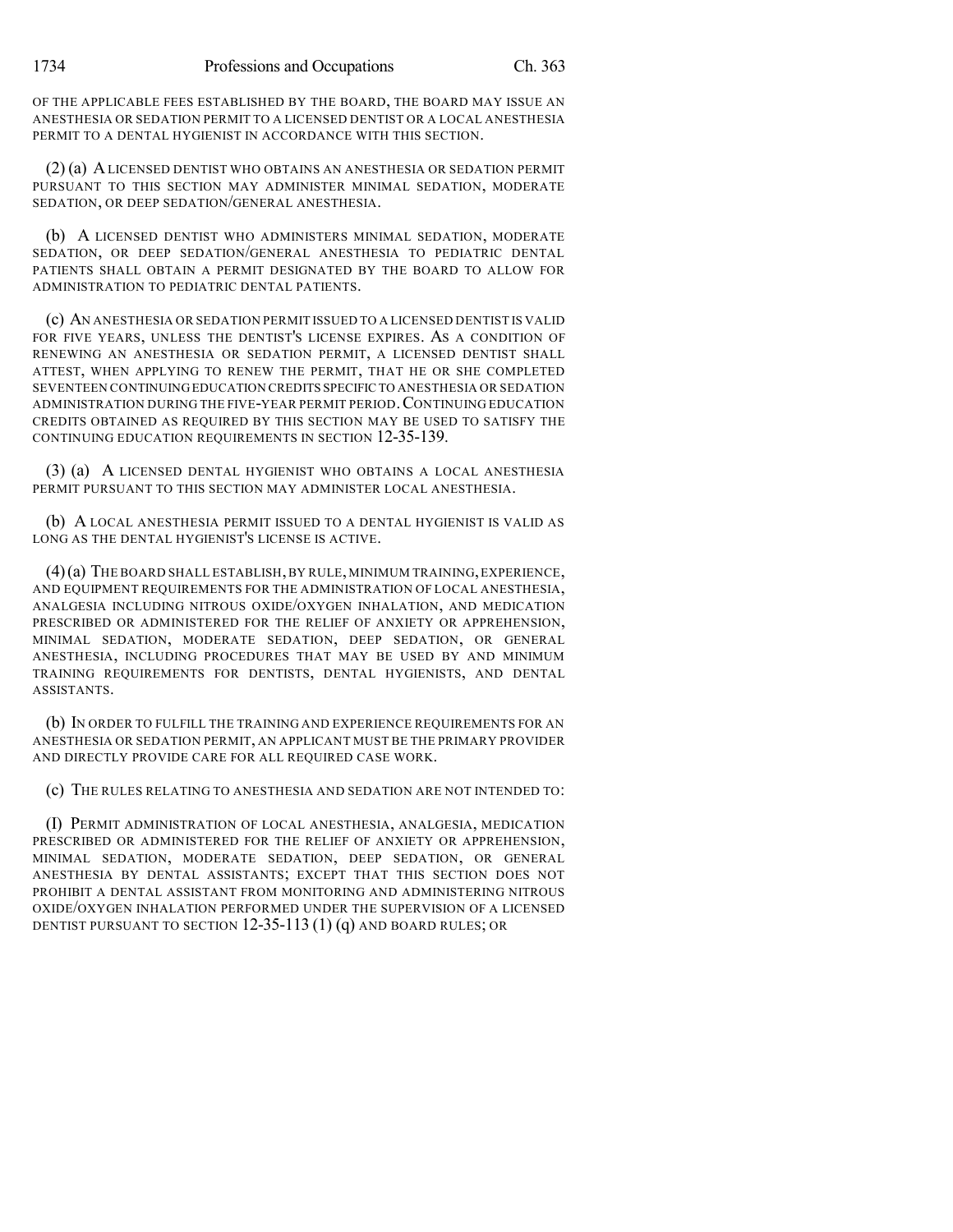(II) REDUCE COMPETITION OR RESTRAIN TRADE WITH RESPECT TO THE DENTISTRY NEEDS OF THE PUBLIC.

(5) THE BOARD SHALL ESTABLISH, BY RULE, CRITERIA AND PROCEDURES FOR AN OFFICE INSPECTION PROGRAM TO BE COMPLETED UPON APPLICATION AND RENEWAL OF ANESTHESIA OR SEDATION PERMITS, WHICH MUST INCLUDE:

(a) DESIGNATION OF QUALIFIED INSPECTORS WHO ARE EXPERTS IN DENTAL OUTPATIENT DEEP SEDATION/GENERAL ANESTHESIA AND MODERATE SEDATION;

(b) A REQUIREMENT FOR EACH LICENSEE THAT IS INSPECTED TO BEAR THE COST OF INSPECTION BY ALLOWING DESIGNATED INSPECTORS TO CHARGE A REASONABLE FEE AS ESTABLISHED BY THE BOARD;

(c) A REQUIREMENT THAT AN INSPECTOR NOTIFY THE BOARD IN WRITING OF THE RESULTS OF AN INSPECTION; AND

(d) AREQUIREMENT FOR REINSPECTION OF AN OFFICE PRIOR TO THE RENEWAL OF A MODERATE SEDATION OR DEEP SEDATION/GENERAL ANESTHESIA PERMIT.

**SECTION 35.** In Colorado Revised Statutes, add with amended and relocated **provisions** 12-35-141 as follows:

**12-35-141. Professional liability insurance required.**(1) ALICENSED DENTIST SHALL MEET THE FINANCIAL RESPONSIBILITY REQUIREMENTS ESTABLISHED BY THE BOARD PURSUANT TO SECTION 13-64-301 (1) (a), C.R.S.

(2) **[Formerly 12-35-127 (4)]** A practicing LICENSED dental hygienistshall have professional liability insurance in the AN amount of not less than fifty thousand dollars per claim and WITH an aggregate liability limit for all claims during a calendar year of not less than three hundred thousand dollars. Upon request of the board, the A dental hygienist shall provide proof of the PROFESSIONAL LIABILITY insurance to the board.

**SECTION 36.** In Colorado Revised Statutes, 8-42-101, **amend** (3.5) (a) (I) as follows:

**8-42-101. Employer must furnish medical aid - approval of plan - fee schedule - contracting for treatment - no recovery from employee - medical treatment guidelines - accreditation of physicians - rules - repeal.** (3.5) (a) (I) "Physician" means, for the purposes of the level I and level II accreditation programs, a physician licensed under the "Colorado Medical Practice Act". For the purposes of level I accreditation only and not level II accreditation, "physician" means a dentist licensed under the "Dental Practice Law of Colorado" ACT", a podiatrist licensed under the provisions of article 32 of title 12, C.R.S., and a chiropractor licensed under the provisions of article 33 of title 12, C.R.S. No physician shall be deemed to be accredited under either level I or level IIsolely by reason of being licensed.

**SECTION 37.** In Colorado Revised Statutes, 10-16-113, **amend** (1) (c) as follows: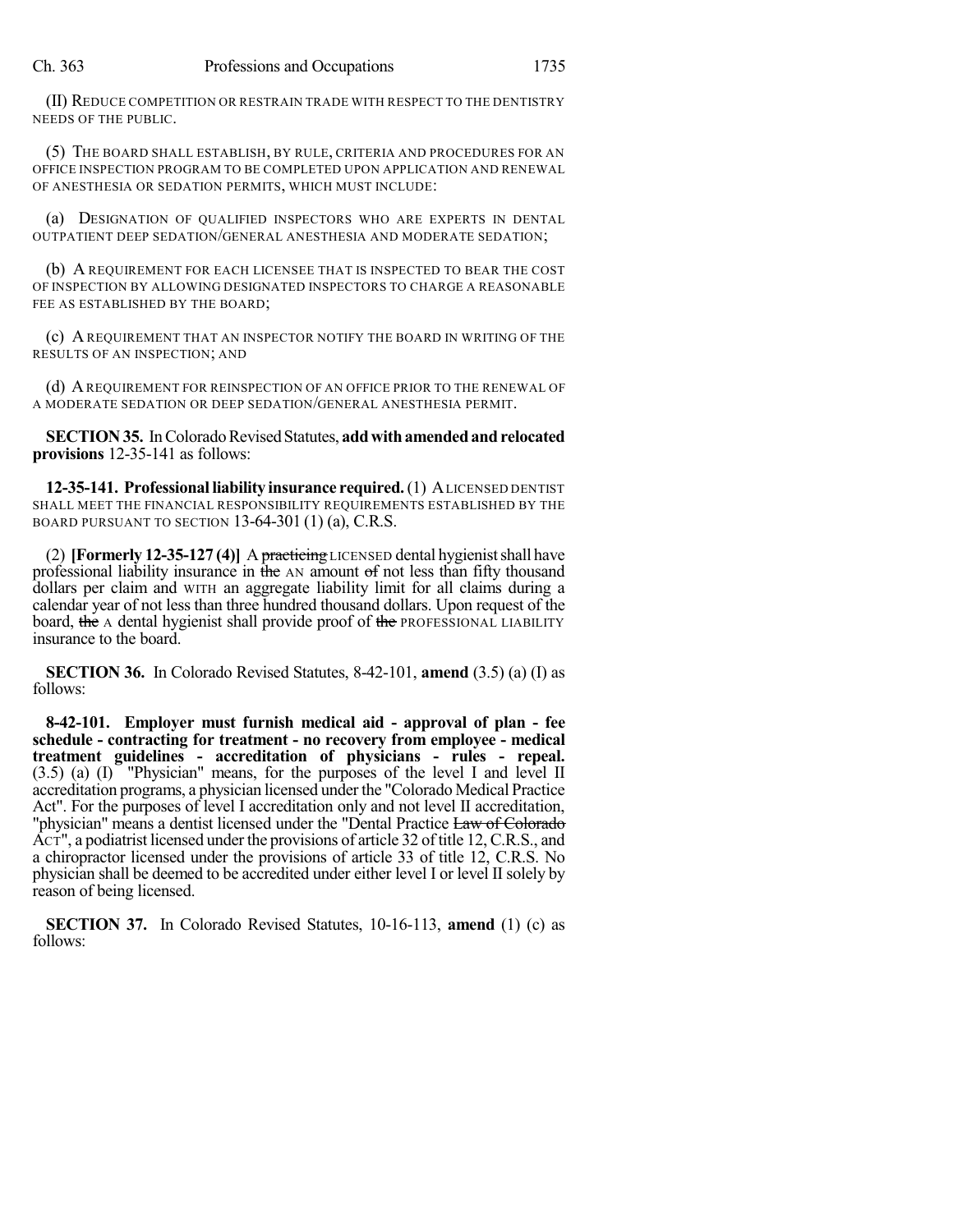**10-16-113. Procedure for denial of benefits-internal review - rules.**(1)(c) If a carrier denies a benefit because the treatment is an excluded benefit and the claimant presents evidence from a medical professional licensed pursuant to the "Colorado Medical Practice Act", article 36 of title 12, C.R.S., or, for dental plans only, a dentist licensed pursuant to the "Dental Practice Law of Colorado Act", article 35 of title 12, C.R.S., acting within his or her scope of practice, that there is a reasonable medical basis that the contractual exclusion does not apply to the denied benefit, such evidence establishes that the benefit denial is subject to the appeals process pursuant to this section and section 10-16-113.5.

**SECTION 38.** In Colorado Revised Statutes, 12-30-101, **amend** (4) as follows:

**12-30-101. Definitions.** As used in this article, unless the context otherwise requires:

(4) "Licensed dentist" means a person licensed to practice dentistry under the provisions of article 35 of this title by the state COLORADO DENTAL board of dental examiners or its successor.

**SECTION 39.** In Colorado Revised Statutes, 12-35-201, **amend** (2) as follows:

**12-35-201. Legislative declaration.** (2) It is the intent of the general assembly that dentists and dental hygienists utilizing unlicensed persons in their practices provide those persons with a minimum level of education and training before allowing them to operate machine sources of ionizing radiation; however, it is not the general assembly's intent to discourage education and training beyond this minimum. It is further the intent of the general assembly that established minimum training and education requirements correspond as closely as possible to the requirements of each particular work setting as determined by the state COLORADO DENTAL board of dental examiners pursuant to this part 2.

**SECTION 40.** In Colorado Revised Statutes, 12-35-202, **amend** (1) (a) as follows:

**12-35-202. Board authorized to issue rules.** (1) (a) The state COLORADO DENTAL board of dental examiners shall adopt rules prescribing minimum standards for the qualifications, education, and training of unlicensed persons operating machine sources of ionizing radiation and administering such radiation to patients for diagnostic medical use. No A licensed dentist or dental hygienist shall NOT allow any AN unlicensed person to operate any A machine source of ionizing radiation or to administer such radiation to any patient unless such THE person has met the MEETS standards then in effect under rules adopted pursuant to this section. The board may adopt rules allowing a grace period in which newly hired operators of machine sources of ionizing radiation shall ARE TO receive the training required pursuant to BY this section.

**SECTION 41.** In Colorado Revised Statutes, 13-4-102, **amend** (2) (g) as follows:

**13-4-102. Jurisdiction.** (2) The court of appeals has initial jurisdiction to: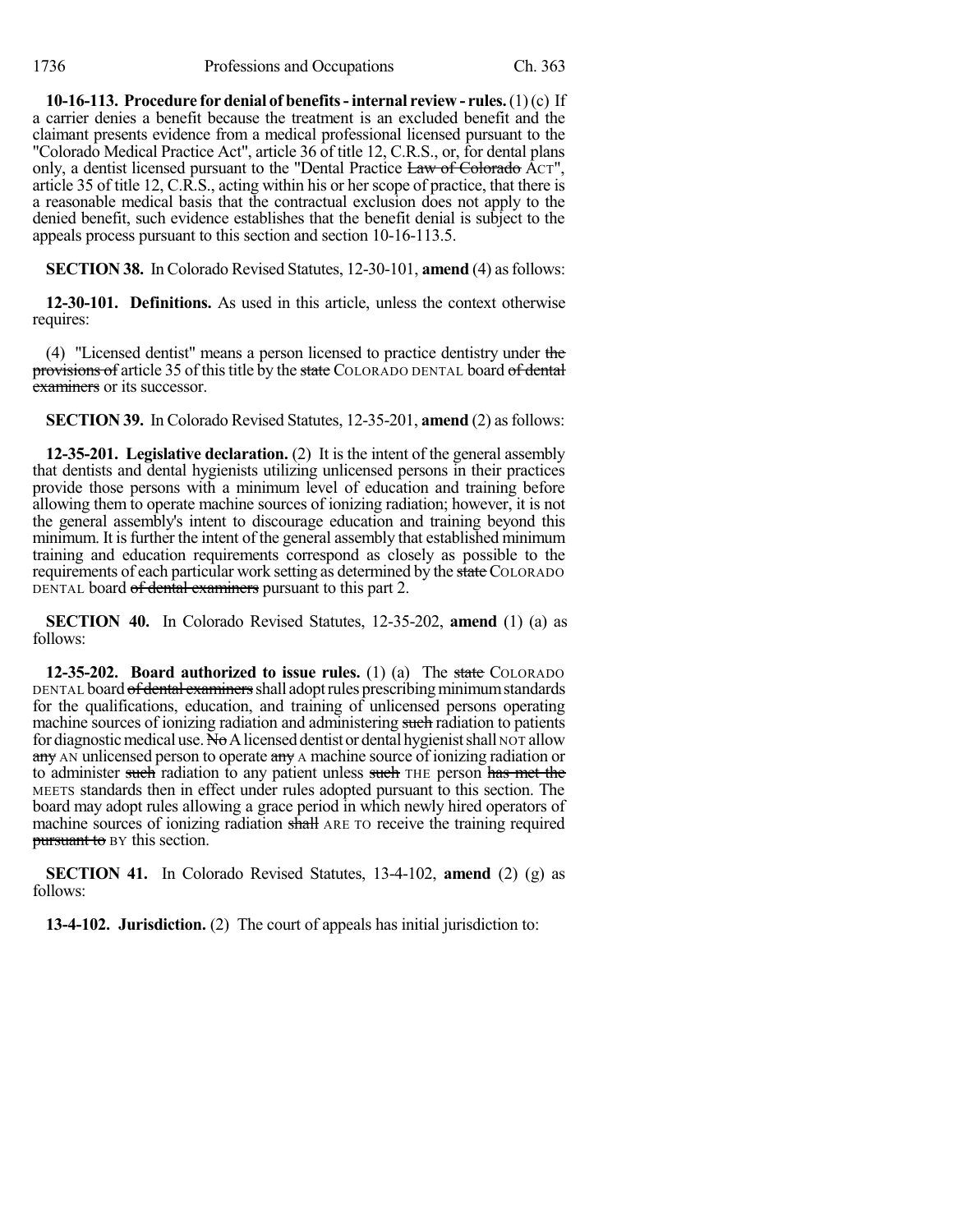(g) Review actions of the COLORADO DENTAL board of dental examiners in refusing to issue or renew or in suspending or revoking a license to practice dentistry or dental hygiene, as provided in section 12-35-130, C.R.S.;

**SECTION 42.** In Colorado Revised Statutes, 13-64-301, **amend** (1) (a) (II) introductory portion and (1) (a) (III) as follows:

**13-64-301. Financial responsibility.** (1) As a condition of active licensure or authority to practice in this state, every physician or dentist, and every health care institution as defined in section 13-64-202, except as provided in section 13-64-303.5, that provides health care services shall establish financial responsibility, as follows:

(a) (II) The COLORADO DENTAL board, of dental examiners BY RULE, may by rule, exempt from or establish lesser financial responsibility standards than those prescribed in this section for classes of dentists who:

(III) The COLORADO DENTAL board of dental examiners may exempt from or establish lesser financial responsibility standards for a dentist for reasons other than those described in subparagraph (II) of this paragraph (a) that render the limits provided in subparagraph  $(I)$  of this paragraph  $(a)$  unreasonable or unattainable.

**SECTION 43.** In Colorado Revised Statutes, 17-1-103, **amend** (3) (a) (III) as follows:

**17-1-103. Duties of the executive director.** (3) (a) (III) The executive director shall determine the qualifications for appointment to the panel of medical consultants; except that all members of the panel shall be licensed by the Colorado medical board pursuant to article 36 of title 12, C.R.S., or the state COLORADO DENTAL board of dental examiners pursuant to article 35 of title 12, C.R.S.

**SECTION 44.** In Colorado Revised Statutes, **amend** 18-18-103 as follows:

**18-18-103. Special definition - board.** As used in parts 1 and 2 of this article, "board" means the state board of pharmacy. As used in parts 3, 4, 5, and 6 of this article, "board" means the respective licensing board responsible for licensing and registering practitioners or other persons who are subject to registration pursuant to part 3 of this article. For physicians the respective board is the Colorado medical board; for podiatrists the respective board is the Colorado podiatry board; for dentists the respective board is the state COLORADO DENTAL board; of dental examiners, for optometrists the respective board is the state board of optometry; for pharmacists and pharmacies the respective board is the state board of pharmacy; for veterinarians the respective board is the state board of veterinary medicine; and for manufacturers, distributors, and humane societies the respective board is the state board of pharmacy.

**SECTION 45.** In Colorado Revised Statutes, 18-18-302, **amend** (1) as follows:

**18-18-302. Registration requirements - definitions.** (1) Every person who manufactures, distributes, or dispenses any controlled substance within this state, or who proposes to engage in the manufacture, distribution, or dispensing of any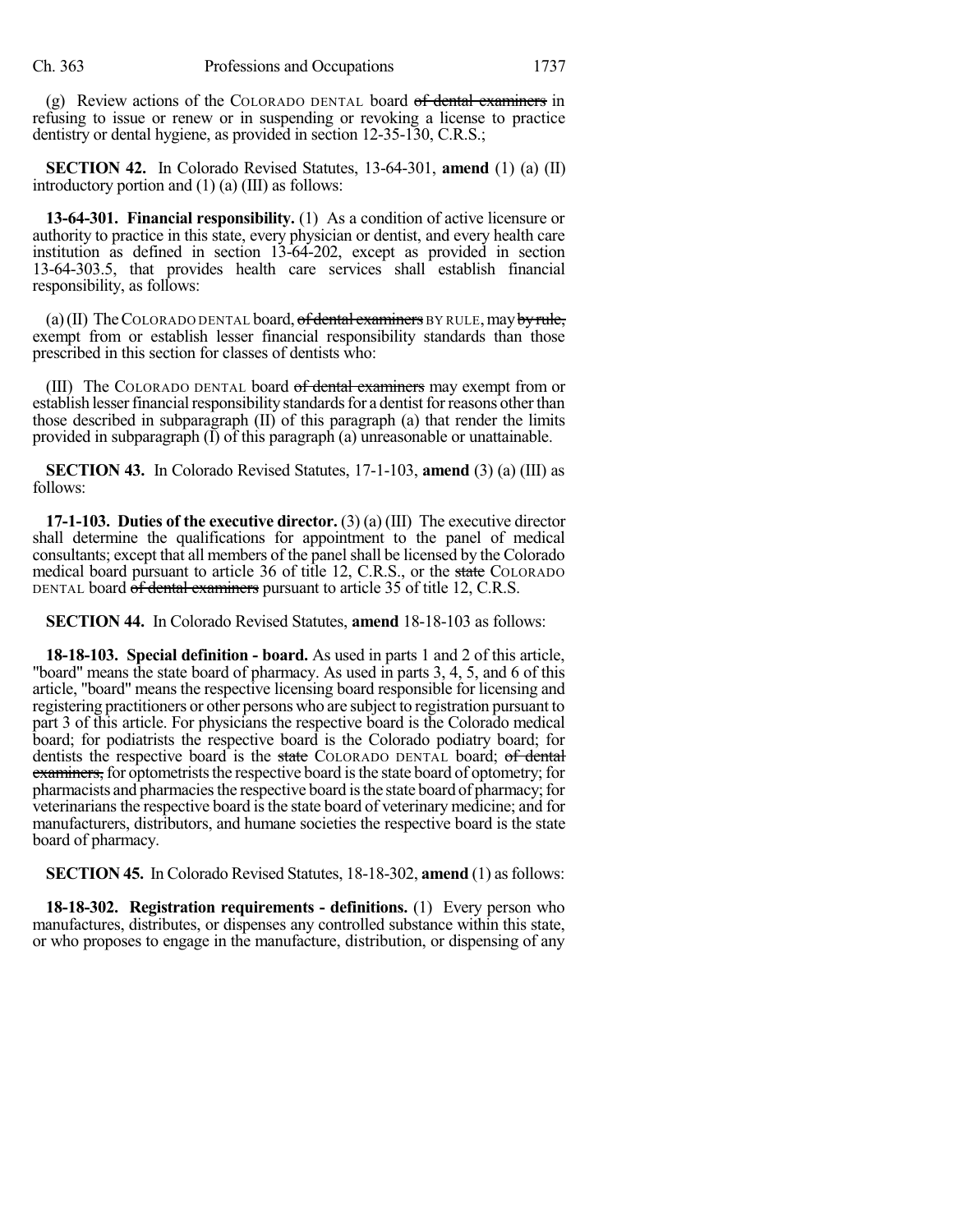controlled substance within this state, shall obtain annually or biannually, if applicable, a registration, issued bythe respective licensing board orthe department in accordance with rules adopted by such board or by the department. For purposes of this section and this article, "registration" or "registered" means the registering of manufacturers, pharmacists, pharmacies, and humane societies located in this state, and distributors located in or doing business in this state, by the state board of pharmacyassetforth in article 42.5 oftitle 12,C.R.S., the licensing of physicians by the Colorado medical board, as set forth in article 36 of title 12, C.R.S., the licensing of podiatrists by the Colorado podiatry board, as set forth in article 32 of title 12, C.R.S., the licensing of dentists by the state COLORADO DENTAL board,  $\sigma f$ dental examiners, as set forth in article 35 of title 12, C.R.S., the licensing of optometrists by the state board of optometry, as set forth in article 40 of title 12, C.R.S., the licensing of veterinarians by the state board of veterinary medicine, as set forth in article 64 of title 12, C.R.S., and the licensing of researchers and addiction programs by the department of human services, as set forth in part 2 of article 80 of title 27, C.R.S.

**SECTION 46.** In Colorado Revised Statutes, 24-1-122, **amend** (3) (k) as follows:

**24-1-122. Department of regulatory agencies - creation.** (3) The following boards and agencies are transferred by a **type 1** transfer to the department of regulatory agencies and allocated to the division of registrations:

(k) State COLORADO DENTAL board of dental examiners, created by IN article  $35$ of title 12, C.R.S.;

**SECTION 47. Appropriation.** (1) In addition to any other appropriation, there is hereby appropriated, out of any moneys in the division of professions and occupations cash fund created in section 24-34-105 (2) (b) (I), Colorado Revised Statutes, not otherwise appropriated, to the department of regulatory agencies, for the fiscal year beginning July 1, 2014, the sum of \$109,008 and 1.0 FTE, or so much thereof as may be necessary, to be allocated forthe implementation of this act as follows:

(a) \$42,530 and 1.0 FTE to the division of professions and occupations for personal services;

(b)  $$5,653$  to the division of professions and occupations for operating expenses and capital outlay;

(c) \$3,900 to the division of professions and occupations for board expenses; and

(d) \$56,925 to the executive director's office and administrative services for the purchase of legal services.

(2) In addition to any other appropriation, there is hereby appropriated to the department of law, for the fiscal year beginning July 1, 2014, the sum of \$56,925 and 0.3 FTE, or so much thereof as may be necessary, for the provision of legal services for the department of regulatory agencies related to the implementation of this act. Said sum is from reappropriated funds received from the department of